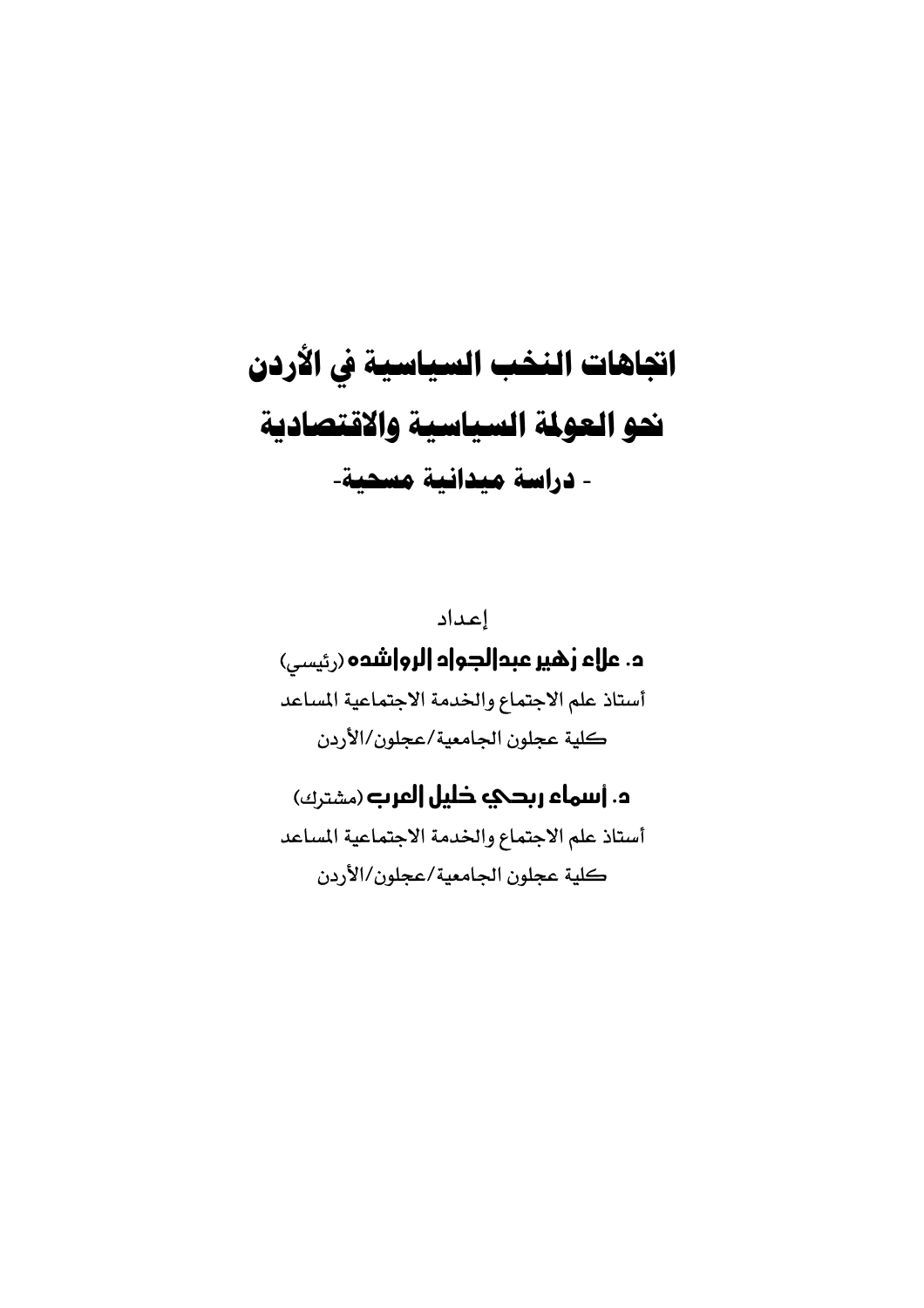مجلة جامعة أم القرى للعلوم الاجتماعية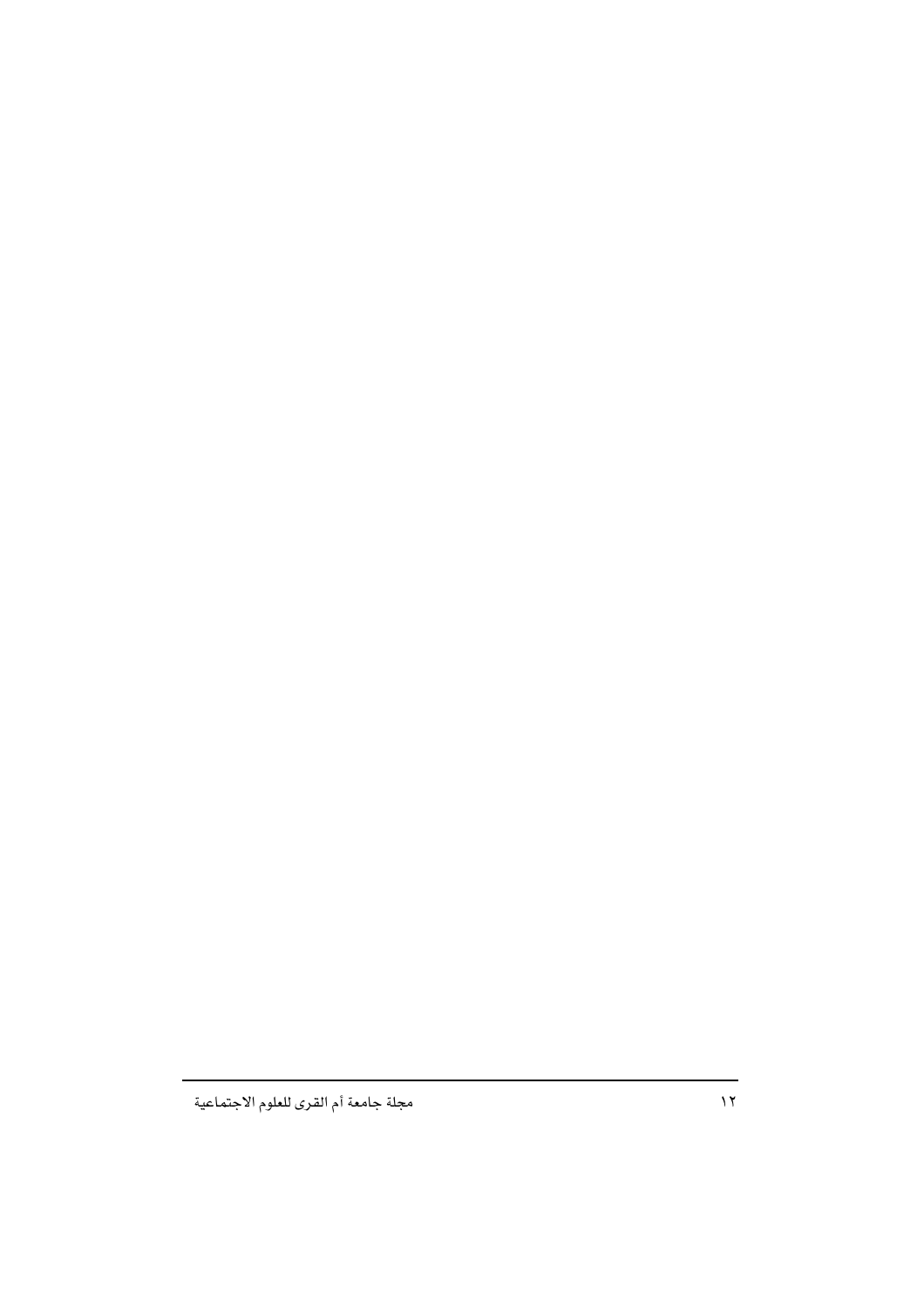## اتحاهات النخب السياسية في الأردن نحو العولمة السياسية والاقتصادية - دراسة مىدانىة مسحىة-د. علاء زهير عبدالجواد الرواشده (رئيسي) د. أسهاء ربدي ذليل المرب (مشترك)

#### الملخص :

هدفت هذه الدراسة إلى كشف وتحليل اتجاهـات النخب السياسية في الأردن نحـو العولم بأبعادها المختلفة : السياسية، والاقتصادية وآثارهـا المتوعـة. هادفـة بـشكل أسـاس إلى التعرف على الاختلاف في هـذه الاتجاهـات في ضوء بعض الخـصائص النوعيـة للنخبـة السياسية ، كالاتجاه السياسي والمنصب الحالي . ولتحقيق أهداف الدراسة ، تم إجراء مسسح شــامل لأراء واتجاهـــات النخــب الــسياسية في الأردن، والبـــالغ عــددهم (٢٢٣) شخصاً ،من أعضاء مجلس الوزراء ، ومجلسي الأعيان ، والنـواب والأمنـاء العـامـن للأحـزاب السياسية المرخصة، في فترة إجراء الدراسة، وقد جمعت البيانات منهم بوساطة استبانه تم التحقـق مـن صـدـقها وثباتهـا ، وهـي مكونـة مـن جـزئيـين : الأول يمثـل الخـصـائص النوعيـة لمجتمع الدراسـة،والثاني تكوَّن مـن (٥٦) فقـرة ، غطت أبعـاد العولمة المختلفـة : المفهـوم، والبعد السياسي، والاقتصادي، واستخدم الباحث الإحصاء الوصفي وتحليل التبـاين والمقارنـات البعديـة باسـتخدام اختبـار( تـوكـي ) . ومـن أهـم النتـائج الـتي توصـلت إليهـا الدراسـة أن هنـاك اتجاهـات إيجابيـة عنـد أعـضاء النخب الـسياسية ـ2 الأردن نحـو العولمة ببعديها ، السياسي والاقتصادي، في حين كانت اتجاهـاتهم سـلبية نحـو مفهـوم العولـة. وهنـاك فـروق ذات دلالـة إحـصائية بـين اتجاهـات النخبـة الـسياسية في الأردن، تعـزى إلى متغيرات الاتجاه السياسي لصالح الاتجاه المستقل، والمناصب التي يشغلها أعضاء النخبة لصالح الوزير والعين.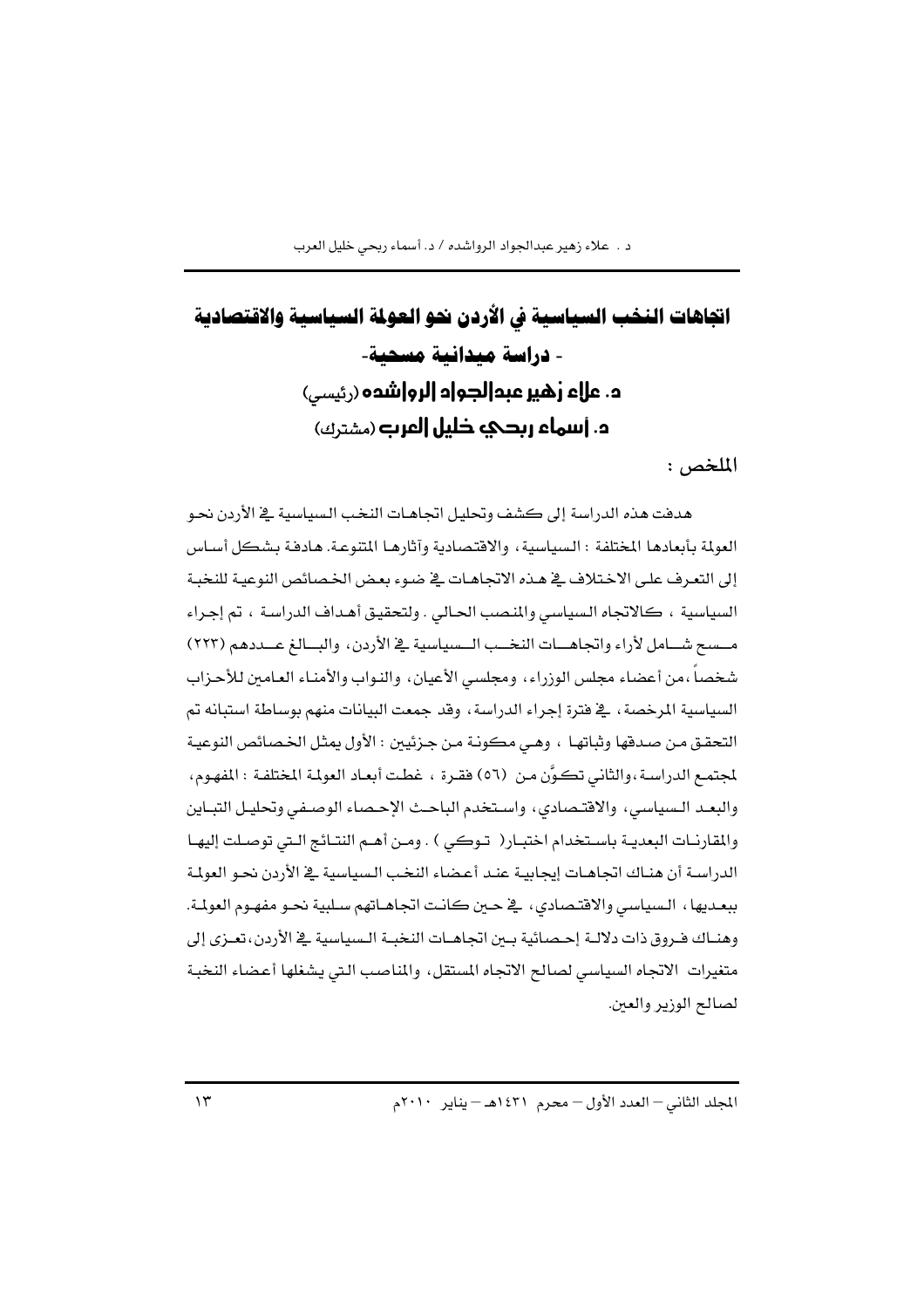### **Attitudes of the Political Elites in Jordan Towards the Political & Economic Globalization: A Field – Survey Study**

#### **Dr. Alaa Zohair A. Al-Rwashdeh**

#### **Dr. Asmaa Ribhi Khalilularab**

#### **:Abstract**

This study aims at revealing and analyzing attitudes among the Jordanian political elites towards globalization in its different dimensions the identifying the individual and economic effects. The study mainly aims at identifying the differences in these attitudes in light of some of the qualitative characteristics of political elites such as, political loyalties, and the current position  $\setminus$  career. To achieve the main goals of the study, a comprehensive survey is done for the opinions and attitudes of  $(223)$ Jordanian politicians from the ministers council, senator -council, parliament members and the general deputies of the political parties which has a government license during the time of the study. The data has been gathered by a valid questionnaire which consists of two parts : the first represents the qualitative characteristics of the society which the study has covered, and the second consists of  $(56)$  points that dealt with the various global dimensions – with regards to the identification of the concept, the political and economic dimensions. The researcher adopts descriptive and inferential statistical analyses with post-hot comparisons where relevant, such as Tukey's test. The most Tukey prominent results that the study concluded are the positive attitudes among the elite of the politicians in Jordan towards globalization in its political economic dimensions; however, the politicians reveal a negative attitude towards the concept of globalization. In other words, there are many differences that show statistical significances of the attitudes among the political elite in Jordan. These differences are due to the changes in the political trends for the benefit of the independent party and the posts that are occupied by some of the members of the elite in favor of the ministers and the senator

<sup>.1</sup>«Ñ BU§¾Ñ ÁC ºA³Ój º»§»ÁË NUÛA¿B¦ÑÍ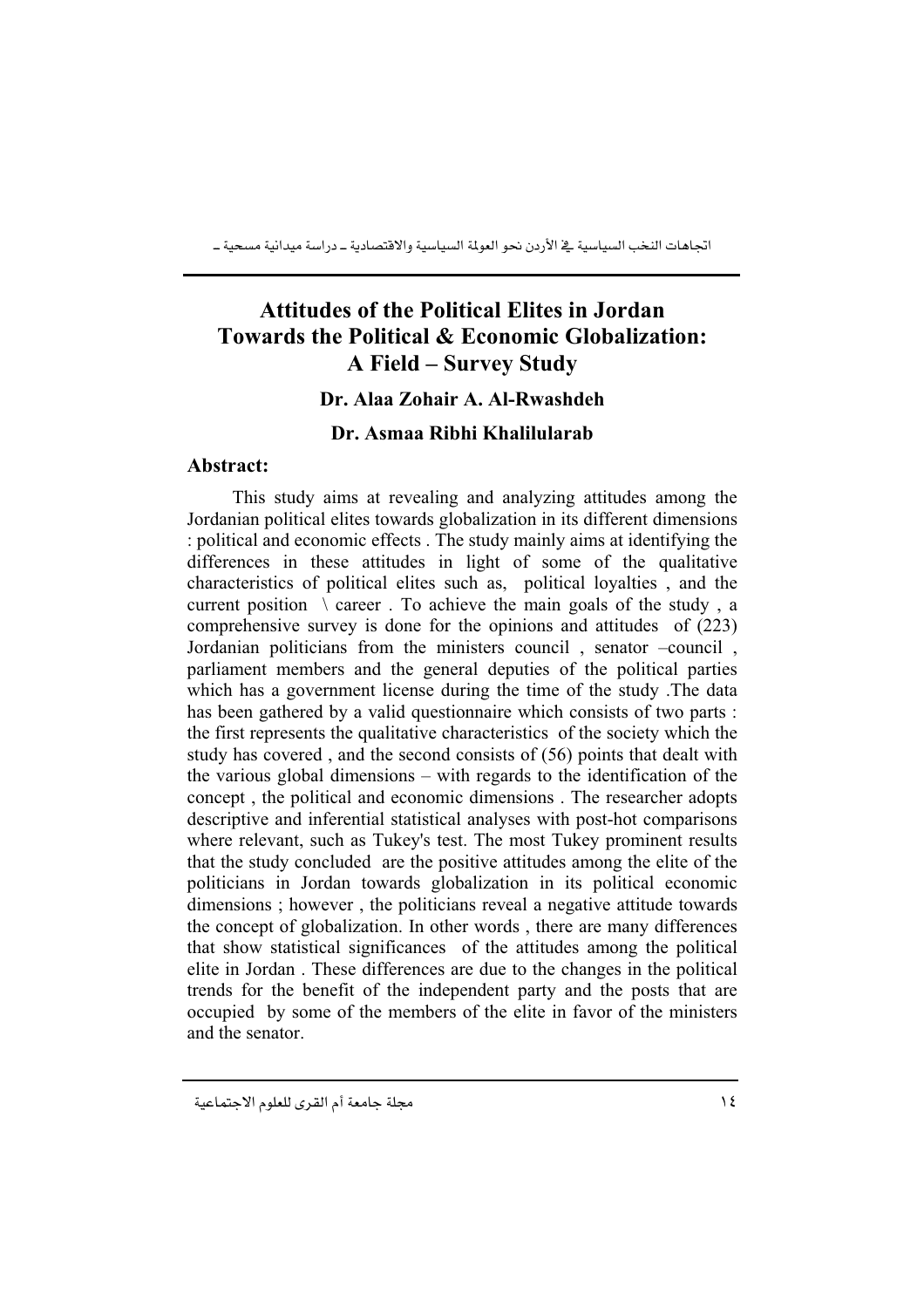#### المقدمسسة

منذ بداية العقد الأخير من القرن الماضي ، انشغل العالم وما زال بالعولمة ومفاهيمها وآثارها الآنية والمستقبلية، واختلف العلمـاء والمؤرخون والأدبـاء والكتـاب يخ مواقفهم حول انعكاسات العولمة وآثارها على الدول النامية ، ومنهـا العربيـة . إلا أن هنـاك مـا يـشبه الإجمـاع بـين المهـتمين بالموضـوع ، علـي أن العولمة ترمـي بالدرجـة الأولى إلى إحداث تغيرات في هياكل وبنبي المجتمعيات الناميية ، ومؤسساتها وتغيير منظومة القيم الاجتماعية، والثقافية لشعوبها ، بالإضافة إلى التغيرات في اتجاهـات وسلوك الأفراد.

وتلعب النخب السياسية دورا فياديـاً هامـاً في التطـور والتقـدم في مجـالات الحيـاة المختلفــة. وحتــى تـتمكن هــذه النخـب مــن تأديــة دورهــا المطلـوب في التنميــة الـشاملة بـصورة عامــة ، لا بــد أن تكــون علــى درجــة عاليــة مــن الثقافــة والــوعـى بـالمتغيرات الداخليــة والــتى تــشمل : الخصخـصة والانــدماج والمنــاطق الــصناعية ، والتحول الـديمقراطي ، والتعدديـة الـسياسية والتعليم المفتوح.. والـتغيرات الخارجيـة على رأسها العولمة، إضافة لأنماط الاستجابة والتكيف معها .

وتـبرز الأهميــة المتزايــدة لــدور النخـب الــسياسية ، \_في مواكبــة الــتغيرات العالمية، في ظل العولمة وفي عصر المعلومات، هـذا الـدور الـذي يتمثل بفهم النخب للأساليب والأدوات والأجهزة والقوانين والتشريعات والبنى المؤسسية اللازمة لنجاح خطط الإصلاح الإدارية والمالية الشاملة في المجتمع الأردنى، الـذي يواجـه عـدداً مـن الإشكاليات والتحديات، أبرزها: الركود الاقتصادى، والسياسى ، وتدنى جودة المنتج وعدم مواءمة المخرجات مع متطلبات خطط التنمية الاجتماعية والاقتصادية ،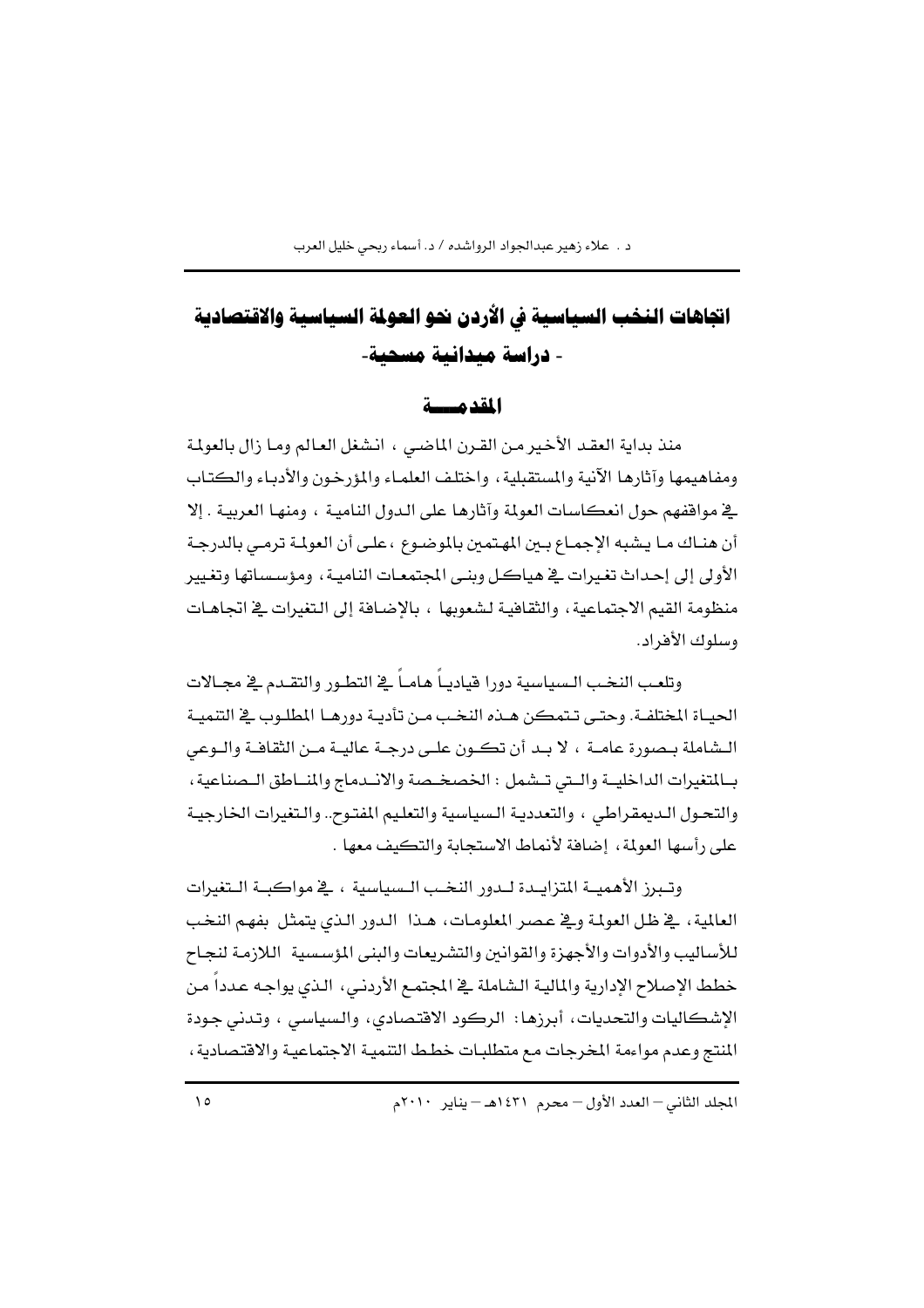من العمالة الماهرة المناهسة ،وكذلك الترهل الوظيفي في الأجهـزة الاداريـة والفنيـة، واعتماد سياسات تتصف بالجمود ، ومقاومة التغيير ، والتطوير .. مما يزيد من أهمية دور النخب السياسية الأردنية في قيادة عملية التحول والتغير المطلوب.

و مـن الواضـح أن نجــاح عمليــة التنميــة، والـتغير، والإصــلاح الـسياسي، والاقتـصادي، والانفتـاح علـي العـالم، يعتمـد علـي اتجاهـات النخـب الـسياسية،و مواقفها ، واستجاباتها للتغيرات والتحديات الداخلية ،والخارجية وعلى رأسها عمليات التكيف،والتفاعل مع تحديات العولمة، بمكوناتها السياسية والاقتصادية والثقافية

ولأن الأفراد يستجيبون للظـاهـرة الواحـدة وفـق وعيهم بهـا واتجـاههم نحوهـا وما يتمتعون به من خصائص، فلا بد من دراسة اتجاهات النخب السياسية في الأردن نحو ظاهرة العولم بأبعادها المختلفة وآثارها المتوعة في ضوء خصائصهم الاجتماعية والفكرية والمهنية التي تؤثر في اتجاهاتهم ومواففهم.

#### مشكلة المراسة:

يشهد العالم مجموعة من التغيرات المتسارعة ، الأمـر الـذي يتطلب سـرعة \_في الاستجابة لها والتكيف معها ، وعلى رأسها ظاهرة العولمة بكل أبعادها : الاجتماعية والسياسية،والافتصادية والثقافية. فالعولمة ظاهرة عالمية لا يقتصر تأثيرهـا على دولـة دون أخرى، ولا على منطقة دون غيرها ومن ضمنها الأردن والعـالم العربـي. لكـن في الوقت الذي يتجه فيه الكل نحو العولمة؛ فإن البعض يبدو مندفعا ً نحوهـا بسرعة فائقة، وبحماس دون تردد ،ڤي حـن أن الـبعض الآخـر يحبـو بـبطء شـديد وبتخـوف، ومن هنا تظهر فئات مؤيدة للعولة باعتبارهـا نتاجَا فكريـاً متقـدماً ، وطريقـا وحيـدا للحاق بركب الحضارة،والبعض الآخر يعارضها كونها نتاجاً فكرياً غربياً يحمل يخ طياته خطراً يهدد ثقافتنا وهويتنا وحضارتنا العربية الإسلامية.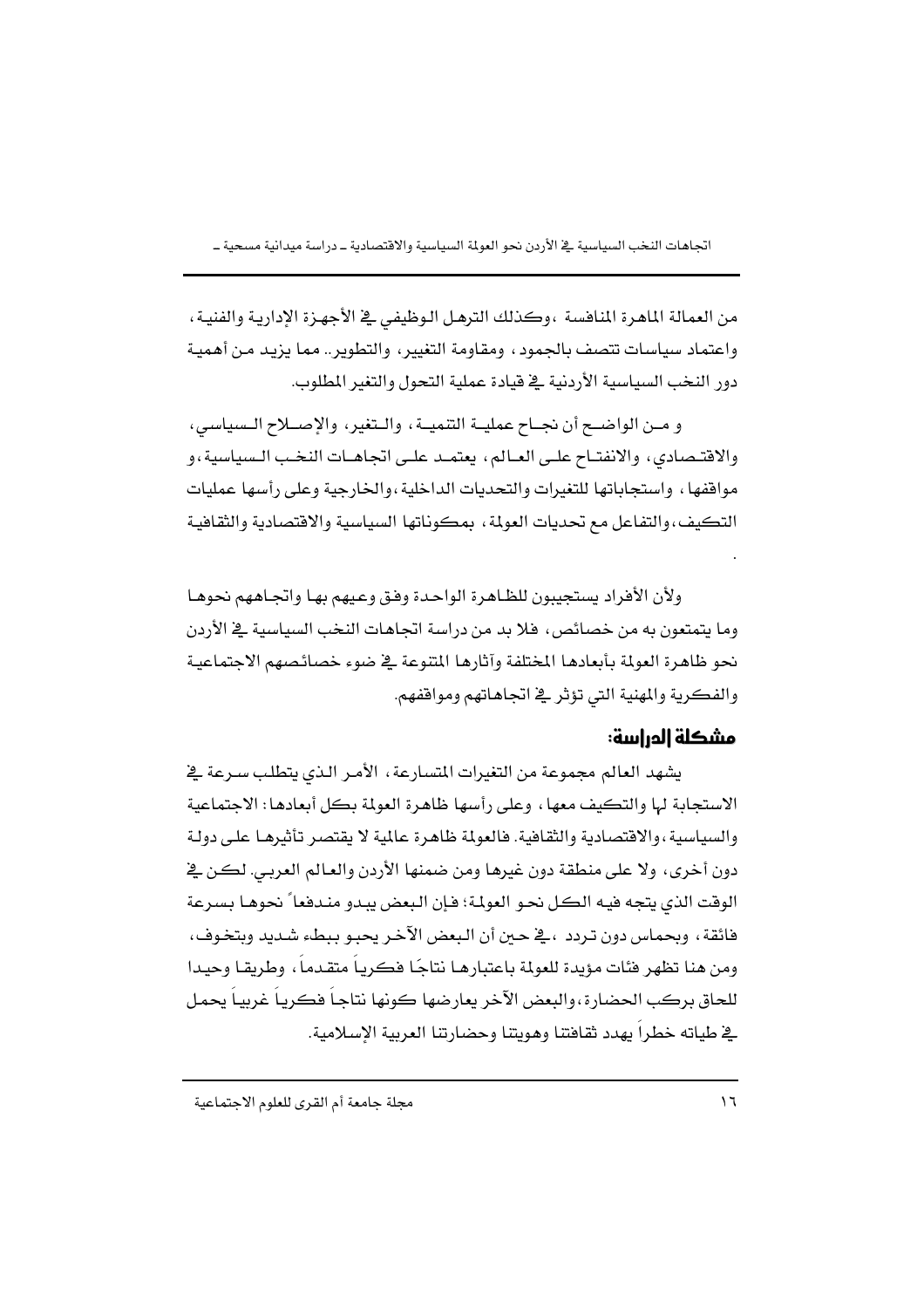و تلعب النخب السياسية في البوطن العربي بشكل عـام،والأردن بـشكل خياص دوراً قياديباً وأساسيباً فے إدارة عمليات التنمية اليسياسية،و الاقتىصادية،و الاجتماعية،و تحديد علاقات الأردن،و استجاباته للتحديات الخارجية وعلى رأسها العولمة ، وانعكاســاتها الــسياسية ، و الثقافية ، والاجتماعيــة . وتختلــف آراء النخــب السياسية ومواقفهـا واتجاهاتهـا مـن العولمة سـلباً أو إيجابـا بـاختلاف خصائـصهم الاجتماعيـةُ؛ فمنهم مـن ينظـر إلى العولمة كحقيقـة كونيـة لا بـد مـن التعامـل معهـا والاستفادة منها ، بينما يراها آخرون كأداة من أدوات الاستعمار،والهيمنة الغربية التي تهدد هويتنا الثقافية والحضارية .

وبنــاء علــي مــا تقــدم، تتحــدد مــشكلة الدراســة في محاولــة التعــرف إلى اتجاهــات ومواقــف النخيــة الــسياسية ــفي الأردن نحــو العولمـة ، والتعــرف علــي ابــرز المتغيرات التي تؤثر في تلك الاتجاهات والمواقف التي غالبا مـا تشكل الأسـاس الـذي تبني عليه معظم القرارات المتعلقة بالسياسات المستقبلية للدولة ،وعلاقاتها الخارجية. وتحديدا التعـرف علـى الفـروق ية اتجاهـات النخبـة الـسياسية نحـو العولمة ية ضـوء بعض المتغيرات المستقلة كالاتجاه السياسي، والمهنة – المنصب.

#### أهداف الدراسة :

تهدف هذه الدراسة إلى تحقيق عدد من الأهداف تتمثل فيما يلي:

التعبرف علـى الخـصائص الديموغرافية،والاجتماعيـة والعلميـة، والثقافيـة،  $-1$ والإيديولوجية ، والمهنيـــة لأعــضاء النخبـــة الــسياسية ــفي الأردن كـــالجنس ، العمـر، الحالـة الاجتماعيـة ، ومكـان الإقامـة والمستوى التعليمـي، والديانـة، والمرجعية الحزبية ــ الاتجـاه السياسـي ــ والمهنـة ، وذلك ضـمن المجـال الـزمني للدراسة.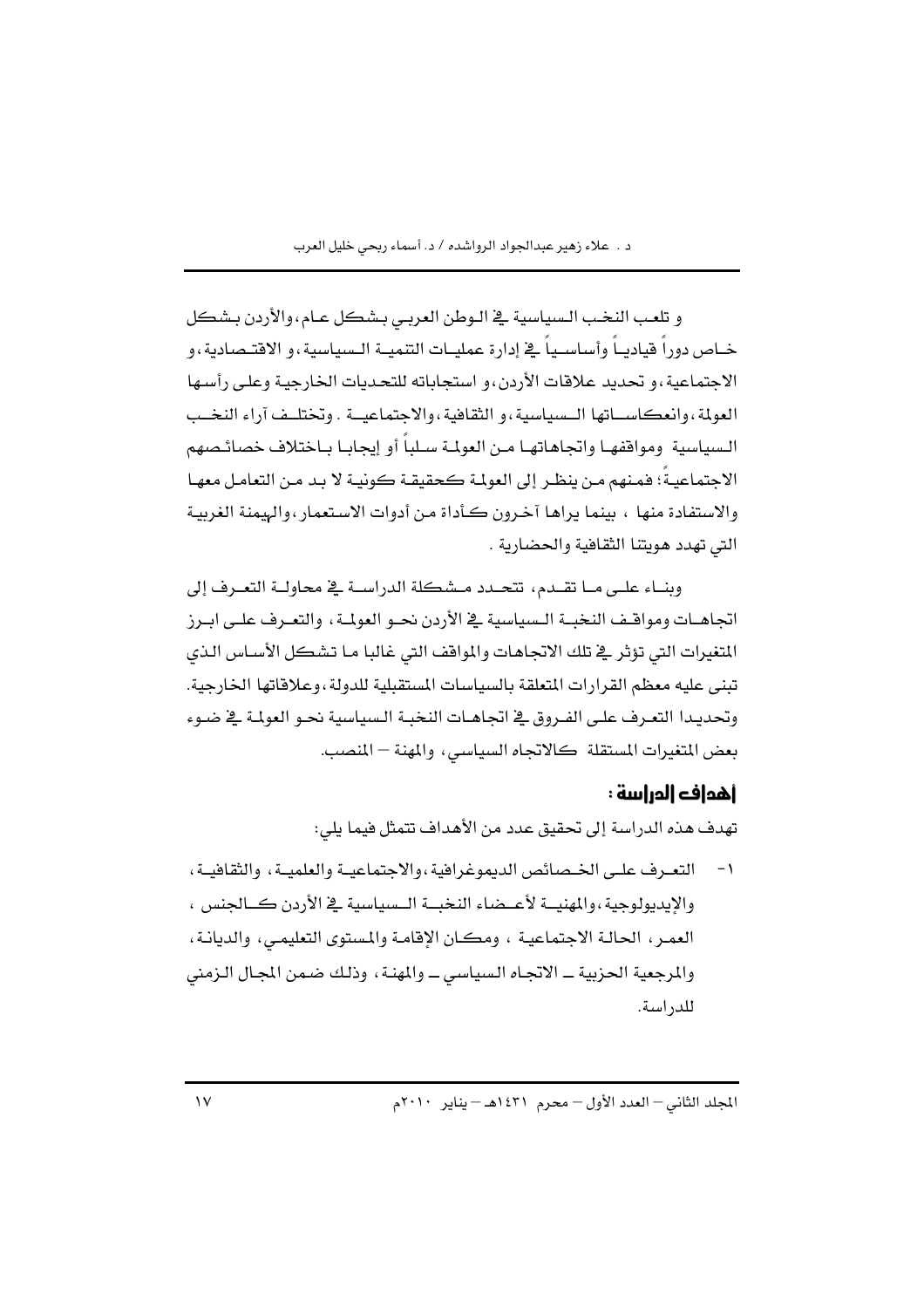- ٢- تحليـــــل اتجاهـــــات النخبـــــة الــــسياسية نحـــــو العولمــــة ، وأبعادهـــــا السياسية، والاقتصادية.
- ٣- التعـرف علـى مـدى تـأثير بعـض الخـصائص النوعيـة للنخبـة الـسياسية ـ2ْ الأردن على اتجاهاتهم نحو العولمة؟

#### أسئلة إلەراسة :

تأتي هذه الدراسة للإجابة على التساؤلات الرئيسية التالية:

- ١- [مسا الخـــصائص الديموغرافيـــة، والاجتماعيـــة، والعلميـــة، والثقافيـــة، والأيدلوجيـــة ، والمهنيـــة لأعــضاء النخبـــة الــسياسية ــفئ الأردن: كـــالجنس ، العمر، الحالة الاجتماعية ، ومكان الإقامة والمستوى التعليمي، والديانة، والمرجعية الحزبية ـ الاتجاه السياسى ـ والمهنة ؟
- ٢- مسا اتجاهسات النخبسة السسياسية نحسو العولمية ومفهومهسا بأبعادهسا السياسية، والاقتصادية بشكل عام؟
- ٣- ما تـأثير بعض الخصائص النوعيـة للنخبـة السياسية ـ2 الأردن علـى اتجاهـاتهم نحو العولمة؟ وتحديدا:
- هـل هنـاك فـروق ذات دلالـة إحـصائية عنـد مستوى الدلالـة (٠,٠٥) ـفي اتجاهـات النخبة السياسية في الأردن نحو العولمة في مجـالات مفهـوم العولمة ، العولمة السياسية ، العولمة الاقتصادية؟
- هـل هنـاك فـروق ذات دلالـة إحـصـائية عنـد مـستوى الدلالـة (٠,٠٥) \_في اتجـاهـات النخبسة السسياسية في الأردن تعسري لمستغير الانتمساءات الحزبيسة والمرجعيسة الأبديولوجية (بسارية، قومية، دينية، وسطية) ؟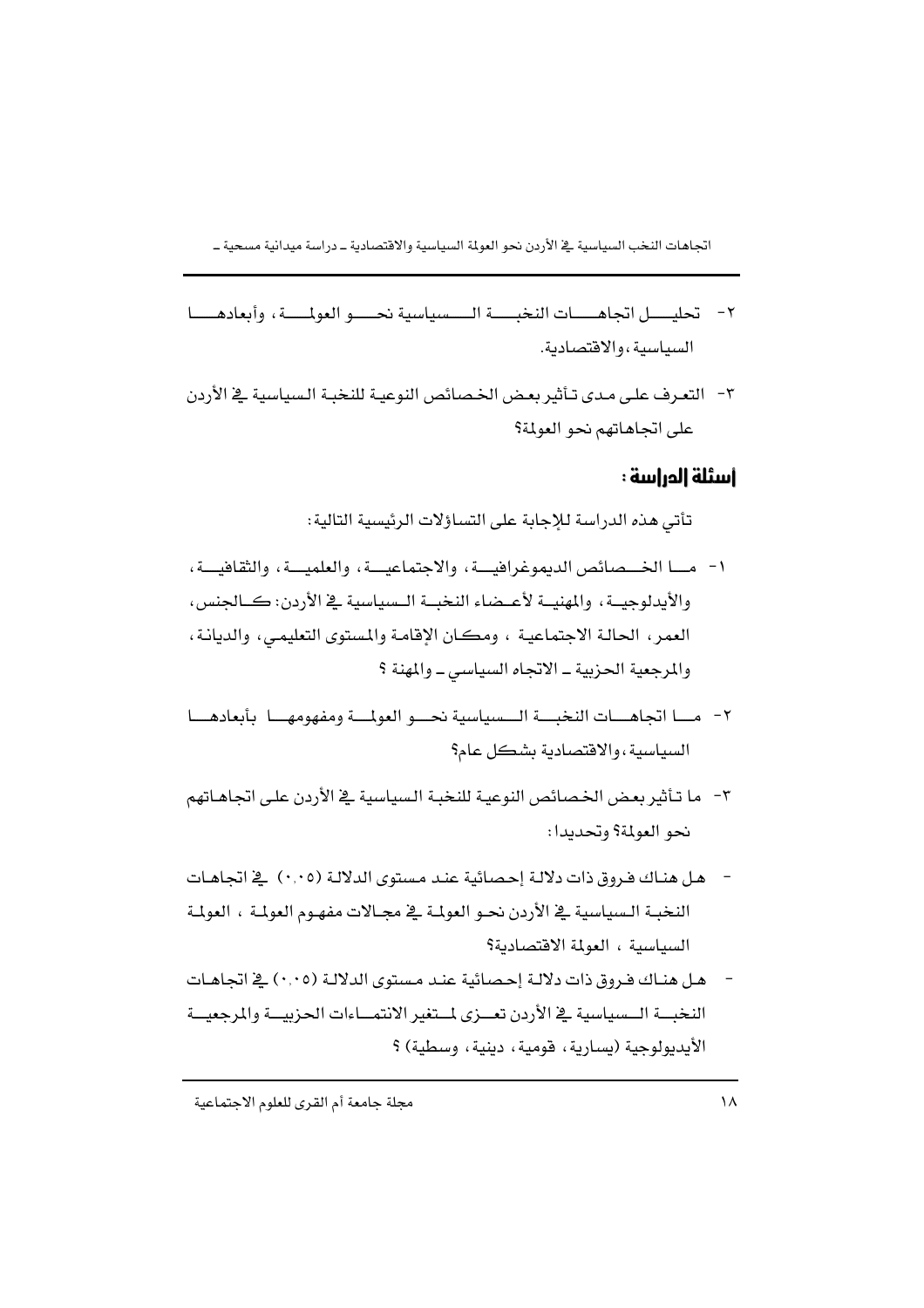- هل هناك فروق ذات دلالة إحصائية عند مستوى الدلالة (٠,٠٥) في اتجاهات النخبة السياسية في الأردن تعزي لمتغير المهنة الحالية — المنصب- ﴿

#### أهمية الدراسة ومبررانها :

يعيش المجتمع الأردني بخاصة والمجتمع العربي بعامة مجموعة من التحولات والتحـديات تـشمل: طـرق العـيش وأســاليب الـتفكير وأنمــاط الـسلوك، يمكــن توصيفها بأنها مرحلة انتقالية تنطوي على التداخل بين التقليدي والحديث سواء على صعيد العلاقات الاجتماعية أو الثقافية والقيم السائدة أو على الأصعدة السياسية والاقتصادية .

و تشكل العولم أحد التحديات التي يواجههـا الأردن والمجتمـع العربي، الـذي بدأ التفاعل معها والاستجابة لمتطلباتها ، وذلك من خلال تطوير إمكاناته وقدراته المادية والبشرية ، ومن أبرز الإجراءات التي اتخذتها الدول العربية لمواجهة استحقاق العولمة، إنشاء بعض المؤسسات السياسية والاقتصادية للتعامل معها ، ومن أهمها :إنشاء منطقية التجبارة الحيرة،و عقيد مؤتمرات القمية والانتضمام إلى المؤسسات الدوليـة، و الانفتـاح الافتـصادي،و محاولـة الإصـلاح الـسياسي وسـن التـشريعات، والقوانين التي تسهل الاستثمار الداخلي والخارجي.

إن التـداخل بـين المحلـي والعـالمي بفعـل التـأثير المتعـاظم لثـورة الاتـصالات والمعلومات قد انعكس على مختلف الشرائح الاجتماعية، إلا أن النخب السياسية وبحكـم خصائـصهم وتطلعــاتهم وتأهيلــهم العلمــي كــانوا الأســبق تــأثرا ً بهــذه التحـولات ، ومـا نجـم عنهـا مـن تـأثيرات سـلبية أو إيجابيـة علـى الـسواء . وحيـث أن النخب الـسياسية تـشكل فطاعـا مـؤثرا ً ومهمـا ًمـن الـسكان ﴾ العـالم العربـي بـشكل عــام ويــفـ الأردن بــشكل خــاص ، فــإنهم يقومــون بــأدوار بــارزةٍ ــفي فيــادة مجـتمعهم وتوجيهــه، وإحـداث التغـيبرات الـسياسية، والاجتماعيــة، والاقتـصادية، والثقافية المتعددة فيه باعتبارهم الفئة المحورية والقيادية في المجتمع.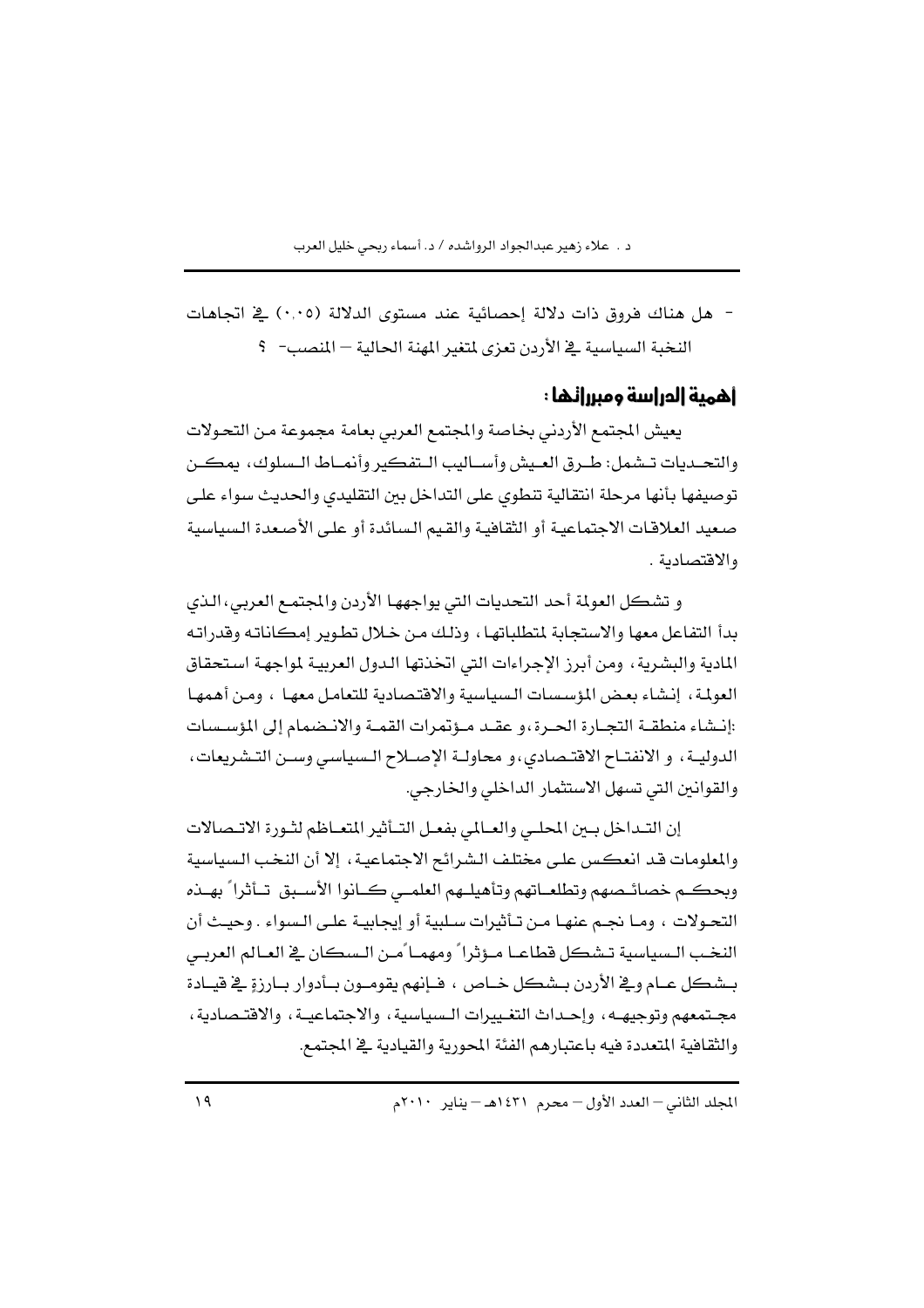و تأتي الأهمية التطبيقية لهذه الدراسة من إدراكنـا لأهميـة الـدور القيـادي الذي تلعبه النخب السياسية في التعامل مـع العولمة ، وتأشراتهـا الواسـعة علـى مختلف القـضايا الاقتـصادية ، والاجتماعيـة ،و الثقافيـة ،و تـأثير اتجاهـات تلـك النخـب مـع استحقاقات العولمة السياسية،و الاقتصادية،و الثقافية . وبخاصة أن تلك النخب هي التي تـضع الخطـط، وتتخـذ القـرارات المتعلقـة بالإصــلاح الـسياسي والتنميــة، والتجـــارة،و التمويــــل،و الاســــتثمار،وغيرهـا مــــن النــــشاطات الاقتـــصادية، والاحتماعية،والثقافية.

لـذا فـإن الأهميـة النظريـة للدراسـة ومبرراتهـا الموضـوعية والذاتيـة تنبـع مـن تفاعل ثلاثة اعتبارات أساسية مع بعضها بعضاً تلخص بما يلي :

- يتعلــق بظــاهـرة العولمــة بمختلــف مكوناتهــا الاقتــصادية ، والاجتماعيــة ، أولاً : والثقافية، وما تثيره من ردود فعل إيجابية أو سلبية بـين النخب السياسية ومحاولة التعرف إلى أهم مكونات العولة وتأثيراتها السلبية والإيجابية على الأردن والمجتمعات العربية .
- **ثانياً**: موضوع الدراسة المتمثل بمواقف واتجاهـات النخب السياسية نحـو العولمة باعتبــارهم المــسؤولين عــن اتخــاذ القــرارات المتعلقــة بمختلــف المــسارات الاقتصادية،والسياسية، والاجتماعية،والعلاقات الدولية، وذلك من خلال الدور القيادي في المجتمع .
- **ثالثاً:** وجود حاجة لمثل هذه الدراسات التي يتوقف عليها مصير علاقاتنـا السياسية ، والاقتصادية ، والثقافيـة مـع أمريكـا والـدول الغربيـة نظـراً لقلـة الدراسـات التي عالجت هذا الموضوع.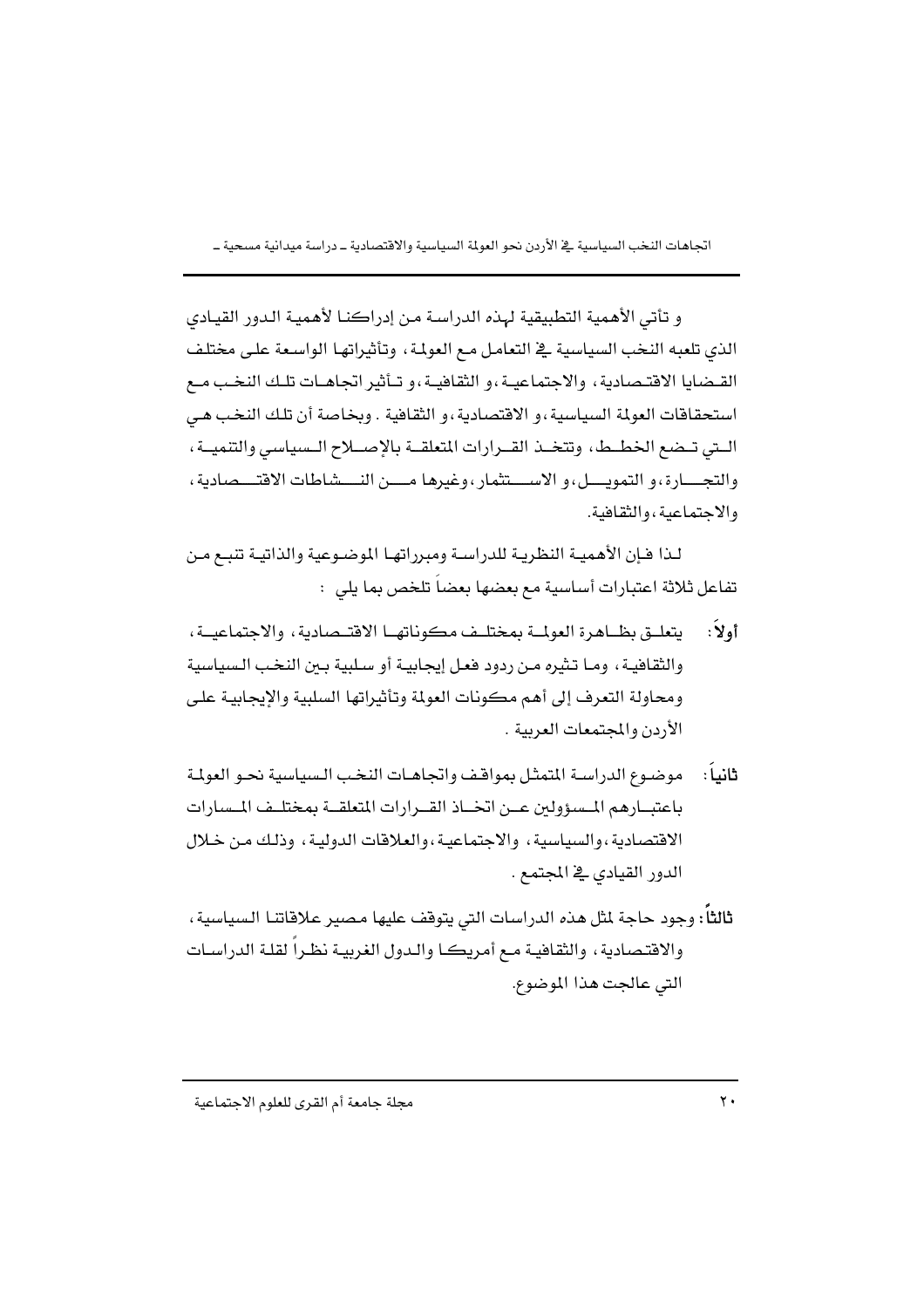#### مصطلحانه الوراسة :

استخدمت الدراسية مجموعية مين المصطلحات تكتسب معنيي خاصيا ـ إجرائياً ـ \_ في سياق هذا الموضوع منها :

- ١- الاتجاهـات: هـي اسـتجابات ومواقـف المبحـوثين الـسلبية ، والإيجابية مـن ظـاهـرة العولم ،ومكوناتها المختلفة وتحديدا الاستجابة والمرتبة التي حددها أعضاء النخبة السياسية لدرجة موافقتهم على محتوى الفقرات.
- ٢- النخسة السياسية في الأردن: أعـضاء السلطة التنفيذيـة المثلـة بالحكومـة ، وأعضاء السلطة التشريعية المثلة بأعضاء مجلسي الأعيان والنواب ، إضافة لجميع الأمناء العامين للأحزاب السياسية المرخصة في الأردن.
- ٣- العولمة: مجموعـة الظـواهـر والمتغيرات في مختلـف جوانب الحيـاة : الاقتـصادية والاجتماعية والثقافية والسياسية والتكنولوجية ، التي اجتاحت العالم خلال العقد الماضي، وهي بمفهومهـا النظـري ظـاهـرة حديثـة وحتميـة بلغـة ذروتهـا في بداية التسعينات من القرن الماضى وتطرح الكثير من الفرص وتهدد من يتجاهلها ، وتسهم في حرية انتقـال الـسلع والخـدمات والأيـدي العاملـة ورأس المال والمعلومات عبر الحدود . وتساعد على الاندماج والانفتاح والتبادل وتروج لها مؤسسات دولية كالبنك الدولى وصندوق النقد الدولي ومنظمة التجارة العالمية .وينظر البعض لها كظاهرة إيجابية تخدم مصالح جميع الدول ، في حبن ينظر لها البعض الآخر كظـاهـرة سـلبية علـى اعتبارهـا نظامـاً اسـتعمارياً وتطوراً طبيعياً للإمبريالية العالمية ، وأداة من أدوات الصهيونية تخدم مصالح الغرب وأمريكا .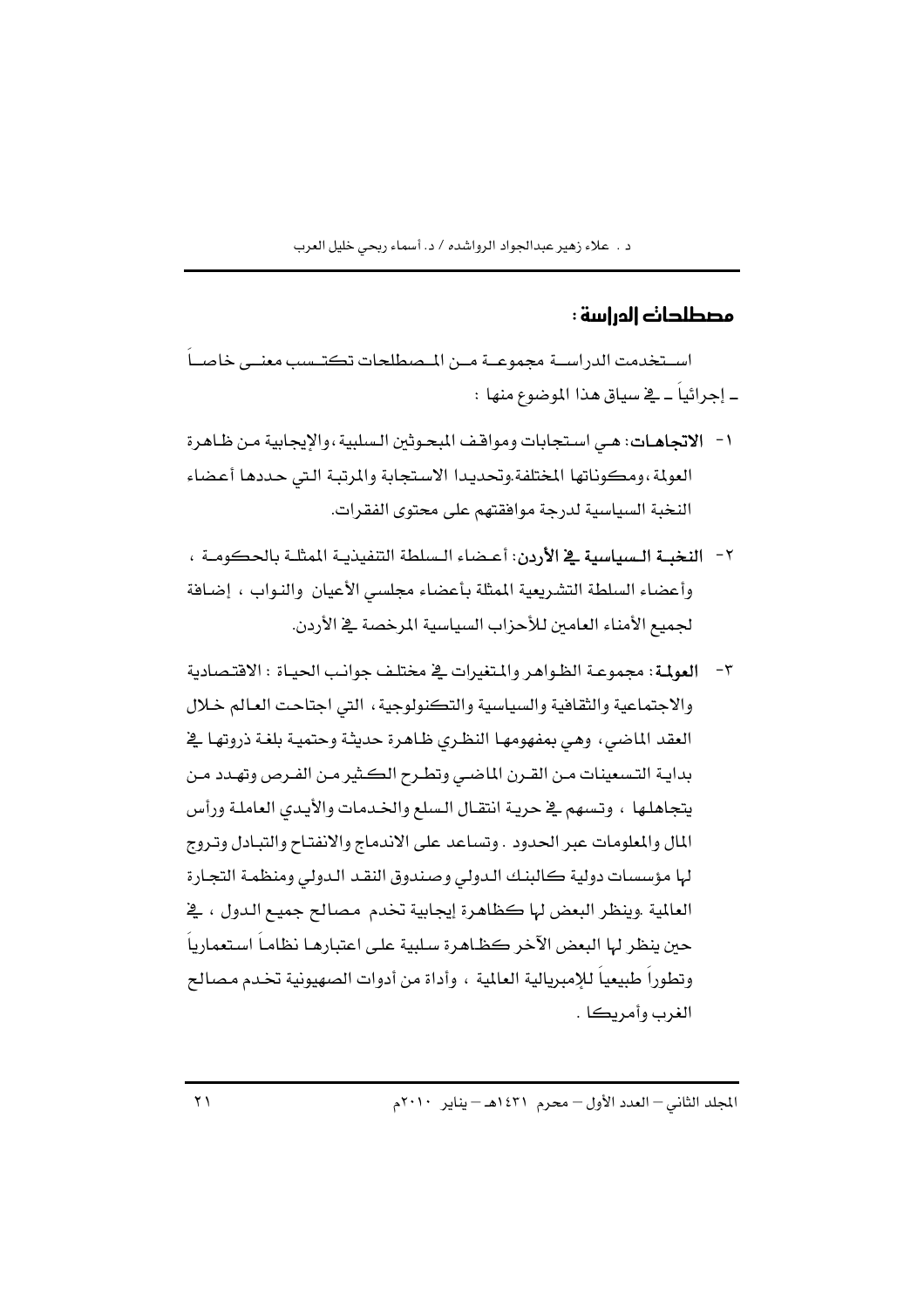- العولمة الاقتصادية: إحدى أبرز أبعاد العولمة ، وأهـم مؤشـراتها تتمثل بالـدعوة  $-\xi$ إلى إزالة القيود التي تعيق التجارة الدولية، وتقوم على مبدأ الحرية والمناهسة وتسمح بتدخل المنظمات الافتصادية الدولية، وتنهى دور القطاع العـام يخ إدارة الاقتصاد الـوطني ، وتـؤدي إلى زيـادة المنافسة بمـا يعـود بالفائـدة علـي جـودة السلع والخدمات ومن أبرز مؤسساتها منظمة التجارة العالمية والبنك الدولي والشركات العابرة للقوميات.
- العولمة السياسية : مـن أهـم أبعـاد العولمة، أنها ظـاهـرة عالميـة تتعلـق بمبـادئ  $-\circ$ الديموقراطية والتعددية واحترام حقوق الإنسان، وانحسار دور الدولة ، وبروز التكتلات الـسياسية والإقليميــة ، وتـدخل المجتمــع الـدولي مــن خــلال ســن التشريعات والسياسات العالمية .

#### الإطار النظرى والدراسات السابقة

تعـود معظـم الدراسـات والأبحـاث الـتي تناولـت موضـوع الـصفوة إلى أفكـار ومنافشات وكتابات كل مــن بـاريتو( Pareto)، وموســكا(Moska) ، ومشيلز (Meshalz) ورايت ميلـز (R.Melz ) التي تمثل التعريفـات الكـلاسـيكية للصفوة إضافة لتعريفات كل من لاسـويل (Lasuel )، وكلير (Kler)، وروبـرت دال ( R.Dal) وتومــاس داي. ( T.Dae) أمــا التعريفــات الحديثــة للــصفوة فتتمثــل بكتابــات كـــل مـــن كرســـتوفر لاش ( LASH) ولويــل فيــل (Feld) وجــون هـاليو(Haleo) وبوتومـور (Botomor) وآخـرون؛ وقـد اتفـق رواد ومنظـرو الـصفوة الكلاسيكيين علـى أن الـصفوة الـسياسية هـى: جماعـة أقليـة تحكـم المجتمـع، بـالرغم مـن اختلاف المداخل الـتي تنـاولوا فيهـا موضـوع الـصفوة، فقـد تنـاول بـاريتو الصفوة بمدخل سيكولوجي، حيث ذكر بأنها: (جماعة أقلية في المجتمع تتمتع بخصائص نفسية وسيكولوجية بالإضافة إلى عوامل وراثية تجعلها مميزة عن باقى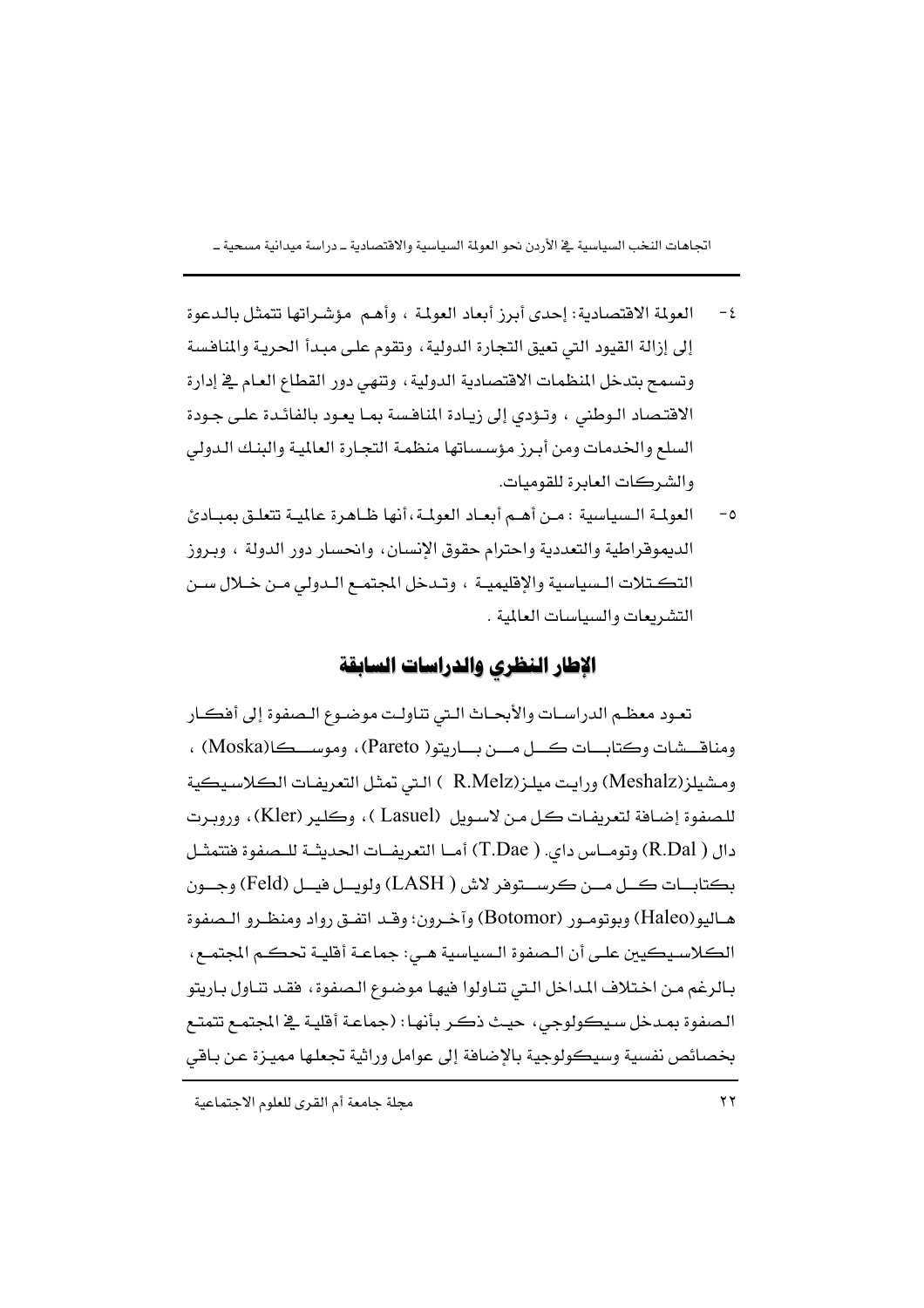فئـات المجتمـع، الأمـر الـذي يؤهلـها لاسـتلام مفـاتيح الحكـم الـسياسـي في المجتمـع الـذي تعـيش فيـه،وتحرم بـذلك الفئـات الاجتماعيـة الأخـري مـن حقهـا في الحكـم السياسي (Pareto,1935).

ويعتبر تعريف كريستوفر لاش ( Lash): والـذي يـري أن تـأثير الـصفوة مـن الناحية الفكرية والثقافية أكبر بكثير من أي مجال آخر وإن هـذا المجـال مـدخل للمجـالات الأخـري مـن التعريفـات الحديثـة للنخبـة . فهـو يعـرف الـصفوة" علـي أنهـم الأشخاص الموجودون على قمــة الهـرم الاجتمــاعي والـذين يـسيطرون علـي التـدفق الفعلـى للمـال والمعلومـات، ويـسيطرون علـى، ويـديرون مؤسـسات التعلـيم العـالي. ويديرون أدوات الانتاج الثقبية ويصيغون المصطلحات الخاصة بالمناقشات للحوادث العامــة " . (Lash,1994). أي أنهــم مــن يملــك القـــوة ــِج المجتمــع الحــديث ( القــوة موجـودة الآن ) والـتي تعنـى ملكيـة وسـائل الاتـصال والثقافـة والفكـر وشـبكات الاتصالات الحديثة. ويرى ( لاش ) أن هـؤلاء يمثلـون مـصدر خطـورة علـى المجتمـع كونهم بملكون القوة التي تمكنهم من السيطرة على أفكار المجتمع والتأثير فيه عن طريق شبكات الاتصال ووسائل الاتصال بكافة أنواعها. ويشير إلى أن قوة النخبة الاجتماعية الجديدة ليست فج ملكية الثروة وإنمـا فج طريقـة استثمار هـذه الثـروة والخـبرة يخ مجـال تخصـصهم وهـم يعـدون أبنــائهم لتـوريثهم الثـروة والمكـانـة (القوة) عن طريق تدريبهم وإدماجهم في مجـال تخصصهم. (أبراش ١٩٩٨ م).

نستخلص ممـا تقـدم بـأن التبـاين المتعـدد يـشير إلى مـدى الـصعوبات الـتى تنطوي على هذا المفهوم، ولكن هناك ما يكفي من الإجمـاع علـى بعض خصـائص النخبــة ليجعــل مــن اسـتخدامه ذا معنــى مــن الناحيــة الـسوسيولوجية.و يميـل بعـض الباحثين إلى تعريف النخبة إجرائياً اعتماداً على أربعة أبعاد رئيسية هي:

١- وجـود مجموعـة سـائدة تملـك مـن الخـصائص والـصفات مـا يميزهـا عـن الآخرين.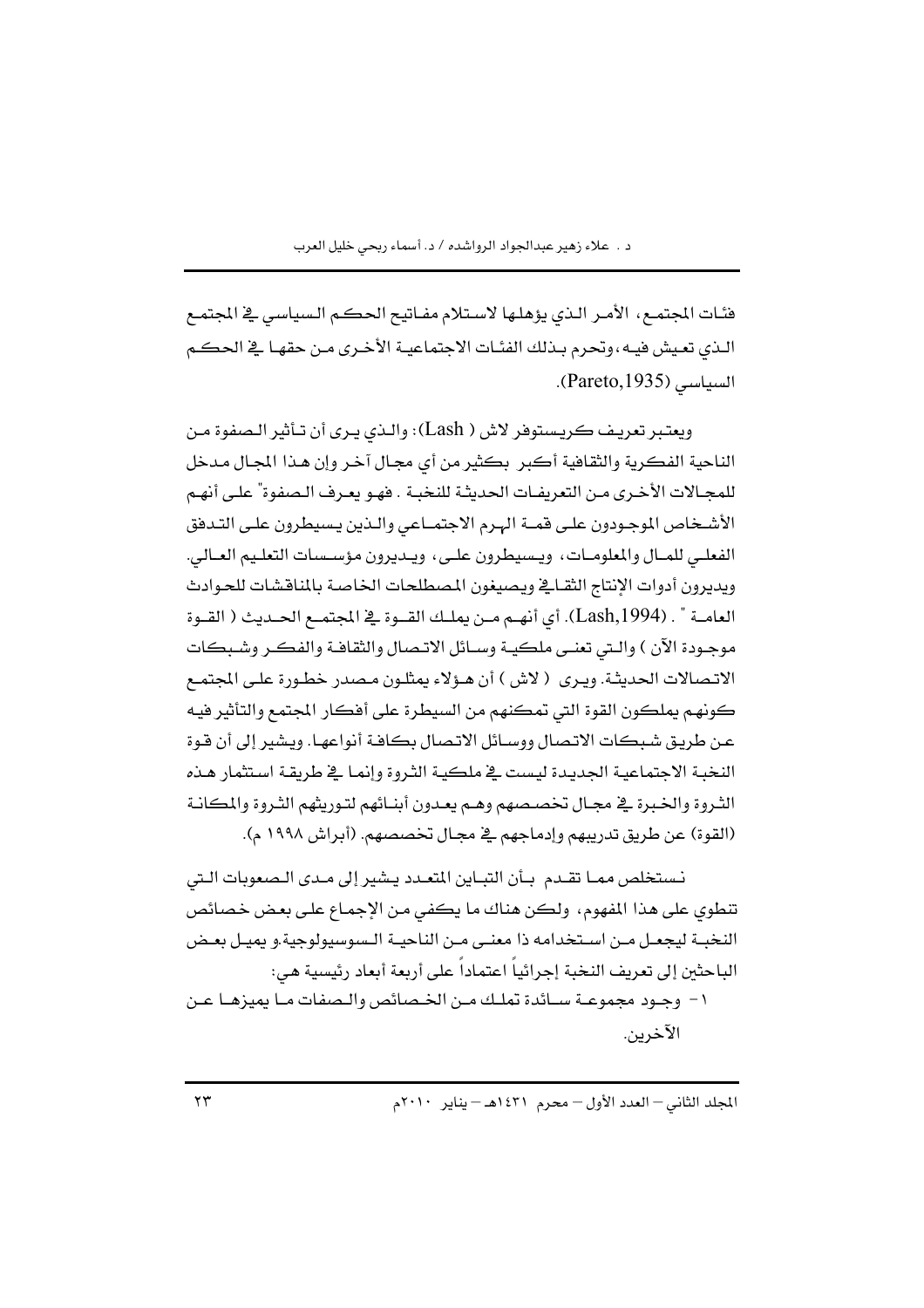- ٢– إن النخبة ظاهرة جماعية فلا يطلق المصطلح على شخص واحد وإنمـا علـي مجموعة من الأشخاص.
- ٣- إن هـذه المجموعـة تملك مـن القـدرات مـا يمكنهـا مـن صـنـع القـرار والتـأثير على الآخرين.
- ٤– إن النخبة مفهوم نسبي، ويقصد بذلك أن النخبة تمارس تأثيرها ونفوذهـا في مجـال معـين تتمتـع فيـه بميـزة نـسبية وبقـدرة أكـبر علـي التـأثير والنفـوذ.  $(Parrow, 1970, \tau)$

ولأغـراض الدراسـة هنـا تعـرف الـصفوة الـسياسية بأنهـا: الأشـخاص الـذين يحتلون بعض المواقع الهامة والمؤثرة في المجتمع الأردنبي، والتي ستدرس من خلال تمثيل هـؤلاء الأشخـاص في السلطـة التنفيذيـة ( رئيس الـوزراء والـوزراء)،والسلطـة التشريعيـة ( الأعيـان والنـواب) والأحـزاب ( أمنـاء عـامـن الأحـزاب المرخصة)\_في فـترة إعداد الدراسة.

و يمكــن القــول : إن الدراســات والنظريــات الــتي تناولــت موضــوع النخبــة السياسية ، معظمها ينطلق من فرضية مفادها : بأن كل المجتمعات الإنسانية تقسم إلى مجموعتين :

- الأولى: قلة تمارس الحكم وتقوم بدور فيادي مؤثر ية النظام الاجتماعي، وذلك نتيجة لما تتمتـع بـه هـذه المجموعـة مـن قـدرات متميـزة عـن بقيـة أعـضاء المجتمع، فمهما كانت درجة تحضر أو بدائية هـذا المجتمـع، لا بـد مـن وجـود جماعــة تكـاملـت لهـا الظـروف والأسـباب لأن تحكــم أو تـؤثر \_في صنع القرار السياسي.
- والثانية : أكثريـة محكومـة أو خاضـعة. أي أن النخبـة مـا هـي إلا أقليـة منظمـة تحكم أغلبية غير منظمة، إنمـا ليس بالـضرورة أن تكـون الأغلبيـة غير

مجلة جامعة أم القرى للعلوم الاجتماعية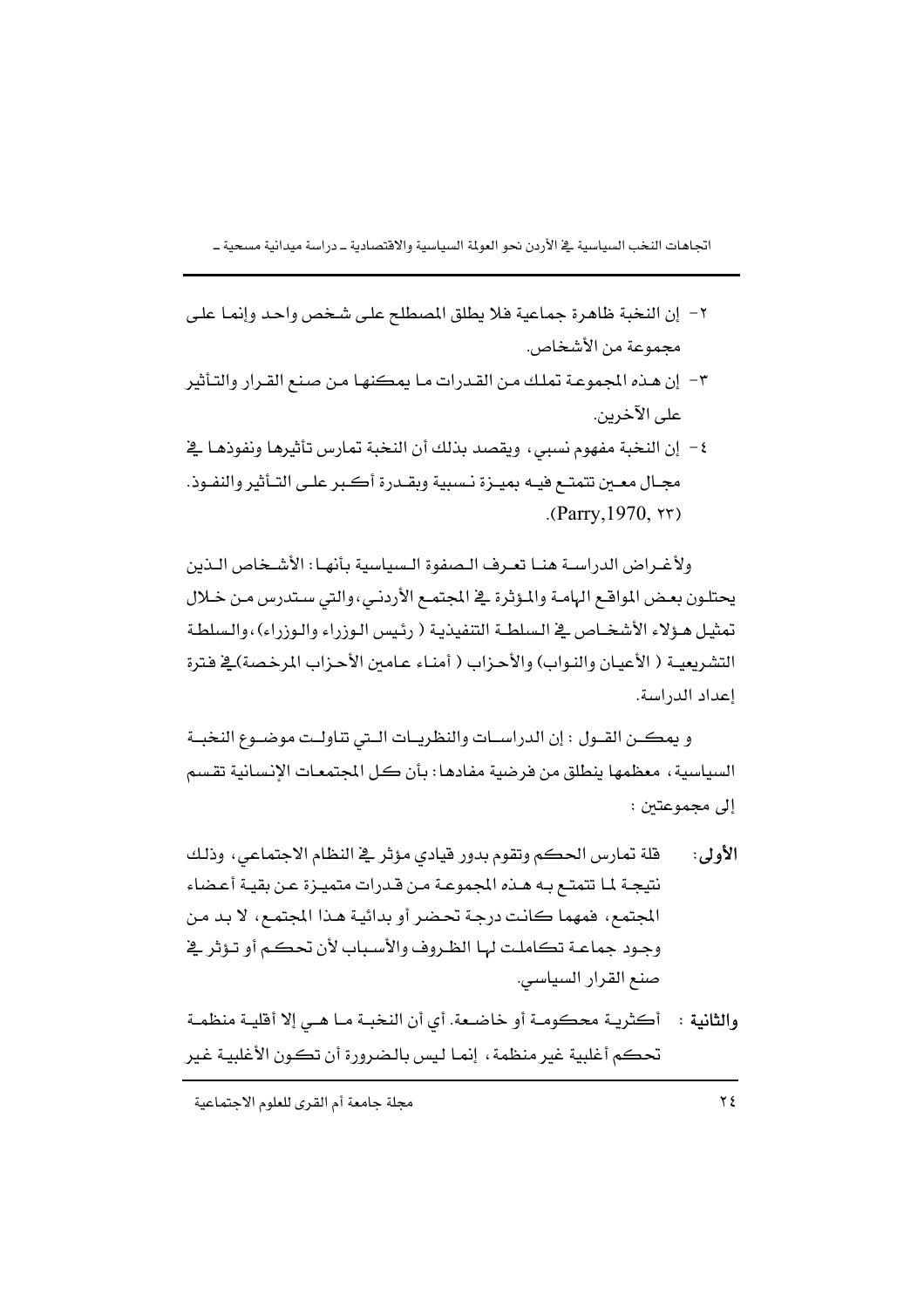منظمة، فقـد تكـون منظمـة ولكنهـا لا تحكـم كـالنقابـات المهنيـة في الأردن، والأحزاب السياسية، فهي جماعات منظمة ولكنها لا تحكم. وتتنسوع الأسسس الستي تمتلسك بمقتسضاها السصفوة تلسك القسوة. (أيو الراغب، ٢٠٠١).

و باستعراض الاتجاهـات النظريـة 1 الكـلاسـيكية والحديثـة ] الـتي تناولـت النخبـة Elite نجـدهـا جميعـاً تـرى بـأن النخبـة الـسياسية هـي أفليـة بالنـسبة لأفـراد المجتمع، وأن امتلاكها للقوة ( Power) جعلها ذات سلطة في التأثير على القرار السياسي أو إصداره، فالنخبة للسياسية ليست فرداً أو حكمـاً عسكرياً ولكنهـا جماعة لها امتداد جماهيري تناله عن طريق الشرعية، وهذه الشرعية إما أن تكون دينية ،أو عسكرية ،أو افتصادية ،أو ثقافية ،أو اجتماعية ( هيبة وتقدير ) أو تعبر عن مصالح فئات من المجتمع، ولديها اعتراف شعبي بشرعية وجودها في السلطة، ولديها اعتراف من الأغلبية بالتميز، وهذا عادة ما يكون بشكل ضمني أو علني. وهذا ما ينطبق على النخبة السياسية فے الأردن.

ونجد أن هنالك طرقاً عديدة لتشكل النخبة السياسية، فقد تكون عن طريق الانتخابـات أو التعـيين ـفي الـسلطة التنفيذيـة أو ـفي المؤسـسـات، أو بالوراثـة، أو بـالقوة، والأخيرة تحتـاج باسـتمرار إلى إثبـات شـرعية وجودهـا واسـتمرارهـا.و إذا مـا طبقنــا نظريــات بنــاء النخبــة علــى المجتمــع الأردنــى، فـيمكن القــول: أن المنـصب السياسي الرسمي هو الذي يحدد أعضاء النخبة السياسية ، وإن هنالك دورة للنخبة حيث إن مراحل التطـور التـاريخي في البنـاء الاجتمـاعي،وفي علاقـات القـوة داخـل المجتمـع الأردنـي يـؤثر علـي تكـوين وبنـاء النخبـة. ويلاحـظ أن هنالـك تجانـسا بـين أعضاء النخبة السياسية في الأردن،من حيث الجذور العشائريسة، و مكان الإقامة —عمان —، ومستوياتهم التعليمية ، وأوضاعهم الاقتصادية والاجتماعية ، وجنسهم – ذكور– ، وديانـاتهم – الإسـلام– ،و بنفس الوقت نلاحظ تنـافس وصـراع داخلـي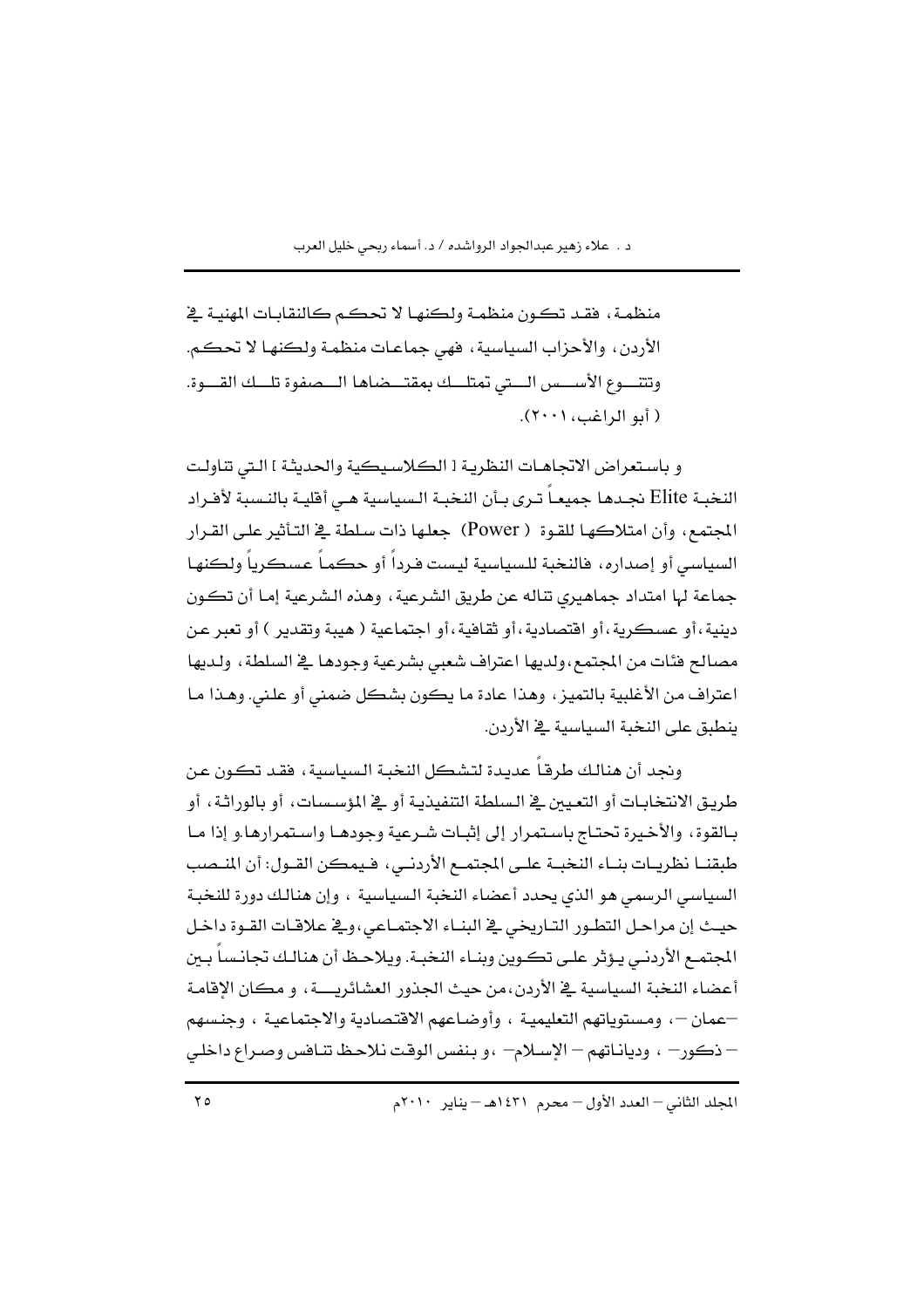لاختلافهم سياسياً وأيدبولوجياً خاصة يبن النواب والأجزاب من جهة ويبن الوزراء والأعيان من جهة أخرى .

كمـا أن هنالـك طرقــاً عديـدة لتـشكيل النخبـة الـسياسية ـ2ْ الأردن؛ فقـد تكون عن طريق الانتخابات كما يۓ مجلس النواب والأحزاب،أو عن طريق التعيين كما في مجلس الأعيان وفي السلطة التنفيذية .

أما أدوار النخبة السياسية في الأردن فقـد حـددهـا الدسـتور الأردنـي ،و الـتي تمثلت في إدارة الدولة ومؤسساتها وسن القوانين وإصدار التشريعات وتطبيقها بما فيـه خدمـة الأمـة والـوطن والنظـام ، إضـافة إلى صـنـع القـرار الـسياسي، و توثيـق علاقاتها الداخلية والخارجية .و تحدد أعضاء النخبة السياسية في الأردن عبر مرحل تطورهـا المختلفـة مـن خـلال المنصب الـسياسـي الـرسمـي الـذي يـشغلونه والأدوار الـتي يقومون بها— مدخل المنصب —.

ويمكــن القــول أن نخبــة القــوة الــسياسية ــفـّـالأردن تــشترك ــفـ خلفيــات اجتماعية وقيم متشابهة. وهـي عبـارة عـن أقليـة دائريــة شبــه مغلقـة بحيـث بمكـن تغيير الوجوه بينما تبقى السياسات دون تغير.

وإذا ما أردنا أن نقيم الأحزاب السياسية الأردنية — النخبة الحزبية— فيمكن القـول: أن هنـاك عـدة تيـارات أساسـية تمثـل خريطـة الأحـزاب الـسياسية الأردنيـة (العبداللات١٩٩٢م) والمعايطة (١٩٩٤م) وهي : التيار الإسلامي، والتيار المحافظ، والتيار اليساري، والتيار القومي، والتيار الوسطى والتيار المستقل.

وبصورة عامة تنتمي الأحزاب السياسية الأردنية إلى ثـلاث اتجاهـات فكريـة وأيديولوجية ، اليسارية ( الماركسية)، والقومية ، والدينية ( الإسـلامية ) ، وتنقسم الأحزاب السياسية الأردنية من حيث منابعها ، إلى أردنية ، وقومية ، وفصائل مقاومة فلسطينية ، ومن حيث التاريخ تنقسم الأحزاب السياسية الأردنية إلى ثلاثة أجيال: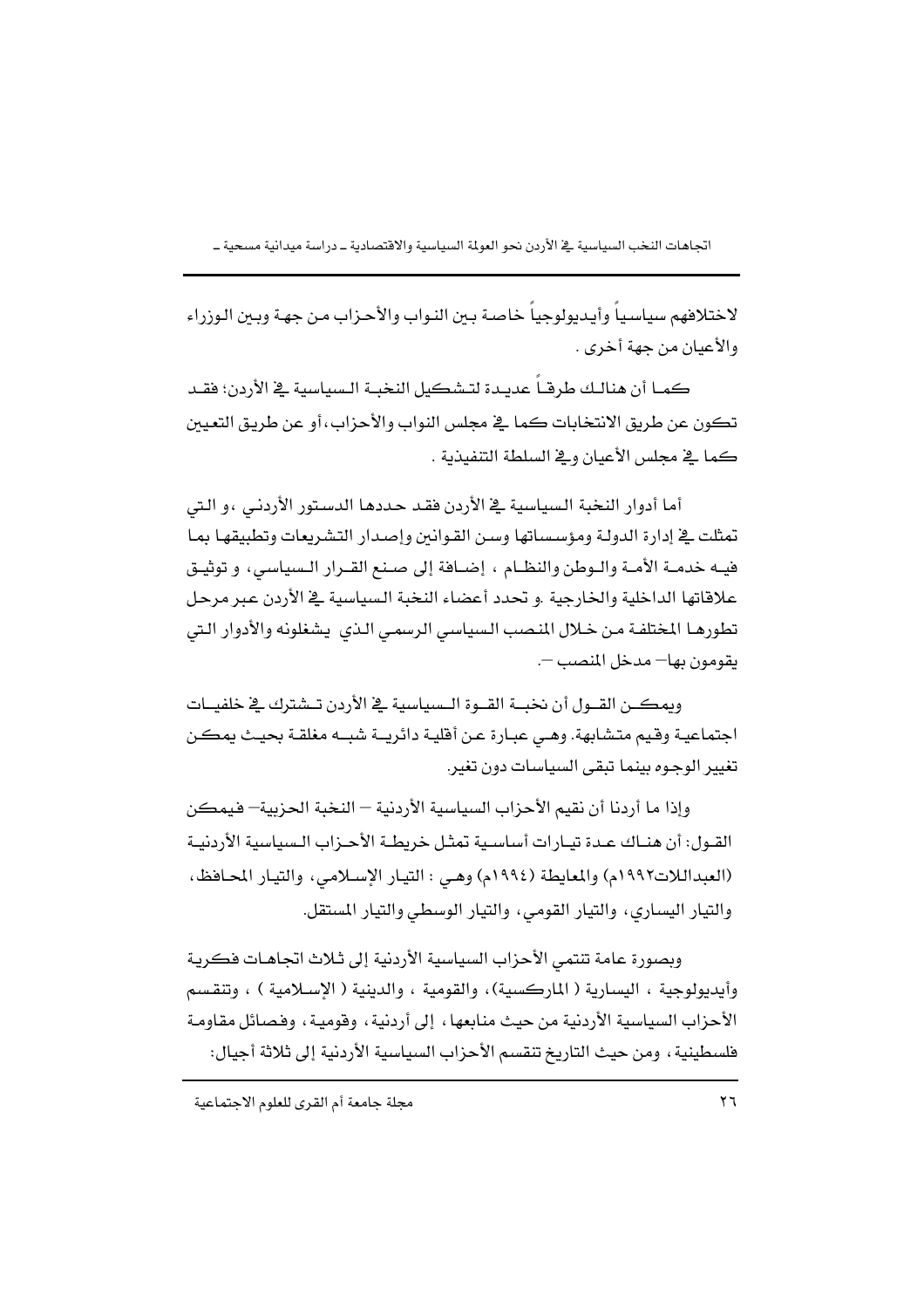**الجيل الأول**: ويسمى المخضرم، وتنتمي إليه الأحزاب التي تشكلت في البلاد منذ الخمسبنات.

**الجيل الثاني**: وهي المنظمات والأحزاب التي تشكلت في أوائل السبعينات. **الجيـل الثالـث**: الأحـزاب الـتي تـشكلت في الثمانينــات أو في بدايــة الانفــراج السياسى.

الخلاصية : يمكن القبول بيأن هنياك مواقفياً مختلفية للنخبية تحياه العولمية وتفسير أبـرز ظواهرهــا وأهــدافها وآثارهــا ، حيـث ركــز بعـضهم علــى الجوانـب الإيجابية لها من المضامين الفكريـة والنظريـة والتقنيـة ، وتـردد بعـضهم في تفسيرهـا دون قطع بالحكم عليها سلباً أو إيجاباً ، واتجه فريق ثالث إلى معاداتها ومعار ضتها وبيـان مـدى خطورتهـا. وفيمـا يلـى عـرض للاتجاهـات الـسياسية مـن العولمة حـسب التصنيف العربي فهي تقسم إلى ثلاث اتجاهات هي :

- ١– **الاتجاه الأول** : وهو الذي يستند إلى قاعدة من المنطلقات الفكرية والأيدلوجية التي ترفض العولة وهو رفض فكري.و غالبـا مـا تمثلـه النخب السياسية ذات التوجهـات الدينيــة والقوميــة واليــسارية ، مــن بــاب انــه لا ضـرق بــن العولمـة والأمركة والصهينة، وإنها ذات أهداف استعمارية.
- الاتجاه الثاني: وهـو الـذي يتنـاغم ويتملـق لبعض الأنظمـة العربيـة والـذي يبـشر  $-\tau$ بحتميــة تطبيــق هــذا النظــام.و غالبــا مــا تمثلــه النخـب الـسياسية ذات التوجــه السياسي المستقل أو الموالي لأنظمة الحكم بالـذات الـذين في مواقـع المسؤولية والسلطة التنفيذية.
- ٣- الاتجاه الجماهيري العفوي الواعي والرافض للعولمة ، وهـو الأعـم والأغلب ، فهـو الاتجاه الجماهيري الواسع، ولكنه الأقل تأثيراً ( السعدون ، ٢٠٠١) ، من باب إن العولمة إنتاج غربي ، يهدف إلى الهيمنة على الأمة العربية والإسلامية.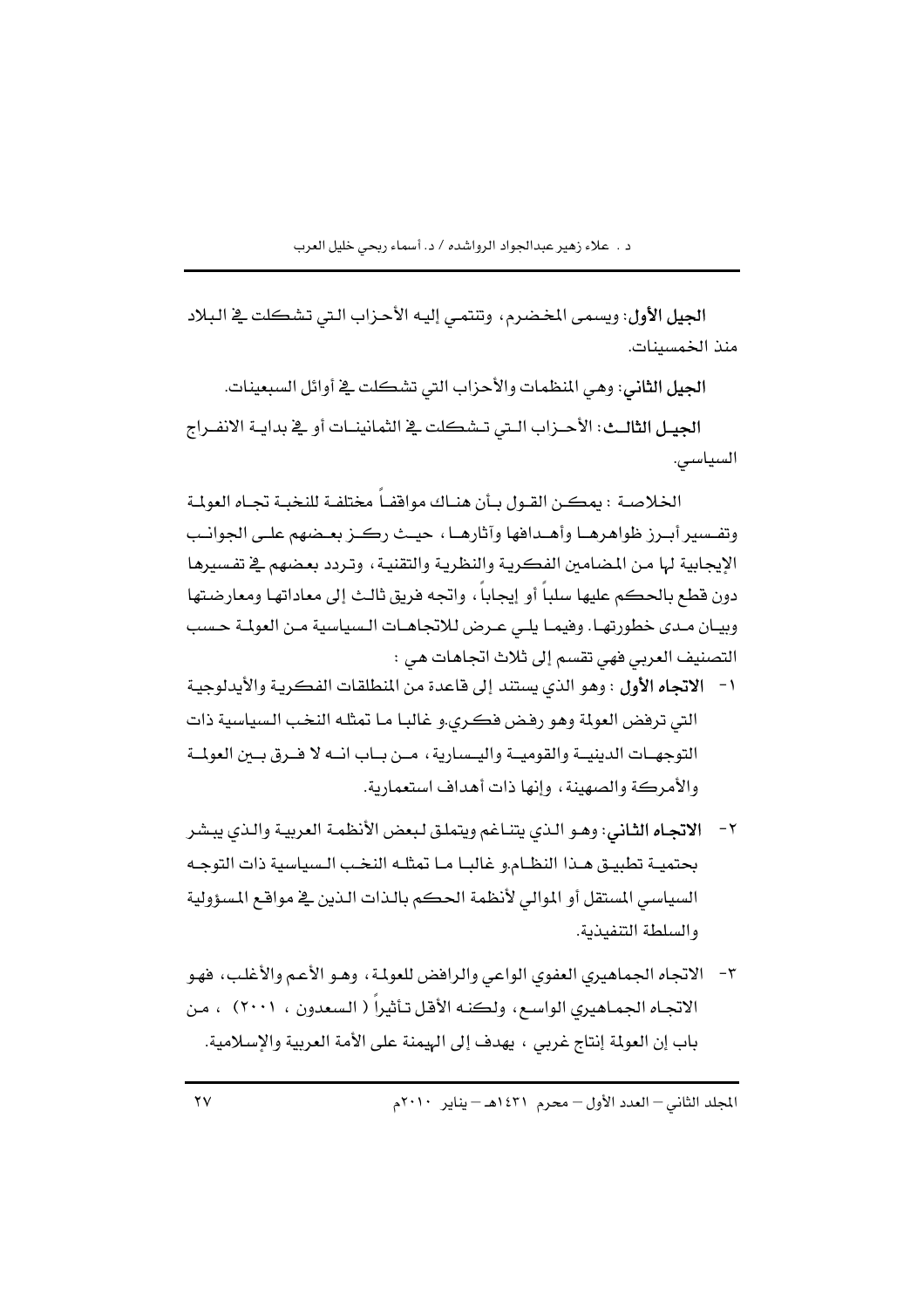#### الدراسات السايقة

الدراسانة المربية:

**والاقتصادي \_ الوطن العربي". "** هـدفت إلى البحـث \_ أثـر العولـة علـى الاسـتقرار الاجتمـاعي والاقتـصادي يخ الـوطن العربـي وذلـك مـن خـلال تبيـان مفهـوم العولمـة وأدواتها وأبعادها وآثارها على الوطن العربي من النواحي الاجتماعية والافتصادية .

وقد افترضت هـذه الدراسـة أن العولمة ظـاهـرة تاريخيـة حتميـة تـؤثر كـثيرا على الوضع الاجتمـاعي والاقتصادي، إلا أن العـالم العربـي منقسم علـي نفسه مـن حيث تقبل العولمة والسماح لها بالتأثير عليهم، ففريق يرى أن للعولمة آثارا ً إيجابية تساهم ﴾ النهوض بالوطن العربي وتطورا ً وتكيفا ً للدولة القومية ، بينما يرى فريق آخر أن فوائدها على الـوطن العربـي فليلـة جـدا ً إذا مـا فورنت بالآثـار الـسلبية للعولمة على الاستقرار الاجتماعي والاقتصادي. ولا يشير واقع العالم العربي إلى أن العرب يملكون القوة التأثيرية بالعولمة حيث أن هناك فجوة علمية وتكنولوجية إضافة إلى الفجوة الافتصادية نتيجة العجز الإداري المؤسساتي والانغلاق الاجتماعي ونتيجة الخوف من عدم القدرة على التجديد .

ــ دراسة وصفى محمد عقيل (٢٠٠٢م)، " أثر العولمة الافتصادية على صنع **القرار السياسي في الصين خلال الفترة بين عامي ١٩٩٧م- ٢٠٠٧م، خلصت إلى أن** هنـاك تبـدلات واضـحة في العمليـات الفنيـة لـصنع القـرار والـسلوك الـسياسي علـي المستويين الداخلي والخارجي وبدرجات متفاوتة بتأثير العولة الاقتصادية ، ويخ الختام تم طرح رؤية مستقبلية لما قد تكون عليه أوضاع الصين في ظل العولمة الافتصادية حتى عام ٢٠٠٧م.

ــ دراسة أعدها ، فاسم محمد جديتاوي (٢٠٠٢م)، بعنوان " العولمة وآثارهـا **المتوقعة على الاقتصاد الأردنـى "** ، أظهـرتَ أن للعولمة آثـارا ً سـلبية علـى معـدل النمـو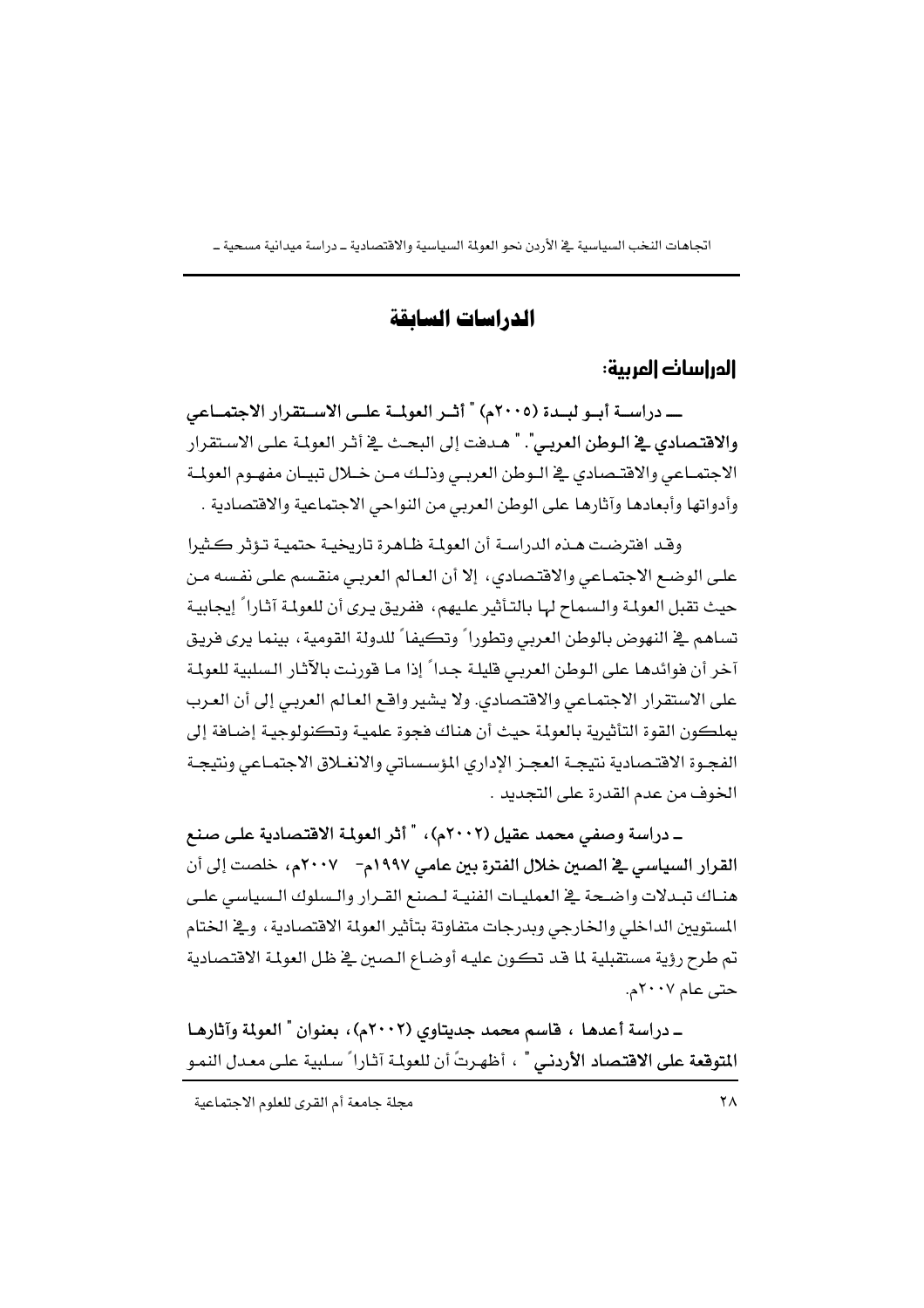بالناتج المحلي الإجمالي في حين أظهرت أن لها آثـارا ً إيجابيـة علـي معـدل دخل الفـرد ومعدل البطالة .

**الإسلامية".**خلصت إلى أن العولمة وما جلبته للعـالم الإسـلامي، ومـا رافقهـا مـن آليـات ومؤسسات، ليست في صالح العالم الإسلامي ولا صالح افتصادياته ويتضح ذلك من خلال المؤشرات الافتصادية والاجتماعية لافتصاديات العالم الإسلامي ويخ المقابل فقــد ركــزت هــذه الدراســة علــى ســبل مواجهــة العولــة ، مثـل قيــام ســوق إســـلامي مشترك، وتنمية الموارد البشرية، وتشجيع الاستثمار، ونقل التكنولوجيا، وتعميق الوعي بالهوية الإسلامية في محاولة الوصول إلى وحدة افتصادية إسلامية شاملة.

ــ دراسة القلعاوي (٢٠٠٠م)، " بعنوان تـأثير الـصدمات الاقتصادية التجاريـة ع**لى الاقتصاد الأردني \_2 ظل العولم**ة". أشارت إلى أن الاقتصاد الأردنى اقتصاد صغيرً ومفتوح على الاقتصاد العالمي ومرتبطَ به على المستويين الإقليمـي والـدولي مـن خـلال المتغيرات الاقتـصادية الكليـة الخارجيـة المتمثلـة بالتجـارة الخارجيـة ، الحـوالات، المساعدات، العمالية، الاستثمارات الخارجيبة المباشيرة، السبياحة . وتبؤثر هيذه المتغيرات بشكل واضح على الافتصاد الأردني من خلال تأثيرهـا علـي النـاتج القـومي الإجمالي ومن ثم دخل الفرد ويزداد تأثير هذه المتغيرات بتنامي ظاهرة العولمة. ونتيجة لهذا الواقع أصبح الافتصاد الأردني مرآة واضحة تعكس التقلبات التي تشهدها الأسواق العالمية بشكل عام .

ــ ــ في دراسة الكفـري (١٩٩٩م)، " العولمة وآثارهـا الافتـصادية علـى البلـدان **العربية** " ، توصلت الدراسة آلى أن عالم المستقبل هو عالم التكتلات الافتصادية ، عالم الشركات والاستثمارات الكبرى ، عالم التقانه والمعلوماتية ، عالم الإدارة القادرة والقرار النافذ . لذلك وللتخفيف من آثار العولمة السلبية يجب على البلدان العربية أن تخطو خطوات حاسمة في استمرارية لا رجعة فيها لتحقيق هدف التكامل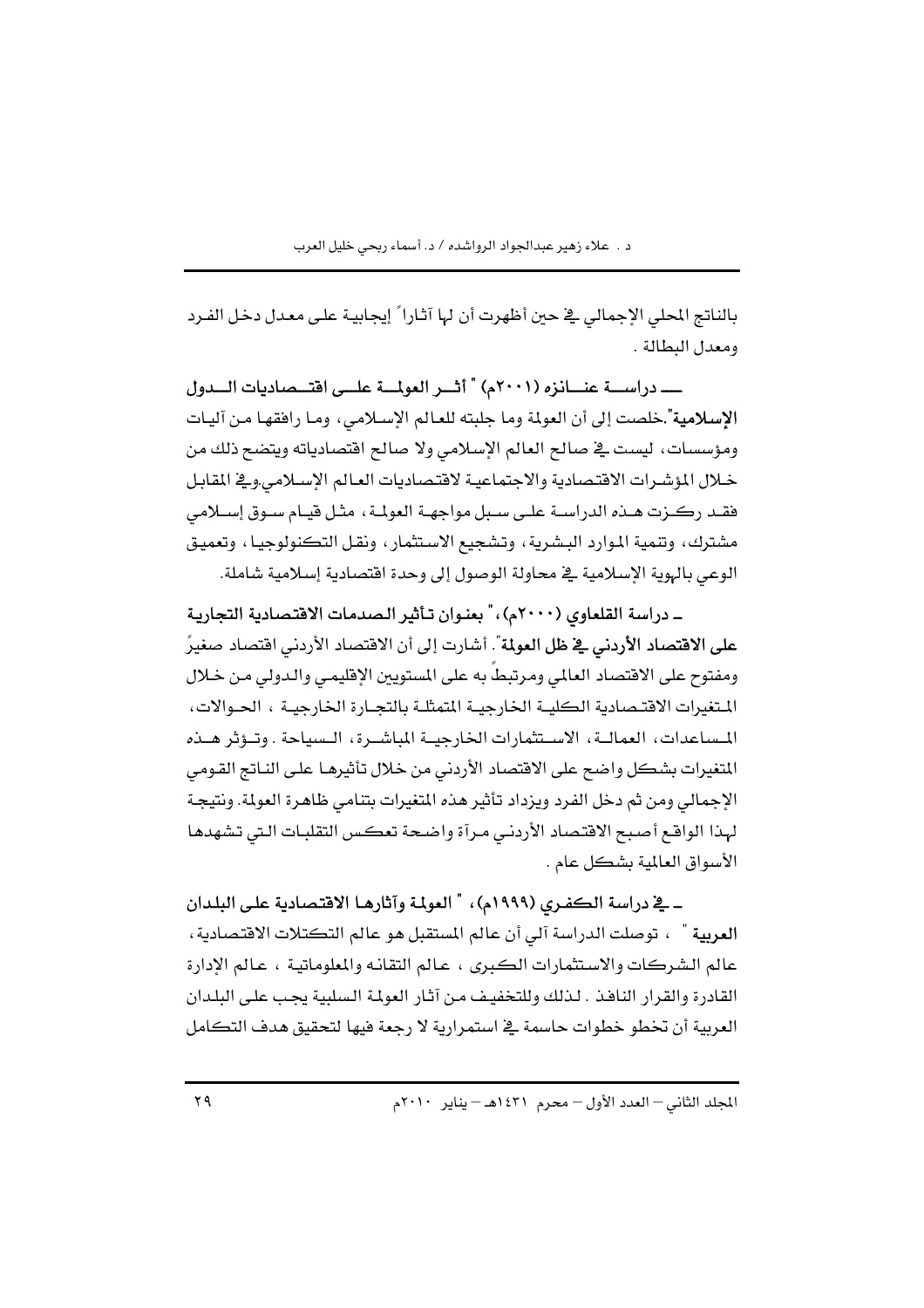الافتصادي العربي والوحدة الافتصادية العربية والتي بدونها لن يستطيع العرب بناء افتصاد عربي قادر على البقاء والمنافسة في عالم الاقتصاد المعاصر والمولم .

السسياسي في الأردن (١٩٨٩– ١٩٩٥م)، هـــدهت إلى التعـــرف علـــى دور النخبـــة التشريعية في صنع القرار السياسي في الأردن في الفترة ما بـِن ١٩٨٩- - ١٩٩٥م (فترة الدراسة) ممثلة بمجلسي الأعيان والنـواب ، والتعـرف علـى مـدى تـأثير الخـصائص الاجتماعية والانتماء الحزبي والعقائدي والانتماء السياسي على مواقف أعضاء النخبة التشريعيـة من القوانـن (محـور الدراسـة) عنـد صنـع القـرار وتوصلت الدراسـة إلى النتائج التالية:- ﴿ إِن تطورِ السلطةِ التشريعيةِ فِي الأردنِ أدى إلى تفعيلِ دورِهـا فِي النظام السياسي الأردني كون الدستور الأردني لعـام ١٩٥٢ وضـع لهـا وظـائف جعلها ركنــا أسـاســيا ــفي النظــام الــسيـاسـى الأردنــى، ووضــح طبيعــة العلاقــة القـائمــة بــين السلطتين التنفيذية والتشريعية.

ـــ دراسة محمد أوشيك (١٩٩٧م): النخبـة السياسية ــِـة الـسودان: " دراسـة سوسيولوجية" لأعضاء الحكومة في الفترة من (١٩٦٩– ١٩٨٥). تناولت الدراسة النخبة السياسية في السودان من خلال أعضاء الوزارات (الحكومة) من عام ١٩٦٩ وحتى عـام ١٩٨٥. وذلك للتوصـل إلى الخلفيـة الاجتماعيـة والخـصائص الاقتـصادية والانتمـاءات الـسياسية. وتم أخـذ عينـة حجمهـا (١٠٠) وزيـرا عـبر عـشرين تـشكيلا وزارياً، وقد تم استخدام أكثر من منهج علمي لجمع البيانات كالمنهج المسحى الوصفي والمنهج التاريخي المقارن. **وخلصت الدراسة إلى النتائج التالية** وجود نسبة كبيرة مـن الـوزراء يقيمـون في المنـاطق الحـضرية.و يحملـون مـؤهـلات علميـة عليـا. وينحدر معظم أعضائها من أصول عربية مسلمة، كما كشفت عن وجود تباين أيديولوجي بين أعضاء النخبة الوزارية. واغلبهم في مراحل عمريه شـابة ووجـود نسبة عالية من المديرين في جميع التشكيلات الوزارية.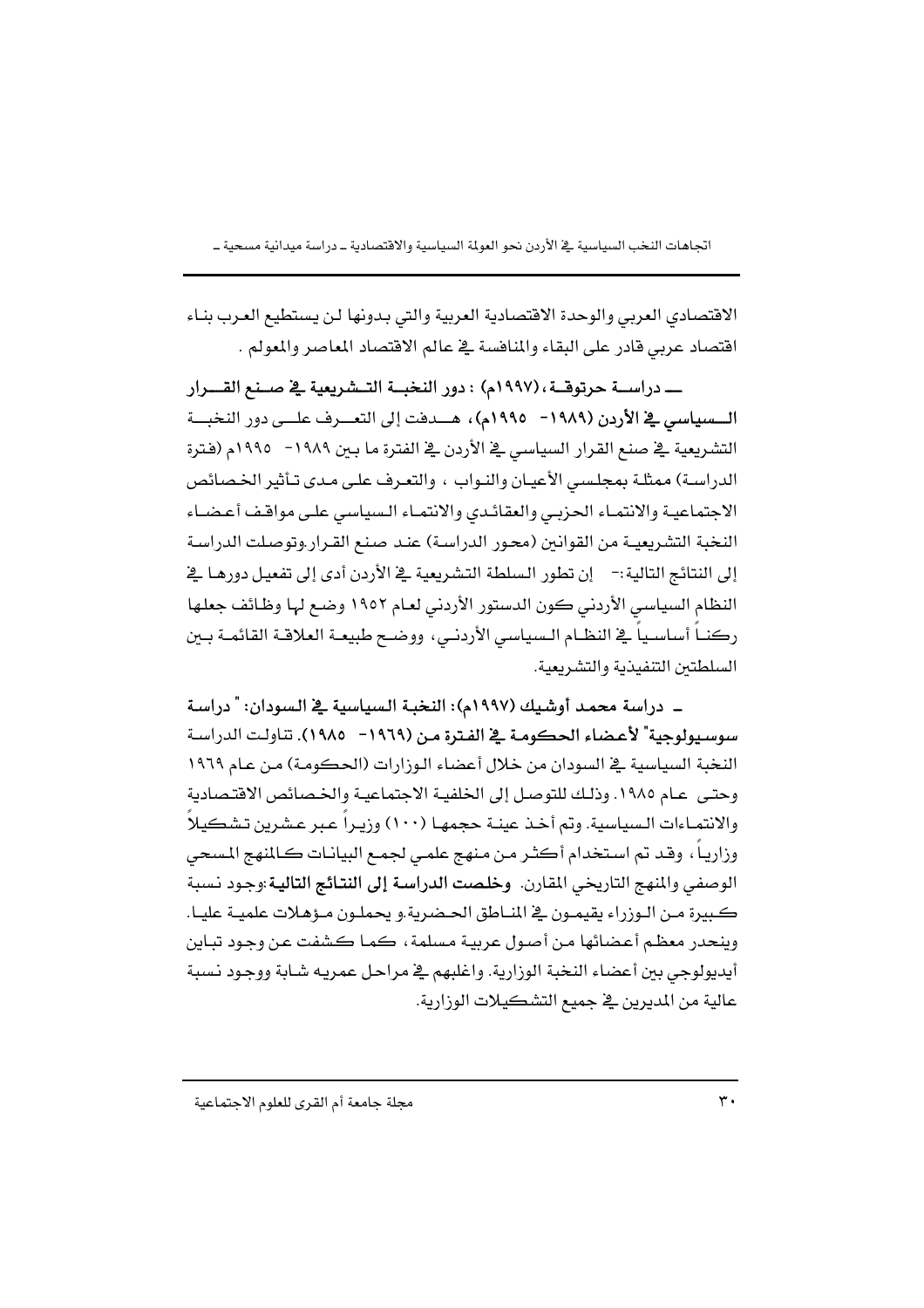ــ دراسة شذى البطاينـة (١٩٩٤م): الخلفيـة الاجتماعيــة للصفوة السياسيـة **الأردنيــة (١٩٥١ – ١٩٩٢م)** . توصـلت إلى أن نـسبة الـوزراء الحـاصـلين علـى شـهادات عليا– معظمها من الجامعات الغربية– عاليـة بنسبة (٨٠٫٦٪)، ولا توجد فـروق في مجالات التخصصات ببن أعضاء المجالس، ومعظم أعضاء الصفوة هـم مـن سـكان المدن ( المناطق الحضربة).

#### الدراسانه الأجنبية:

. دراسة مكلارين (Mclaren and Farahmandpur) (٢٠٠١م) ، بعنوان "التعليم لمناهضة العولمة والإمبريالية الجديدة نحو تربية ثورية"، خلصت إلى أن التوجه الاقتصادي المولم الإمبريالي قد عمل على تعزيز الفـوارق الطبقيـة بـين فئـات الشعب كما عمل على تعريض السياسة العامة إلى سياسات افتصادية واجتماعية محكومـة بقـوانـين اقتـصـاد الـسوق (الطلـب، القـوي العاملـة، تـراكم رأس المـال ، .....الخ) .

ــ دراسة ديفيد دولار وآرت كراي "التجارة والنمو والفقر"، المنشور في مجلة <mark>التمويل</mark> والتنمية ، عدد أيلول ، ٢٠٠١م. ركز الباحثان عل*ى* تجارب مجموعة صغيرة مـن البلـدان النـاميـة ، مـن بينهـا الأردن الـتي شـهدت زيـادات كـبيرة ـ2 التجـارة ، علـي مدى العوام العشرين الماضية، وأشارا إلى هذه البلدان بعبارة "البلدان السائرة على نهج العولمة في أعقاب ١٩٨٠م " .

ـــ **ويشير افشار (Afshar**)، يخ دراسـته عــام (٢٠٠١م): إلى أنـه لا يمكـن للمخطط أن يمـارس عمليـة التخطيط دون اعتبـار التـأثيرات العالمية الـتي تحيط بـه والتي تمثل أفعال عملية كالعولمة. .

ــ دراسة كالان (Callan) (٢٠٠٠م) بعنوان " العولمة في أوروبا" للتعرف على أنماط العولم التي تخضع لها أوروبا حالياً ، فأشـار إلى أن العولمة هـي عمليـة سياسـية محضة. ففي دول أوروبا تحتل المؤسسات السياسية موقع الصدارة من العولمة والدعوة لها ، فالسويد مثلا ً عملت على إعداد قائمة أولويات في ظل العولمة وبدأت تحتل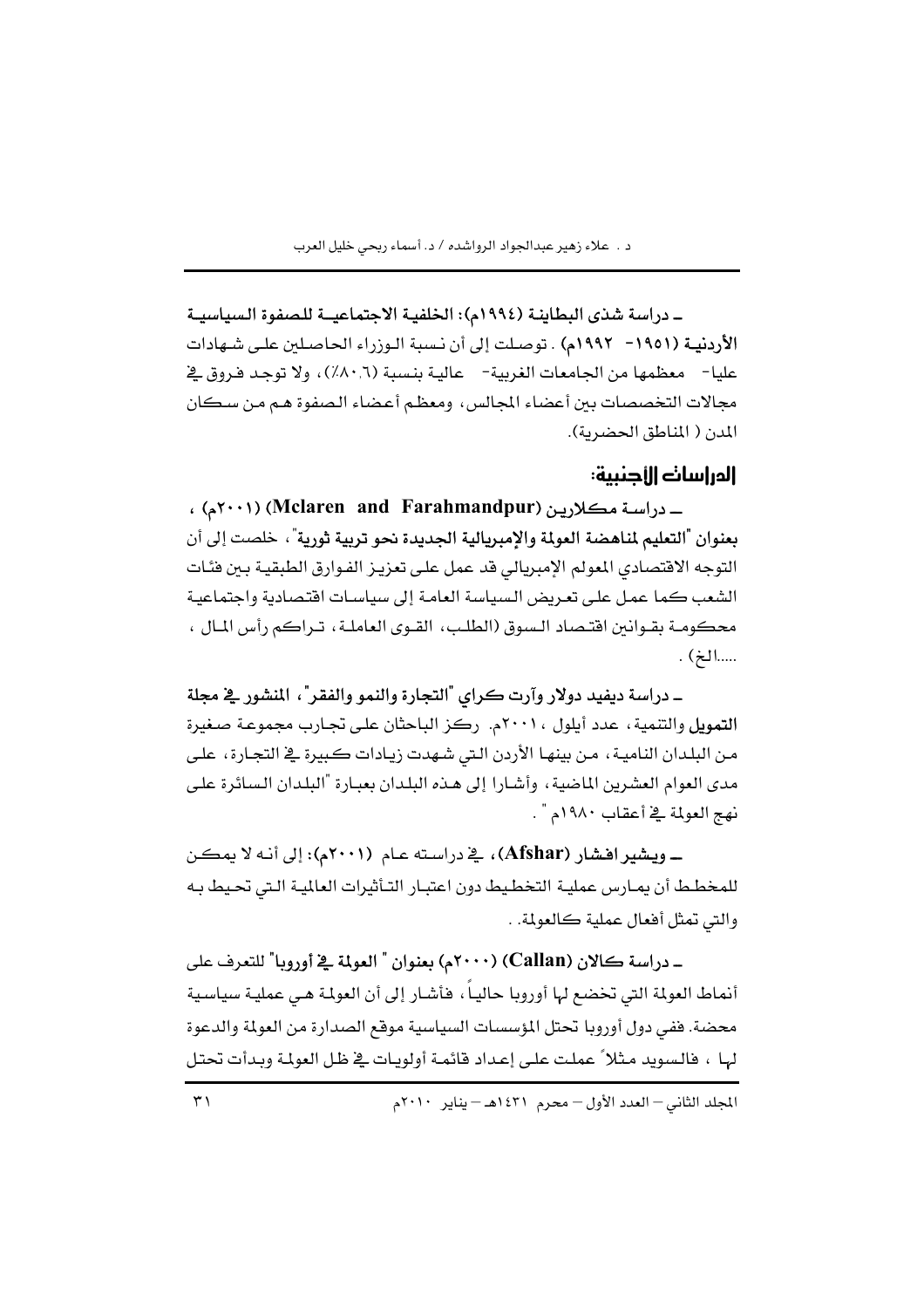موقعـا ً في الـوعـي الجمـاهـري في الـسويد ، ويظهـر أثـر العولمة في أوروبـا مـن خـلال: الأخذ بعـين الاعتبـار جملـة المؤشـرات المتعلقـة بالاتفاقيـات الثقافيـة بـين الـدول أو بـين الاتحاد الأوروبي والمنظمات الأخرى . التعاون في مجـالات الأبحـات والتبـادل الثقـافي . تبني الأفكار العولية كالتركيز على الجودة وضبطها . تبنى اللغة الإنجليزية في كثير من المناهج الدراسية، إضافة إلى اعتبارهـا اللغـة الثانيـة الأكثـر انتشارا ً \_في كشر من دول الاتحاد الأوروبي .

ـــ دراســة اليــوت (Elliott) (٢٠٠٠م) بعنــوان " الـعولــة ـــفي بريطانيــا : منظــور سياسـي" هـدفت إلى بيـان قـدرة الأنظمـة الاجتماعيـة \_في بريطانيـا علـي الاسـتجابة لمتطلبات العولمة : السياسية والاجتماعية والثقافية والافتصادية وقد حدد الباحث مجموعة من الموضوعات الرئيسية التي يجري إعادة صياغتها وفق المستجدات وهـي : ١\_ المدنيــة (civilization) ٢\_ تطــوير المعرفــة وخزنهــا ونقلــها ٣ ـــ تلبيــة المعـايير والحاجات الاقتصادية والصناعية ٤ ــ خدمة المجتمعات المحلية والعالمية ٥ـ ملاءمة وتلبية الحاجات المستحدة .

\_ دراسة كيشون (Kishun) (٢٠٠٠م) بعنـوان" العولـة في جنـوب إهريقيـا " هدفت إلى بيان مظـاهـر العولـة في جنـوب إفريقيـا ، حيـث يشير إلى أن عقليـة الـسوق قد أثرت تأثيرا ً واضحا ً في تشكيل الأنظمة والسلوكيات ودفعتها نحو العولمة فقد اتجهت الخدمات من خدمات ممولة من قبل الدولة إلى خدمات ممولـة ذاتيـا ً . ويشير الباحث إلى أن القطاع الخاص يلعب دورا ً هامـا ً في الحيـاة الاجتماعيـة ودعـم بـرامـج المجتمع ، كما بدأ الانتقال من النظم المغلقـة إلى النظم المفتوحـة الـتي تعمـل علـي تعزيز السوق الاقتصادي . وأشار الباحث أيضا ً إلى دور ثورة الملومات وأثرهـا في عولم مجالات الحيـاة المختلفـة، وركـز علـي قـضية سـلعنة المعرفـة وتسويقها ، وقيـام الدولة بانتهاج سياسات تسمح وتسهل الهجرة إلى جنوب إفريقيا .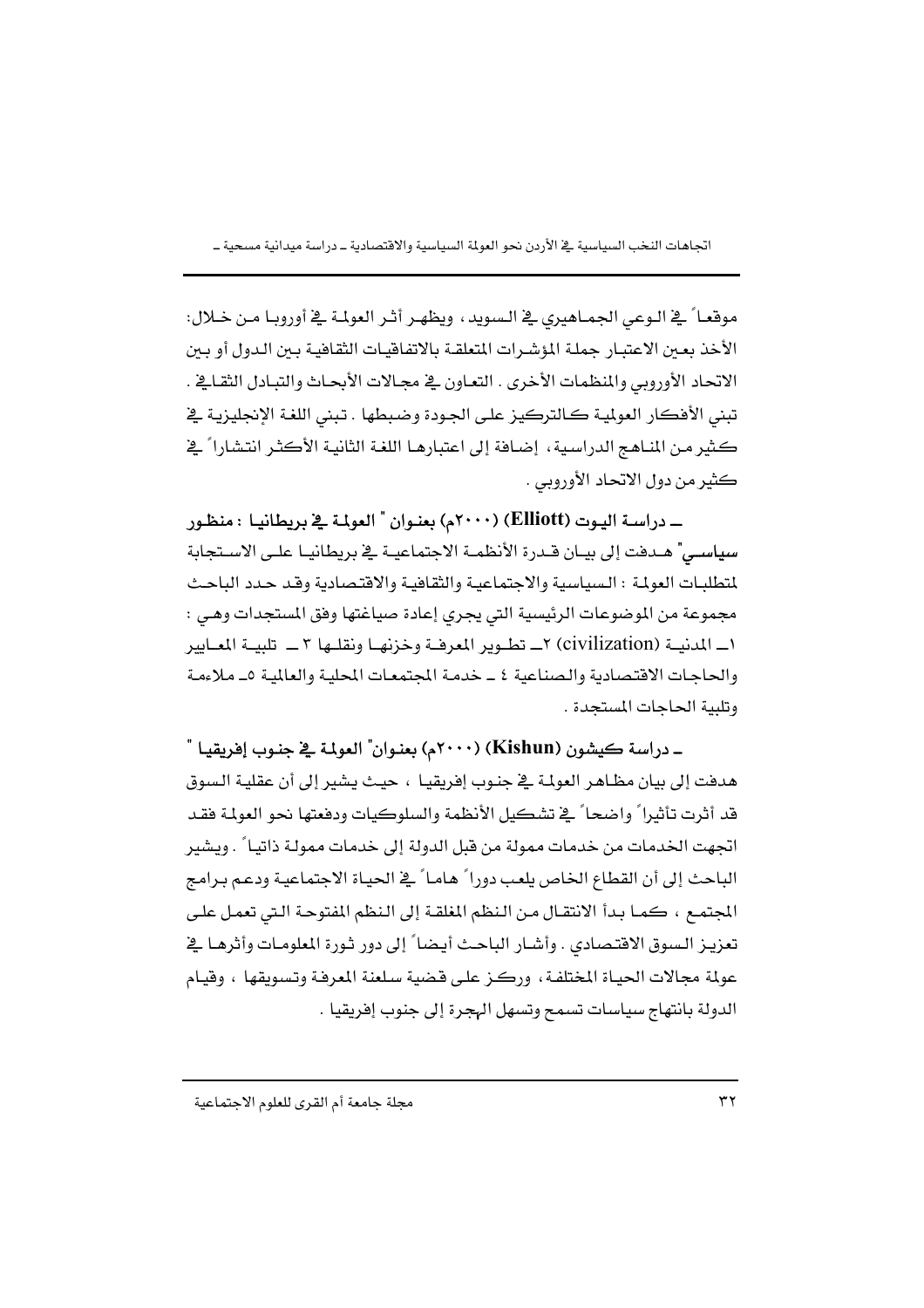ـ دراسة بورتر وفيدوفيتش (Porter and Vidovich) (٢٠٠٠م) ، هيدفت إلى توضيح آثـار ظـاهرة العولمة في بنيـة ووظـائف مؤسسيات المجتمـع ، وقـد توصلت إلى مجموعـة مـن التـأثيرات أهمهـا : ١- تتـاقص دعـم الحـكومـات وانتـشار مبدأ الجـودة بأقـل كلفـة .٢- الـدفع باتجـاء تـوفير مـصادر دعـم بديلـة مـن خـلال المؤسسات غير الحكومية والقطاع الخاص واللجوء إلى زيادة الرسوم أو قدوم الأجانب والتركيز على الاستثمارات المدفوعة وإجراء البحوث المرتبطة بالشركات والمراكز الاقتصادية.٣- سيادة مبادئ النوعية والجودة الشاملة في التقييم .

\_ دراسة بـارمنتر (Parmenter) (٢٠٠٠م)، بعنوان " تـأثيرات العولمة على **المجتمع الياباني** " حيث أشارت إلى جملة تأثيرات تمثلت بالكفاءة والثقافة والاتصال والتنافسية .

ــ دراسـة كــارنوي (Carnoy) (٢٠٠٠م). بعنـوان " العولـة وتطـوير التعليم" حيث أشار إلى آثار العولم المتمثلـة باللامركزيـة والخصخصة وربـط التمويل بـالأداء والمهارات والثقافة العلمية ومعايير التقييم .

#### \_ دراسة هراي (١٩٦٥م): الصفوة السياسية التركية ١٩٦٠-١٩٢٠م.

#### Frey, 1965, political Elites in the Turkish Republic, 1920-1960

أشـارت إن أكثـر مـن ٦٠٪ مـن النـواب خريجـو جامعـات بينمـا وصلت نـسبة الأمـيين الـذكور \_ المجتمـع التركــي إلى أكثــر مــن ٦٠٪ ممــا يــشير إلى الفجــوة الكبيرة بـبن الـصفوة والـشعب. وكـذلك أظهـرت الدراسـة مـن خـلال الخـصائص الأخرى كالوظيفـة بـين الـصفوة الـسياسية والمجتمـع التركـي أن الفجـوة الكـبيرة أيضاً بـن الـصفوة والـشعب ، حيـث شـكل الموظفـن الـرسميـن أكثـر مـن نـصف أعضاء البرلمان (٤٠٪) في كافة الحمعيات التشريعية.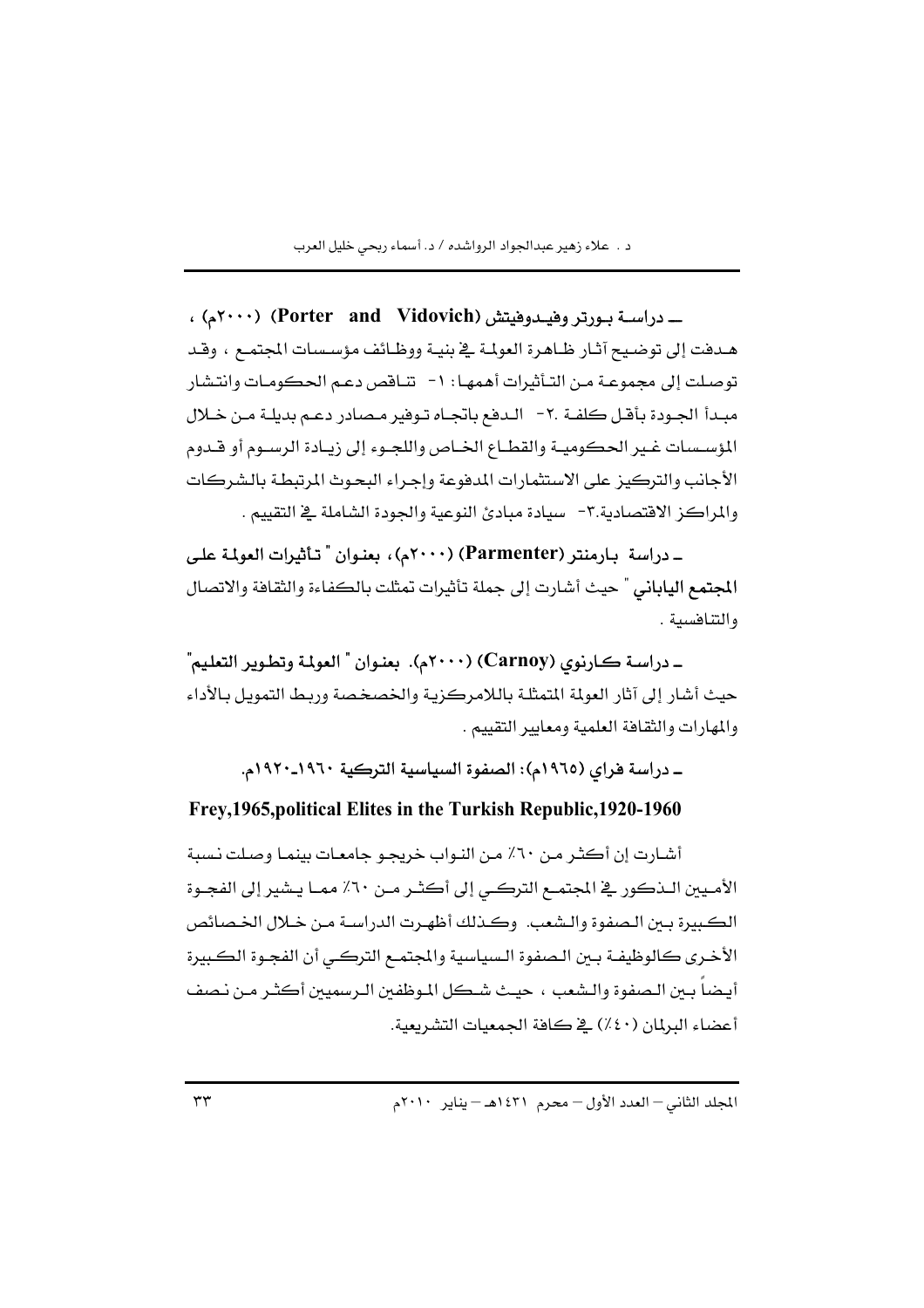#### ــ دراسة هاكر (١٩٦١م) مقارنة جماعتين من الصفوة الأمريكية:

## Hacker, 1961. The elected and The Appointed: tow American elites.

حيث أجرى الباحث دراسة مقارنة بين جماعتين من الصفوة الأمريكية، الأولى: هي الصفوة الاقتصادية وتتمثل بعينة من رؤساء الشركات الكبرى والصفوة السياسية والثانيـة: تتمثَّل بعينية من أعضاء الكونغرس من النـواب خـلال العـامين ١٩٥٨- ١٩٥٩م. واستند هاكبر على افتراض رايت ميلز ( أن صفوة القبوة تتمتع بخصائص متشابهة من حيث الأساس الطبقي والتعليمي والديني والجغراڤي )، إذ كلمـا زادت أهميـة الموقـع كلمـا زادت نـسبة الأشـخاص الـذين يـأتون مـن الـشرائح العليـا في المجتمـع ومـن المنـاطق الحـضرية. وأهـم مـا توصـلت إليـه الدراسـة أن هنـاك تشابهاً في الأصول الجغرافية والمستوى التعليمي لأعضاء النخبة واختلافاً في حجم المدن الـتي يـأتون منهـا ، وكـذلك وجـود تبـاين في المستوى التعليمـي والـديني وتعليم الأبناء. وأن الخلفيات الاجتماعية للنخبة تحدث نوعاً من التعاون والعكس صحيح. وإن الخلافات التي تحدث بين المؤسسات السياسية الاقتصادية جاءت من التباين في سبوء الاتصال والفهم يبن الأفيراد والمؤسسات إلى جانب ذلك ،هنباك العديد مين الدراسات التي عالجت موضوع العولة وجوانبها المختلفة، وسوف نستعرض هنـا أهـم الدراسات ذات العلاقة المباشرة وبخاصة تلك التي اهتمت بمجالاتها وتأثيراتها على الوطن العربي .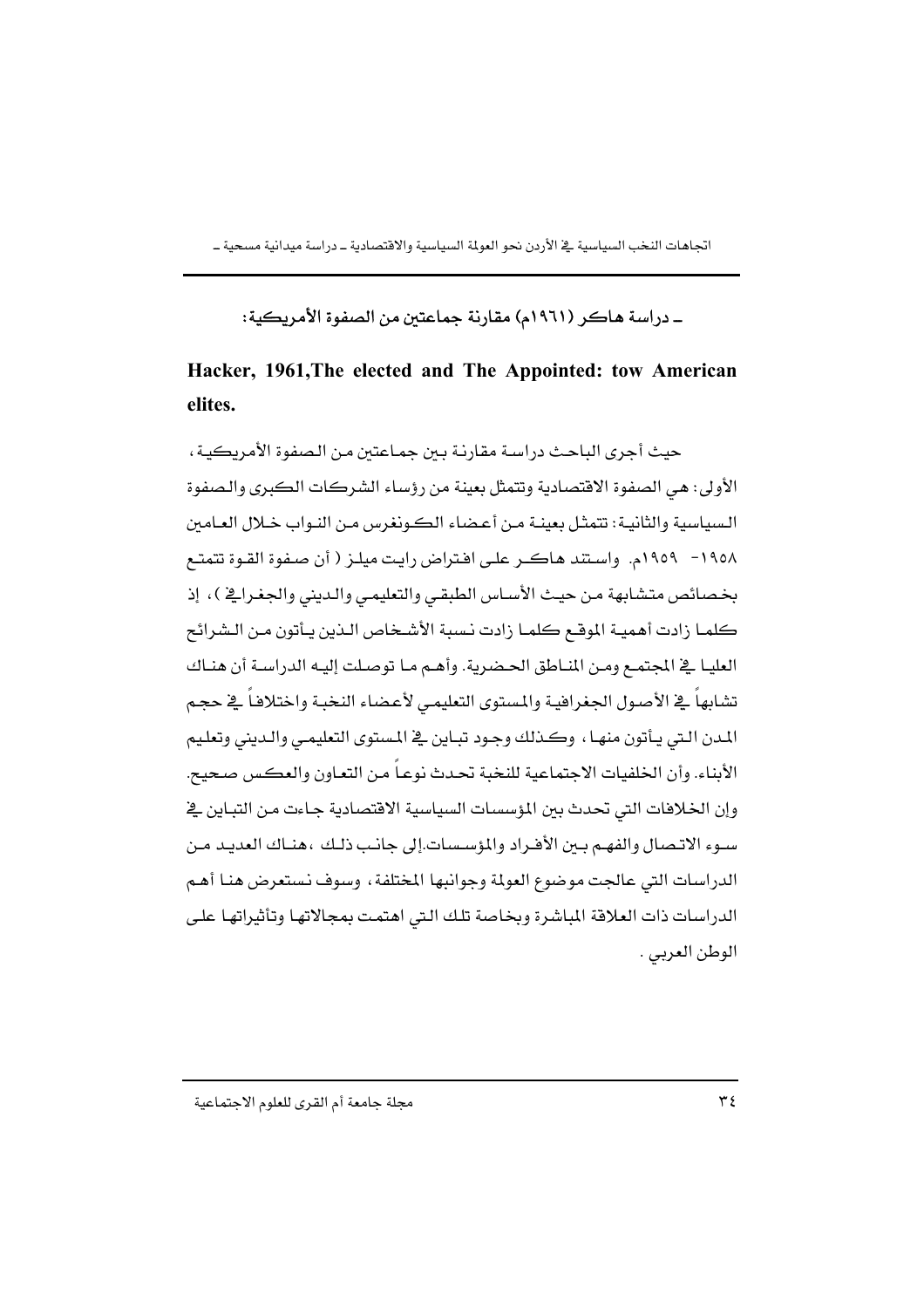#### المنهجية، الطريقة والاجراءات

#### مجنهع الدراسة:

تكون مجتمع الدراسة من (٢٢٣) مبحوثاً وهم؛ جميع أعضاء مجلس الأمة — النواب والأعيان، والبالغ عددهم (١٦٥) عضواً ، موزعين على النحو التـالي؛ (١١٠) عـضوا مـن مجلـس النــواب المنتخبــون مـن فبـل الــشعب الأردنــي ويغطــون الــدوائر الانتخابيــة على مستوى المملكــة. و(٥٥) عـضواً مـن مجلس الأعيـان معينـون مـن قبـل جلالة الملك عبد اللّه الثاني المعظم حسب الدستور الأردنـي . إضـاهة لجميـع أعـضاء مجلس الوزراء في الحكومـة رقـم (٣٧) والبـالـغ عـددهـم (٢٤) وزيـراً بمـن فيهم رئـيس الوزراء وجميع أمناء عـامـن الأحـزاب الـسياسية المرخصة في الأردن والبـالغ عـددهم (٣٤) أمينا حسب بيانات وزارة الداخلية الأردنية عام ٢٠٠٨م.

و رغم الجهود التي بذلها الباحث يخ متابعة تعبئة الاستبيانات إلا أن مجموع مـا تمكـن مـن اسـتعادته قـد بلـغ (١٧٨) فقـط – أي بنـسبة ٨٠٪ مـن مجمـوع مجتمـع الدراسة- .

#### أداة الدراســة:

اعتمـدت الدراســة في جمــع البيانــات مــن المبحـوثين علــى المـصادر الأوليــة والثانوية إضافة إلى استمارة صممت خصيصاً لهذه الغاية وتكونت من عدة أجزاء هى :

**الجزء الأول**: الخصائص النوعية: يتضمن المعلومـات العامـة والشخصية الـتي تصف النخب السياسية يخ الأردن وتشمل مجموعة متغيرات كمية واسمية عددها (١١) وهـي : الجـنس والعمـر والحالــة الاجتماعيــة ، ومكــان الإقامــة ، والمستوى التعليمــي، والديانــة، والاتجــاه الــسياسـي أو المرجعيــة الحزبيــة، والمهنــة الحاليــة، والمناصب السياسية السابقة، كما ويصف طبيعة ظاهرة العولمة من وجهة نظر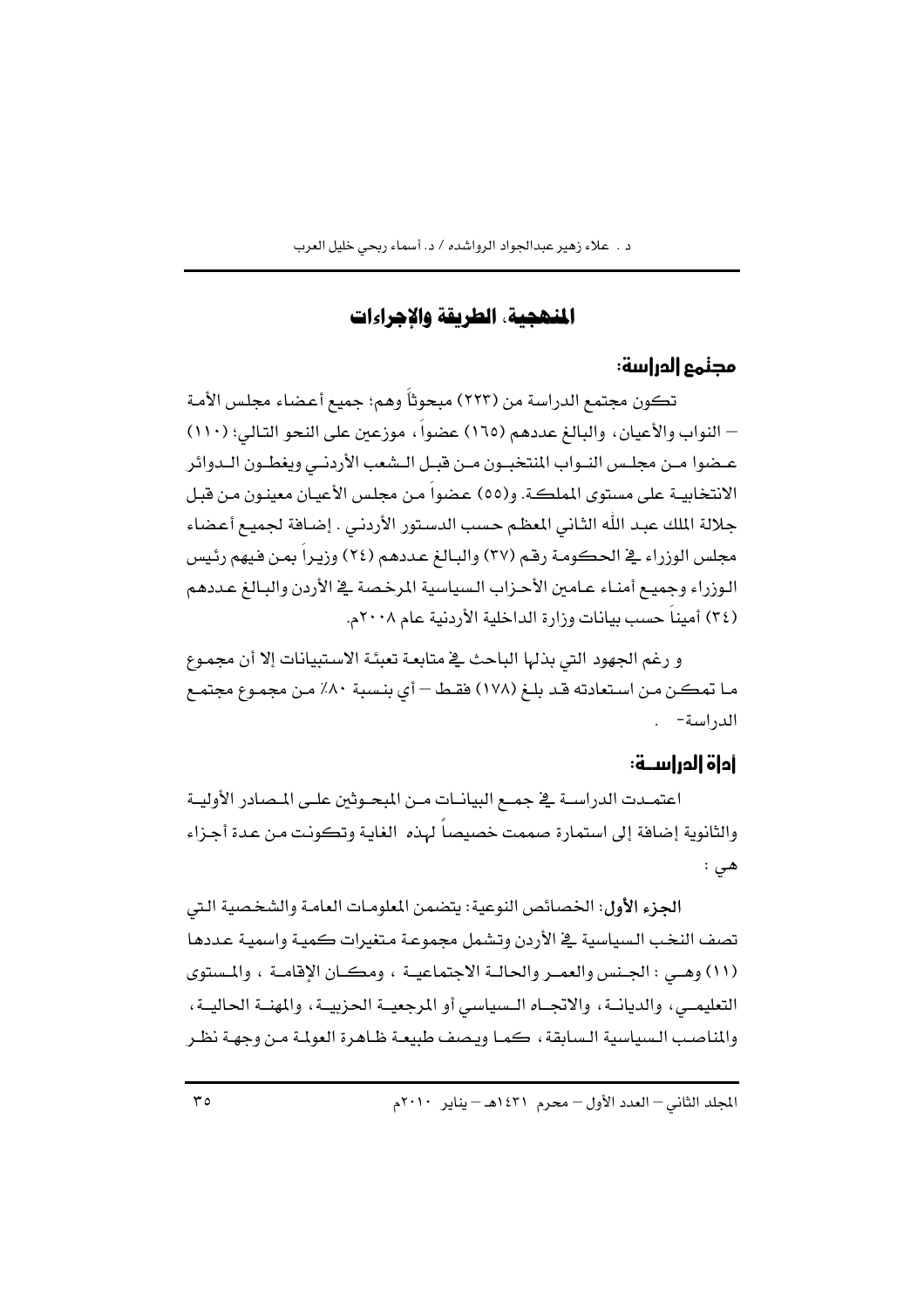النخب السياسية في الأردن مـن حيـث هـي ظـاهـرة اقتـصادية واجتماعيـة وسياسـية وثقافية ، إعلامية ، وغير ذلك.

**الجزء الثاني**: ويتضمن الفقـرات المتعلقـة بالعولمة ، حيـث قسمت إلى خمسة محاور أساسية وهي:- محور مفهوم العولمة ويحتوي على (١٢) فقرة. (١- ١٢)

محور العولمة الافتصادية ويحتوي على (١١) فقرة. (١٣ - ٢٣)

محور العولمة السياسية ويحتوي على (١٠) فقرات. (٢٤ - ٣٣)

وبهـذا يكـون الجـزء الثـاني مـن الاسـتبـانة بـصورته النهائيـة قـد تكـون مـن (٣٣) فقـرة ، وقـد تمـت صـياغة الفقـرات بحيـث يكـون بعـضها إيجابيـا ، وبعـضها الآخر سلبياً .

تكون سلم الإجابة لـلأداة الخاصة بقياس اتجاهـات النخب السياسية في الأردن نحو العولمة، من خمسة درجات بنـاءاً علـى اسـتجابة أعـضاء النخب السياسية لكل فقرة من الفقرات وفقـاً لمقياس ليكـرت ( LEKAR )الخماسـي حيث يعطـي هذا المقياس الدارجات التالية للعبارات الإيجابية: إذا كانت الإجابة على الفقرة بـ( موافق بشدة ) تعطي العلامة (٥) إذا كانت الإجابة على الفقرة بـ( موافق ) تعطي العلامة (٤) إذا كانت الإجابة على الفقرة بـ( محايد) تعطى العلامة (٣) إذا كانت الإجابة على الفقرة بـ( معارض ) تعطي العلامة (٢) إذا كانت الإجابة على الفقرة بـ( معارض بشدة) تعطي العلامة (١).ملحق أما العبارات السلبية فيعطي المقياس الدرجات التالية:

> إذا كانت الإجابة على الفقرة بـ( موافق بشدة ) تعطي العلامة (١) إذا كانت الإجابة على الفقرة بـ( موافق ) تعطي العلامة (٢)

مجلة جامعة أم القرى للعلوم الاجتماعية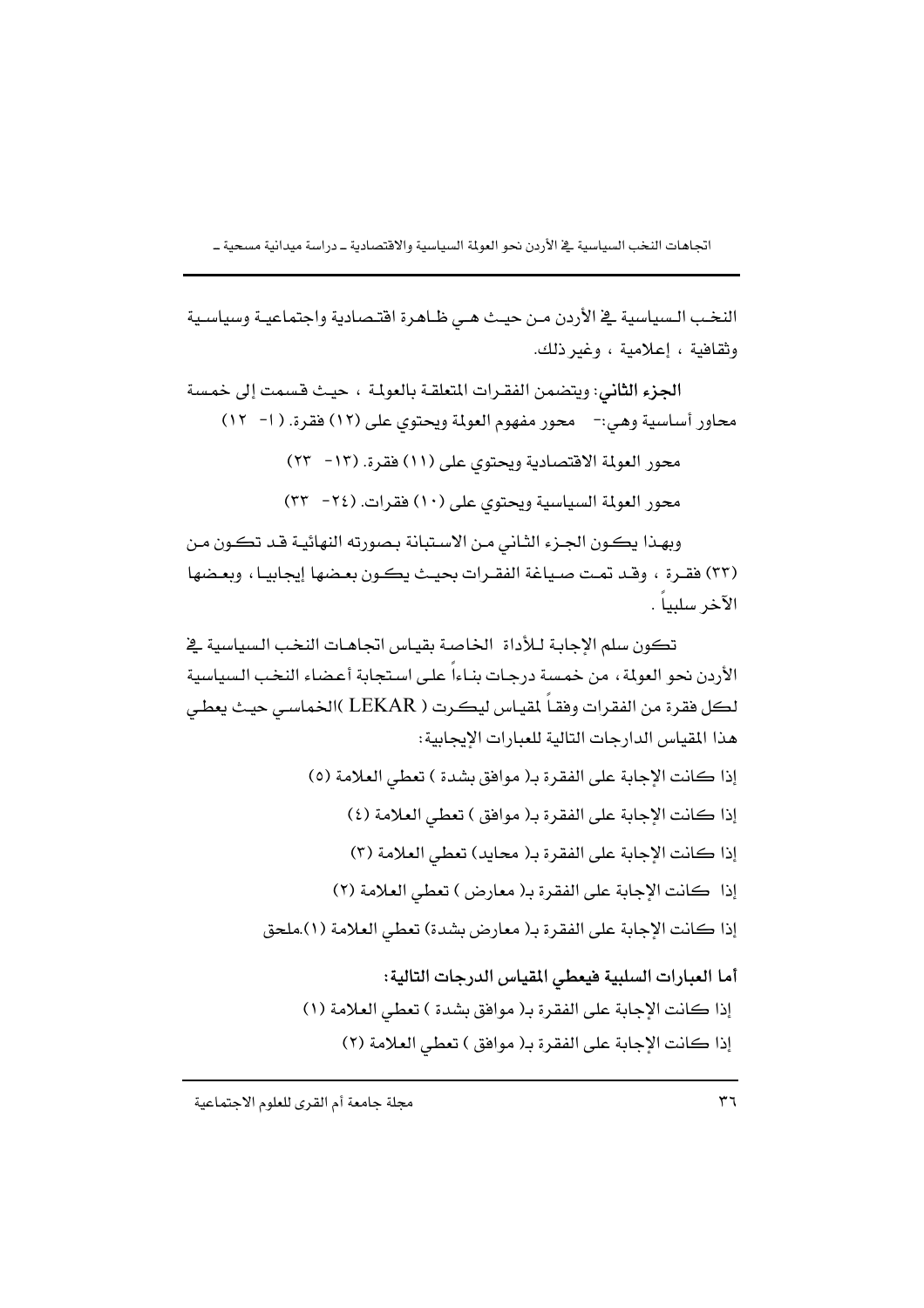إذا كانت الإجابة على الفقرة بـ( محايد) تعطي العلامة (٣) إذا كانت الإجابة على الفقرة بـ( معارض ) تعطي العلامة (٤) إذا كانت الإجابة على الفقرة بـ( معارض بشدة) تعطى العلامة (٥)

و بعد إعداد الـصياغة الأوليـة لـلأداة تم عرضـها علـى مـدقق لغـوى، ثـم تم عرضها علـى هيئـة مـن المحكمـين مكونـه مـن (١٠) خـبراء ومختـصين في مجـال الدراسة ؛ وذلك للتأكد من سلامة الصياغة اللغوية للفقرات ومدى ارتبـاط الفقـرات بكل مجال وما يرونـه مناسـبـاً مـن حـذف أو إضـافة أو تعـديل بعـض الفقـرات، ثـم تم تطبيـــق الأداة علـــي عينـــة اســـتطلاعية مـــن المبحـــوثين لاســـتخراج الخـــصائص السيكومترية ( الصدق والثبات ) للاستبيان كما يلي:

#### صدق الأواة :

فتم قياس الصدق الظاهري لمحتوى الأداة عن طريق الصدق ألتحكيمي بعرضها على هيئة المحكمين من الخبراء والمختصين؛ لإبداء الرأي في كل مجال من المجالات التي وضعت الأداة لقياسها ، ولإبداء الرأي كذلك في فقرات كل مجال وصياغة كل فقرة، وبعد دراسة آراء وملاحظات المحكمين تبين ما يلي :

إجمـاع المحكمــين علــي صــدق الأداة ومناســبتها لقيــاس اتجاهــات النخـب السباسية في الأردن نحو العولمة.

ورود بعض الملاحظات حول الفقـرات مـن حيـث الـصياغة،والتقديم والتـأخير والحذف والإضافة.

وقد أجرى الباحث التعديلات في ضوء اقتراحات المحكمين وملاحظاتهم حتى أصبحت الاستبانة في صورتها النهائية ثم وزع على المحوثين.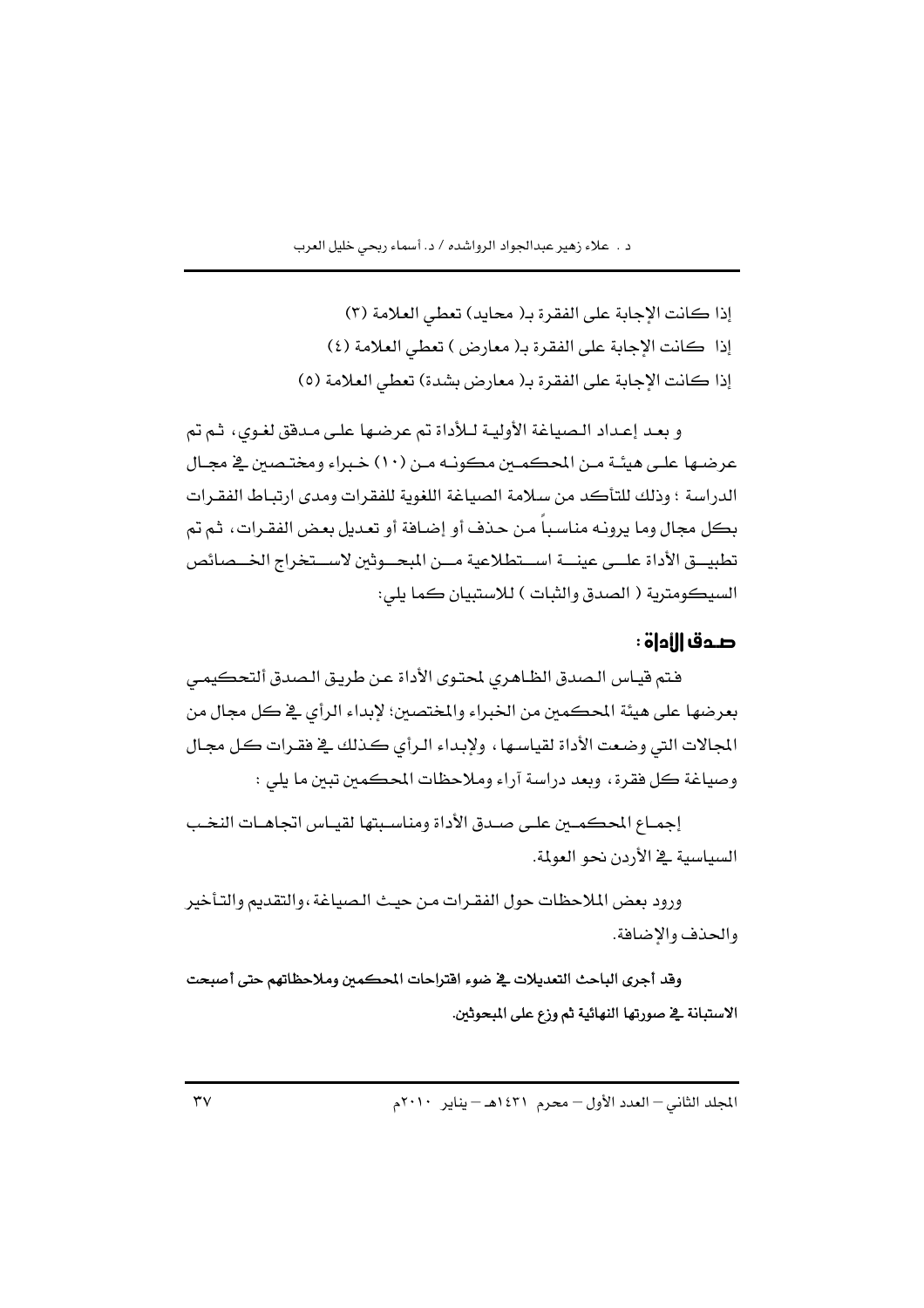#### ثبانه الأواة:

من أجل التأكد من ثبات الإجابات عن الأسئلة ، تم توزيع مجموعـة من الاستبيانات على عدد من الأفراد كعينة استطلاعية من خارج عينة الدراسة لمعرفة صحة فقراته ووضوح أسئلته فكانت الأسئلة والفقرات تعطى نفس النتائج لدى استخدامها عدة مرات، ويخ ضوء هذه العينة الاستطلاعية وتكرار استجاباتها بعد أسبوعين تم تثبيت أداة القياس " الاستبيان". بعد أن تم حساب معامل الارتبـاط بيرسـون لكـل محـور مـن محـاور الأداة ولـلأداة ككل، وحـصلنا بـذلك علـى معامـل ثبـات الاختبـار(٨٩٪) ، وفيمـا يلـى الجـدول رقـم (١) يبين معـامـلات ثبـات مقيـاس اتجاهـات النخب السياسية في الأردن نحـو العولمة ككـل ومحاورهـا . وقـد اعتبرت معاملات الثبات مقبولة لأغراض هذه الدراسة.

## جدول رقم (١) معاملات ثبات مقياس اتجاهات النخب السياسية في الأردن نحو العولمة ككل ومحاورها

| فيمة معامل الثبات | المحور                   | التسلسل |
|-------------------|--------------------------|---------|
| .85               | محور مفهوم العولمة       |         |
| .92               | محور العولمة الاقتصادية  |         |
| .89               | محور العولمة السياسية    | $-\tau$ |
| -898              | معامل ثبات المقياس الكلى |         |

" كمـــا تم اســــتخراج معامــــل الاتــــساق الــــداخلي كرونيــــاخ (kronbak) alfa) ألفــا لمحــاور الدراســـــــــة والأداة ،كمــا هــو مبـــــين بالجــدول أدناه، وتعتبر هذه النسب إحصائياً مقبولة لغايات هذه الدراسة والأداة.

مجلة جامعة أم القرى للعلوم الاجتماعية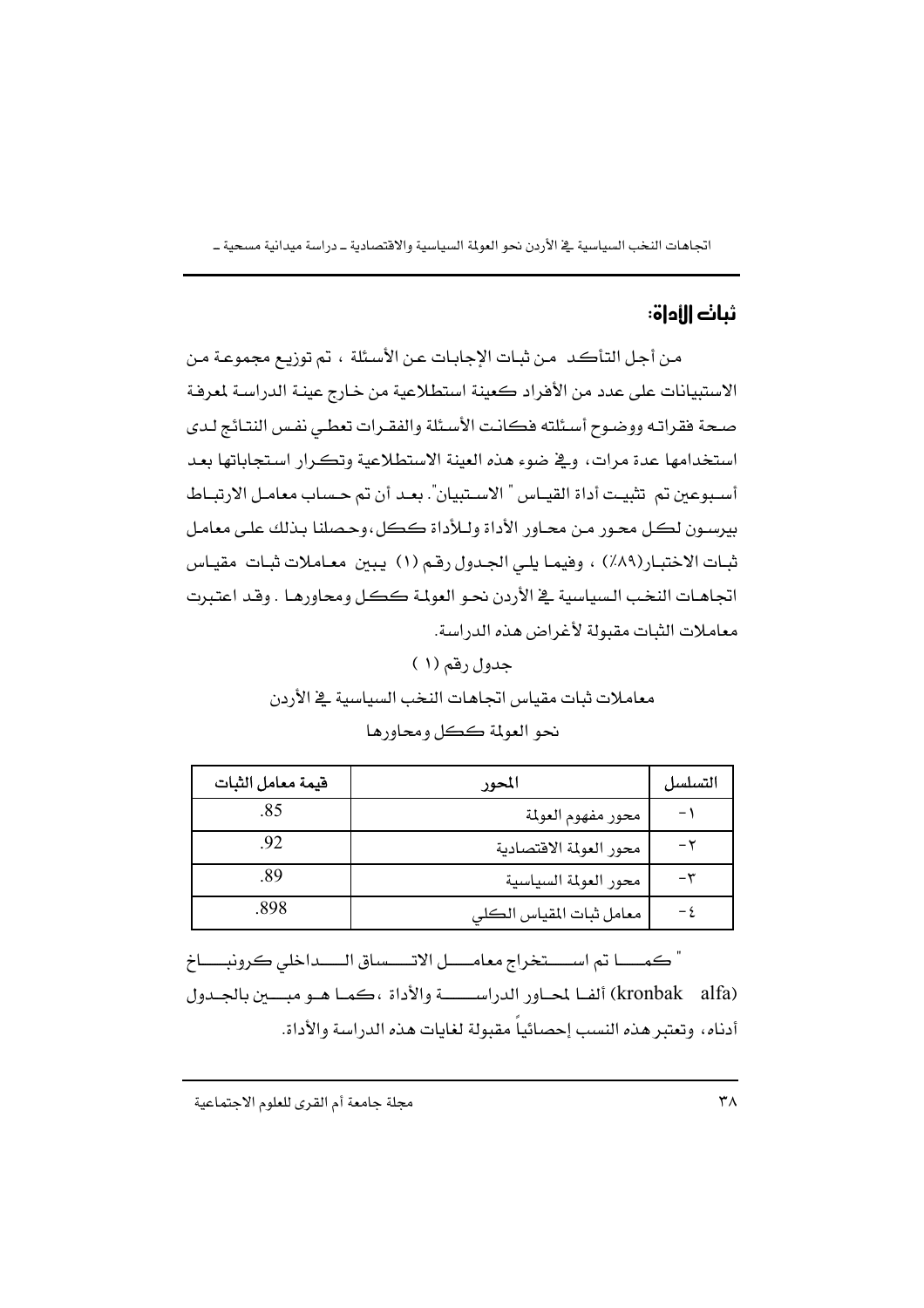### جدول رقم (٢)

| الاتساق الداخلى | المحور             |
|-----------------|--------------------|
| .82             | مفهوم العولمة      |
| .84             | العولمة الاقتصادية |
| .85             | العولمة السياسية   |
| .88             | الأداة ككل         |

#### معامل الاتساق الداخلي كرونباخ ألفا للمحاور والأداة ككل

وقد تم بناء الأداة باستخدام مقياس ليكرت ، لما له من خصائص وميزات عديدة ظهرت في البحوث والدراسات السابقة إذ تكمن جوده هذا المقياس في كونه متعدد الأيعاد

#### اجراءات الدراسة

بعد تحديد مجتمـع الدراسـة مـن أعـضاء النخبـة الـسياسية ـ2ْ الأردن، بـدأ الباحث بتوزيع الاستبانة ، في ٢٠٠٨/٦م وعلى النحو التالي:

١- قام الباحث بإعداد كتب موجهة لرئاسة الوزراء ولمجلسى الأعيان والنواب وللوزراء في وزاراتهم؛ لاتخاذ الترتيبات المناسبة لإجراء الدراسة .

٢- قام الأمناء العامون في كل من مجلس الأعيان، والنواب مشكورين بتحويل الاستبيانات إلى الـديوان لاتخـاذ الإجـراءات المناسبة، وتسهيل مهمـة الباحـث لكي يتمكن من توزيع الاستبيانات؛ حيث قـام ديوان مجلس الأعيـان بتوزيـع الاستبانة عـن طريـق صـناديق البريـد لكـل عـضو. في حـين أن ديـوان مجلـس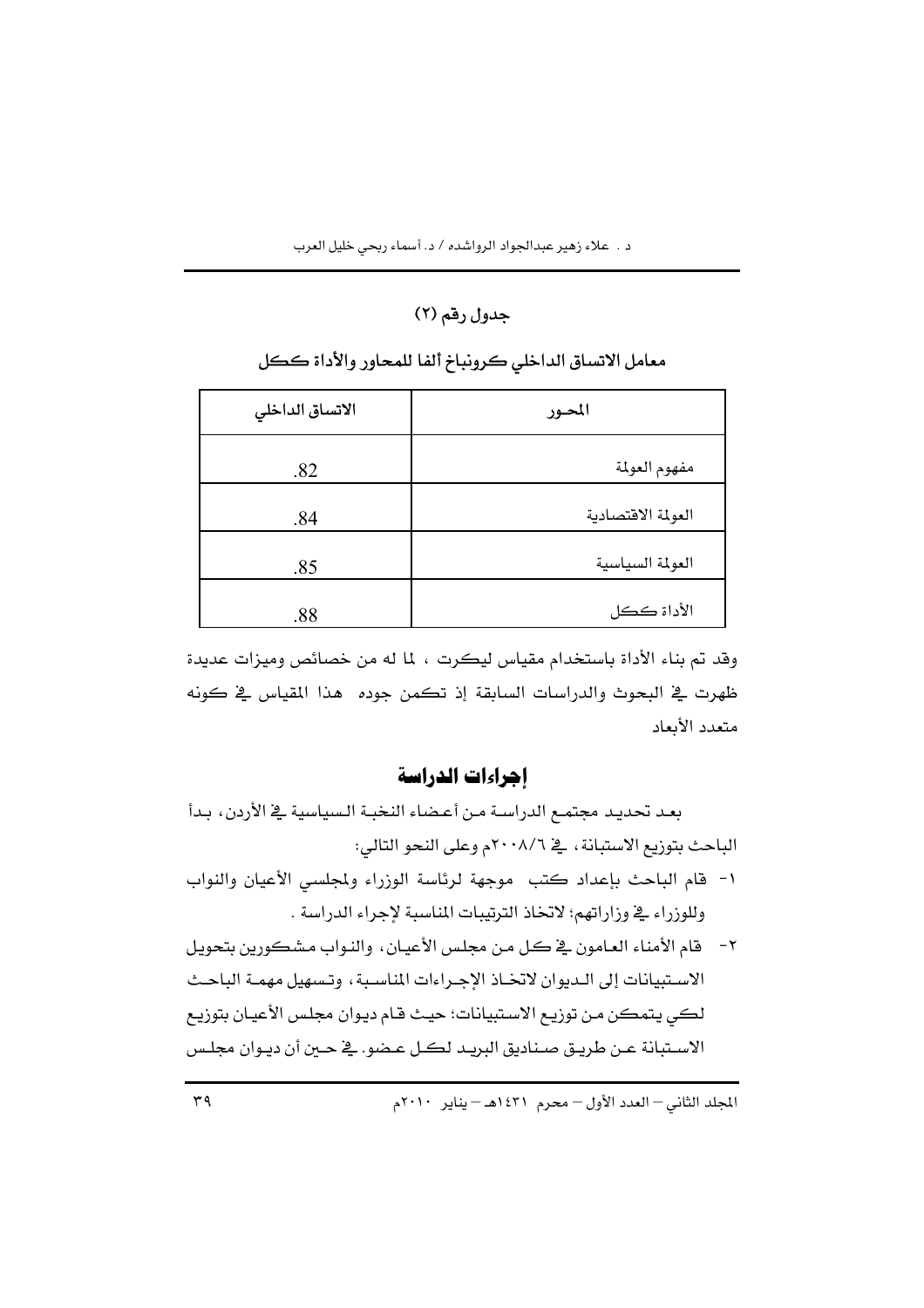النواب، أوكل المهمة لسكرتير كل طابق من الطوابق السنة لمكاتب النواب ومن خلالهم إلى مدراء مكاتب السادة النواب، حيث تم التنسيق بين الباحث وبينهم حول توزيع ومتابعة وجمع الاستبانة .

<u>ي</u>ّ حين أن نـواب جبهــة العمـل الإســلامـي تم توزيــع الاسـتبيان علـيهم مـرتين الأولى في مجلس النـواب، والثانيـة في مقـر جبهـة العمـل الإســلامـي حيـث يجتمعـون أسبوعيا ، وذلك من خلال أمين عام الجبهة والسكرتير.

أمـا الـوزراء فقـد قـام الباحـث بالتوجـه إلى دار رئاسـة الـوزراء بهـدف توزيـع الاســتبانة في إحــدي جلــسات مجلــس الــوزراء الدوريــة، إلا أن طلبــة رضـض، وتم الاكتفاء بتوزيع الاستبانة على السادة الوزراء المتواجدين داخل دار رئاسة الوزراء عن طريق الديوان، ثم قـام البـاحـث بـالتوجـه إلى كـل وزارة علـى حـدة، وتم تسليم وتسلم الاستبانة للوزراء من خلال مدراء مكاتبهم أو السكرتارية.

أما أمناء الأحزاب السياسية العامون فقد تم توزيع معظم الاستبانات عليهم مـن خــلال زيـارة مقــار الأحــزاب الــسياسية — بعــد مخاطبــة وزارة الداخليــة لتزويـد الباحث بقائمة الأحزاب السياسية المرخصة في الأردن وعناوينها ، أمـا الجـزء البـاقي فقد تم توزيعه من خلال حضور اجتماعات ولقـاءات الأحـزاب في الفنـادق والنقابـات المهنية.

٣- قام الباحث بتوزيع (٢٢٣) استبانه بعدد مجتمع الدراسة ، أعيد منها بعد المتابعة الجـادة والمستمرة بـشكل أسـبوعي عـن طريـق الهـاتف أو الفـاكس أو الزيـارة (١٩٠) استبانة، واستثنيت (١٢) استبانة لعدم تعبئتها بالشكل المطلوب حيث لم يجـب أعــضاء النخـب الــسياسية علــي جميــع فقراتهــا ، وبــذا أصــبحت الاستبانات القابلة للتحليل (١٧٨) استبانة تمثل مجتمع الدراسة الأصلي.

٤- ترميز وتفريغ وإدخال البيانات في الحاسب لمالجتها إحصائياً ، حيث تم إحراء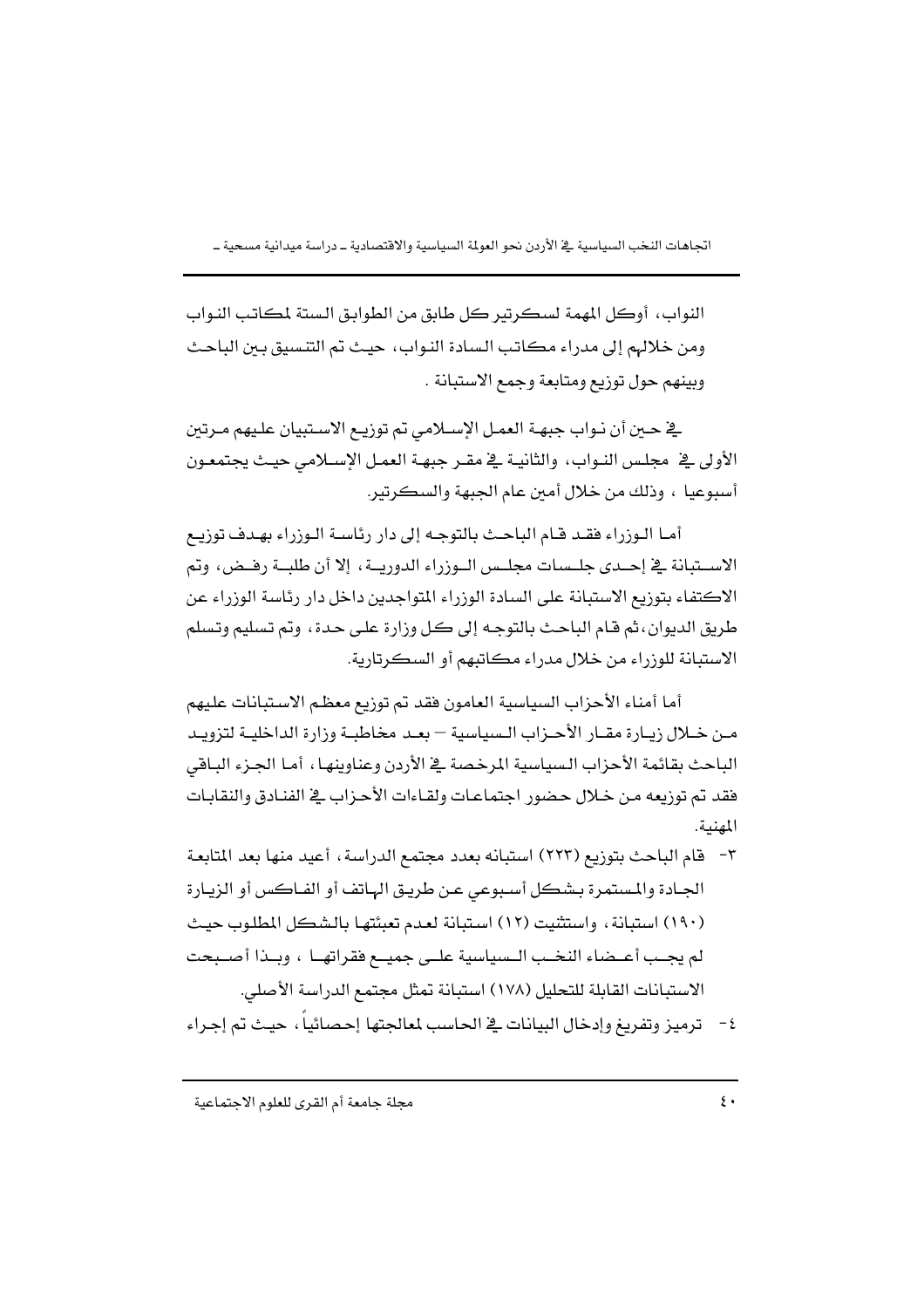المعالجات الإحصائية باستخدام الحاسب على الاستبانات التي استوفت إجاباتها والبسالغ عسددها (١٧٨) اسستبانة مسن خسلال الحزمسة الإحسصائية للعلسوم الاحتماعية(SPSS).

#### المعالدة ااإدصائية:

بعد إدخال البيانات في الحاسب بواسطة برنامج الحزمة الإحصائيـة للعلوم الاجتماعية (SPSS) تم استخدام الأساليب الإحصائية التالية: تكرارات ونسب مئوية ، \_ متوسطات حسابية ،\_ انحراف معياري \_ واختبارات t-test \ f-test لفحص الفروق. للإجابة عن أسئلة الدراسة بحيث:

- للإجابة عن السؤال الأول تم استخراج التكرارات والنسب المئوية للخصائص النوعيــة (كــالجنس، العمــر، الحالــة الاجتماعيــة، مكــان الإقامــة، المستوى التعليمـي، الديانـة، المرجعيـة الحزييـة، الاتجـاه الـسياسي، المهنـة الحاليـة، المنصب).
- للإجابة عـن الـسؤال الثـاني تم اسـتخراج المتوسـطات الحـسابية،والانحرافات المعياريسة لاتجاهسات النخبسة السسياسية يخ الأردن نحسو العولمسة بأبعادهسا السياسية، والاقتصادية.
- للإجابـة عـن الـسؤال الثالـث تم اسـتخراج المتوسـطات الحـسابية والانحرافـات المياريــة لاتجاهــات النخبــة الـسياسية ــفـ الأردن نحــو المولمـة حـسب مـتغيرات الاتجاه السياسي، والمهنة بحيث تم ؛
- لفحص الفـروق الدالـة إحصائياً بـين المتوسـطات الحسـابية تم اسـتخدام اختبـار تحليل التباين الأحادي (ف) ، لأثر متغير الاتجـاه السياسـي،و المهنـة ـــ المنـصب ـــــــــــــــــــــــــــــــ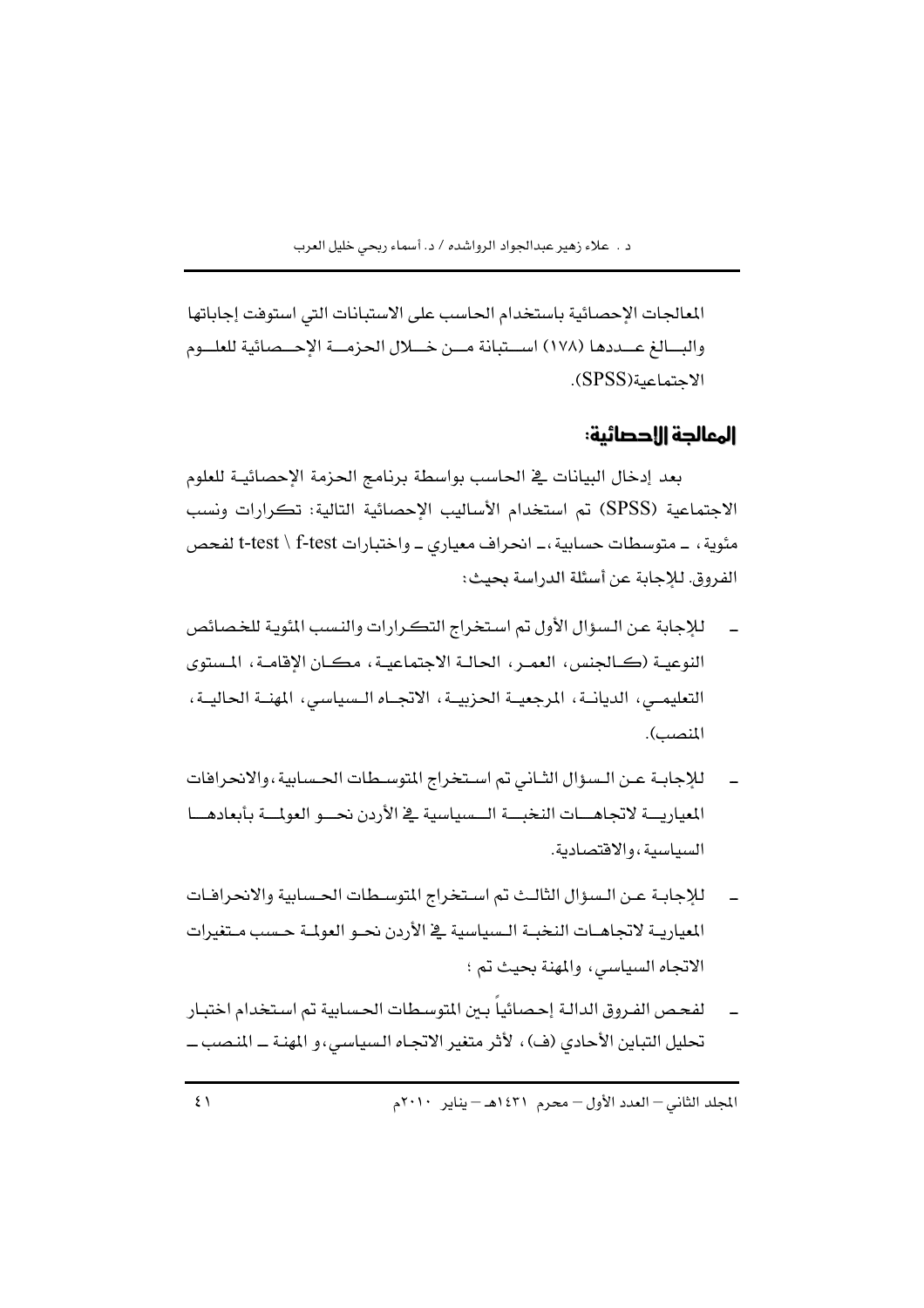في المحياور. والأداة ككيل، على اتحاهيات النخب السبياسية في الأردن نحيو العولمة.

لفحص الفروق الزوجية الدالة إحصائيا بين المتوسطات الحسابية ، تم استخدام اختبار المقارنات البعدية بطريقة توكي حسب متغير الاتجاه السياسي، والمهنة ــ المنصب ــ في محـاور الأداة ، علـى اتحاهـات النخب السياسية في الأردن نحـو العولمة.

#### عرض النتائج وتطيلها

أولا: الخصائص النوعية لمجتمع الدراسة :

– **الجـنس**: يلاحـظ مـن الجـدول أدنــاه التكــرارات والنــسب المئويــة حـسب مـتغير الجنس، حيث بلغت نسبة الـذكور (٩٤٫٤٪)، وهـي أعلـي مـن نسبة الإنـاث البالغـة  $(7.0.7)$ 

– العمر : حيث جـاءت أعلـى نسبة مئويـة بلغت (٥٠٫٦٪) لفئـة العمـر ٥٥ هـأكثر، وحصلت فئات العمر ٥٠ - ٥٤ سنة، ٥٤ - ٤٩ سنة، ٤٠- ٤٤ سنة على نسب مئوية بلغت (٢٤.٧٪) و(١١.٨٪) و(١٠.١٪) على التـوالي، وجـاءت أدنـى نـسبة مئويـة بلغـت (٢,٨٪) لفئة العمر ٣٥- ٣٦ سنة.

– الحالة الاجتماعية: حيث جاءت أعلى نسبة مئوية بلغت (٩٧٫٨٪) لفئة المتزوجين، وحصلت فئة الأرامل على نسبة مئوية بلغت (١,١٪)، وجاءت أدنى نسبة مئوية بلغت (٠,٦٪) لفئتي غير المتوجين والمطلقين.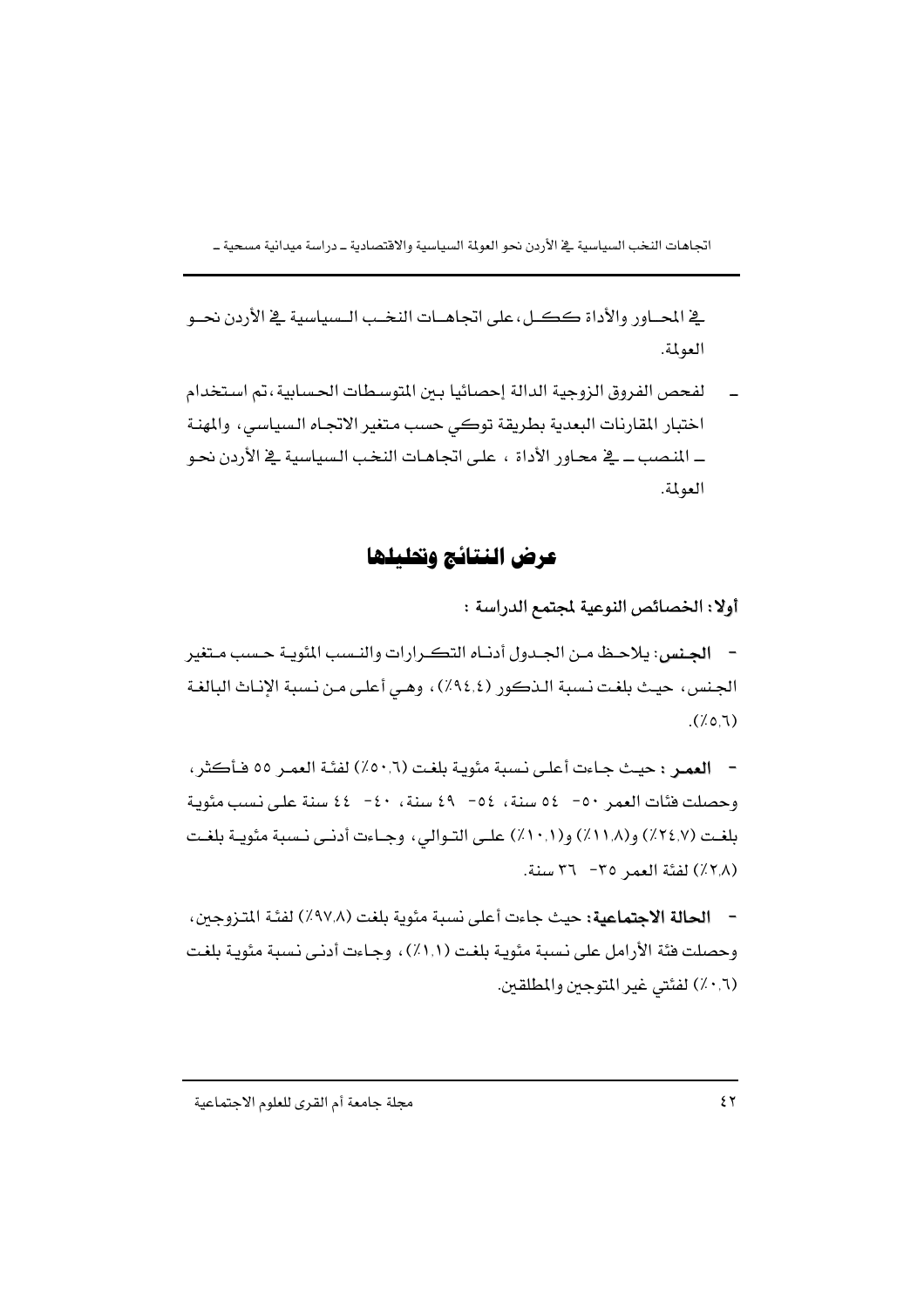- مكان الإقامة: حيث جاءت أعلى نسبة مئوية بلغت (٥٩٫٦٪) لمكان الإقامة في مدينـة عمـان، وحـصلت المـدن الأخـري، والقريـة، والباديـة علـي نـسب مئويـة بلغـت (٢٢.٦٪) و(٥,١٪) و(٢,٢٪) علـى التـوالي، وجـاءت أدنـى نـسبة مئويـة بلغـت (٠,٦٪) لمكان الاقامة في المخيم.

- المستوى التعليمـــي : حيــث جــاءت أعلــي نــسبة مئويــة بلغــت (٤١٪) لحملــة البكالوريوس، وحصل حملة الماجستير والدكتوراه على نسبة مئوية بلغت (٢٣٪)، وجـاءت أدنى نسب مئويـة بلغت (٧,٣٪) و(٥,٦٪) لحملـة الثانويـة العامـة والـدبلوم علـى التوالي.

− **الديانـة** :حيـث بلغـت نـسبة المسلمين (٩٢.٧٪) ، وهـي أعلـي مـن نـسبة المسيحيين البالغة (٧.٢٪).

- الاتجاه السياسي : حيث جاءت أعلى نسبة مئوية بلغت (٥١.٧٪) للاتجاه المستقل، وحصلت اتجاهـات الوسـطي، والـديني، والقـومي علـى نـسب مئويـة بلغـت (٢٨,١٪) و(١٠.٧٪) و(٦,٧٪) علـى التـوالي، وجـاءت أدنـى نـسب مئويــة بلغـت (٢,٨٪) للاتجـاه اليساري.

- المهنة (المنصب) : حيث جاءت أعلى نسبة مئوية بلغت (٥٥.٦٪) لمنة النائب، وحصلت مهن العين، وأمين عام الحزب، على نسب مئوية بلغت (٢٠٠٨) و(١٢٠.٤). على التوالي، وجاءت أدنى نسب مئوية بلغت (١١.٣٪) لمهنة الوزير .

- المنصب السياسي السابق : ويلاحظ من الجدول أدناه أن نسبة الأشخاص الذين تولوا مناصب سياسية بلغت (٥١٫١٪) بينما بلغت نسبة الذين لم يتولوا أي مناصب سياسية في السابق (٤٨٫٩٪) ، أما بالنسبة للأشخاص الذين أجابوا بنعم، فقد بلغت أعلى نسبة مئوية بلغت (٤٥٫١٪) لفئة الوزراء، بينما كانت أدنى نسبة مئوية بلغت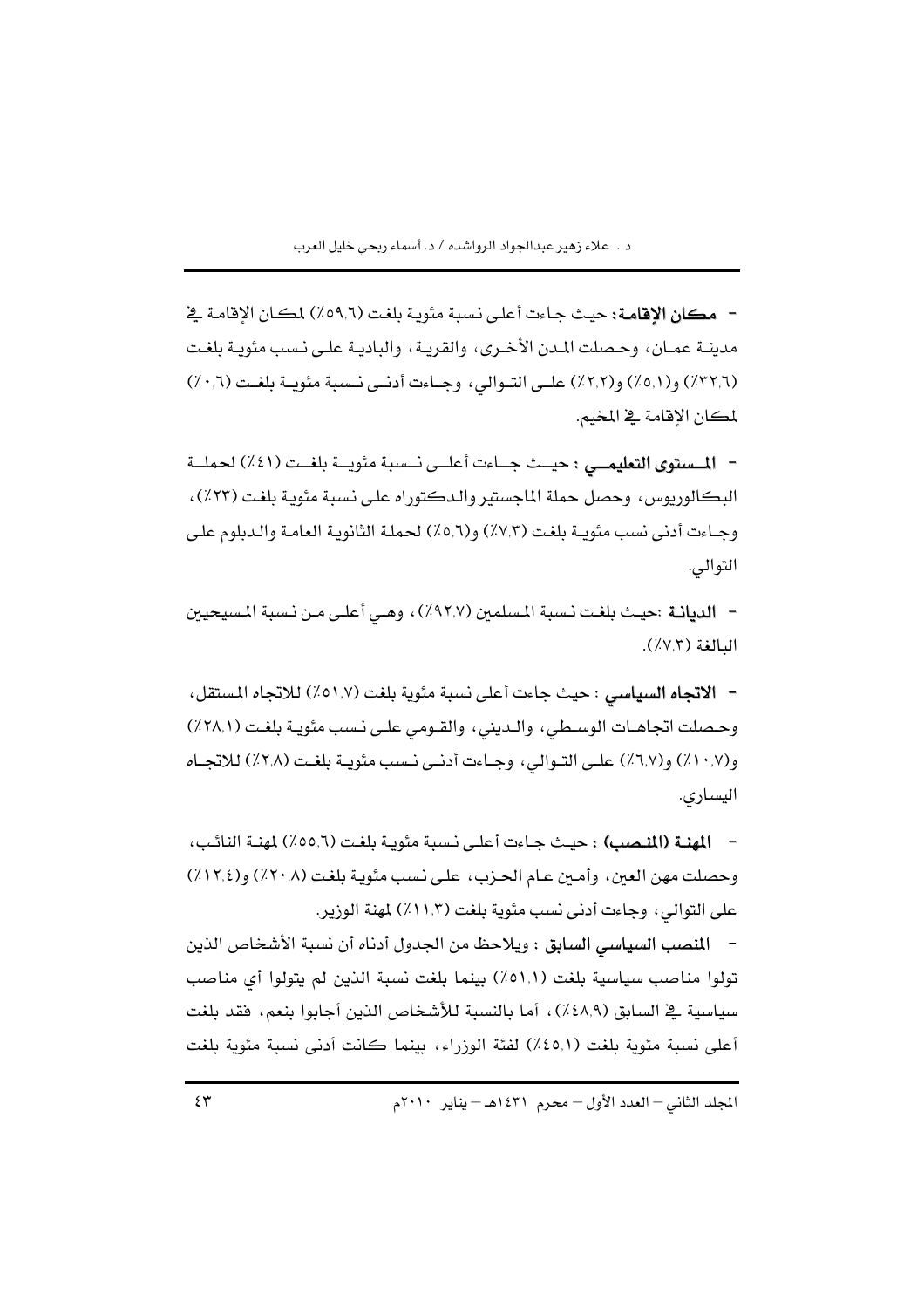(٢,٢٪) لفئة رئيس وزراء، وكان هناك ما نسبته (٤٨٫٩٪) من عينة الدراسة لم تجب لأنها لم تتول أي منصب *س*يا*سي س*ابقا.

| النسبة | التكرار        | الفئات                   | المتغير    |
|--------|----------------|--------------------------|------------|
| 94.4   | 168            | ذڪر                      |            |
| 5.6    | 10             | أنثى                     | الجنس      |
| 100    | 178            | المجموع                  |            |
| 2.8    | 5              | $\tau$ $\tau$ - $\tau$ o |            |
| 10.1   | 18             | $22 - 2$                 |            |
| 11.8   | 21             | $29 - 20$                |            |
| 24.7   | 44             | $02 - 0$                 | العمر      |
| 50.6   | 90             | ٥٥ فأكثر                 |            |
| 100    | 178            | المجموع                  |            |
| .6     | $\mathbf{1}$   | أعزب                     |            |
| 97.8   | 174            | متزوج                    |            |
| .6     | $\mathbf{1}$   | مطلق                     | الحالة     |
| 1.1    | $\overline{2}$ | أرمل                     | الاجتماعية |
| 100    | 178            | المجموع                  |            |

جدول (٣) التكرارات والنسب المئوية لخصائص عينة الدراسة

مجلة جامعة أم القرى للعلوم الاجتماعية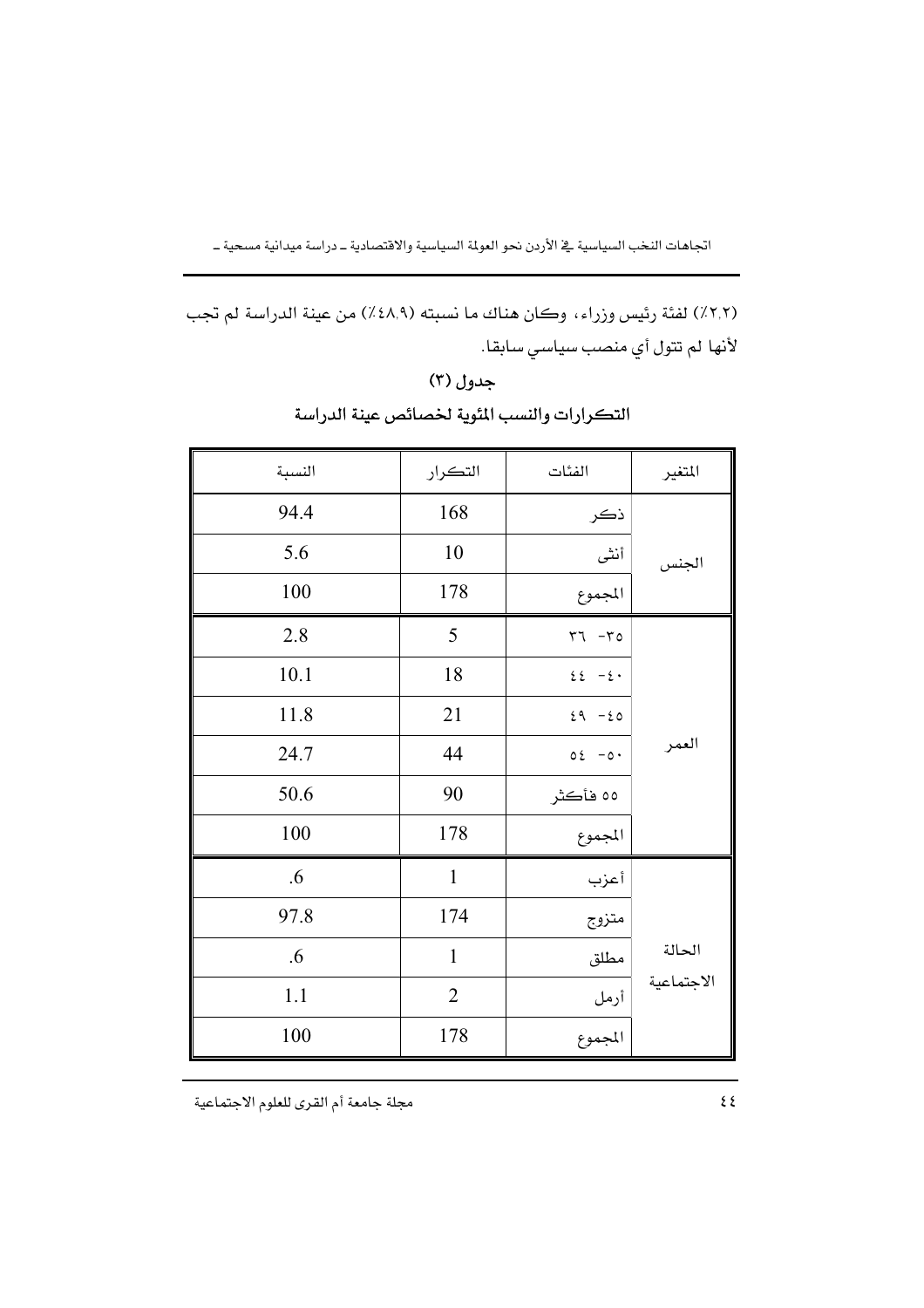| النسبة | التكرار        | الفئات             | المتغير                    |
|--------|----------------|--------------------|----------------------------|
| 59.6   | 106            | مدينة عمان         |                            |
| 32.6   | 58             | مدن أخرى           |                            |
| 5.1    | 9              | قرية               |                            |
| 2.2    | $\overline{4}$ | بادية              | مكان الإقامة               |
| .6     | $\mathbf{1}$   | مخيم               |                            |
| 100    | 178            | المجموع            |                            |
| 7.3    | 13             | ثانوية             |                            |
| 5.6    | 10             | <u>دبلوم</u>       |                            |
| 41.0   | 73             | <u>  بڪالوريوس</u> |                            |
| 23.0   | 41             | ماجست <u>یر</u>    | المستوى<br>التعليمي        |
| 23.0   | 41             | <u>دڪتوراه</u>     |                            |
| 100    | 178            | المجموع            |                            |
| 92.7   | 165            | مسلم               |                            |
| 7.3    | 13             | مسيحي              | الديانة                    |
| 100    | 178            | المجموع            |                            |
| 10.7   | 19             | <u>ديني</u>        |                            |
| 28.1   | 50             | وسطي               |                            |
| 2.8    | 5              | <u>ا يساري</u>     |                            |
| 6.7    | 12             | قومي $\vert$       | الاتجا <i>ه</i><br>السياسي |
| 51.7   | 92             | مستقل              |                            |
| 100    | 178            | المجموع            |                            |

د . علاء زهير عبدالجواد الرواشده / د. أسماء ربحي خليل العرب

المجلد الثاني – العدد الأول – محرم ٤٣١١هـ – يناير ٢٠١٠م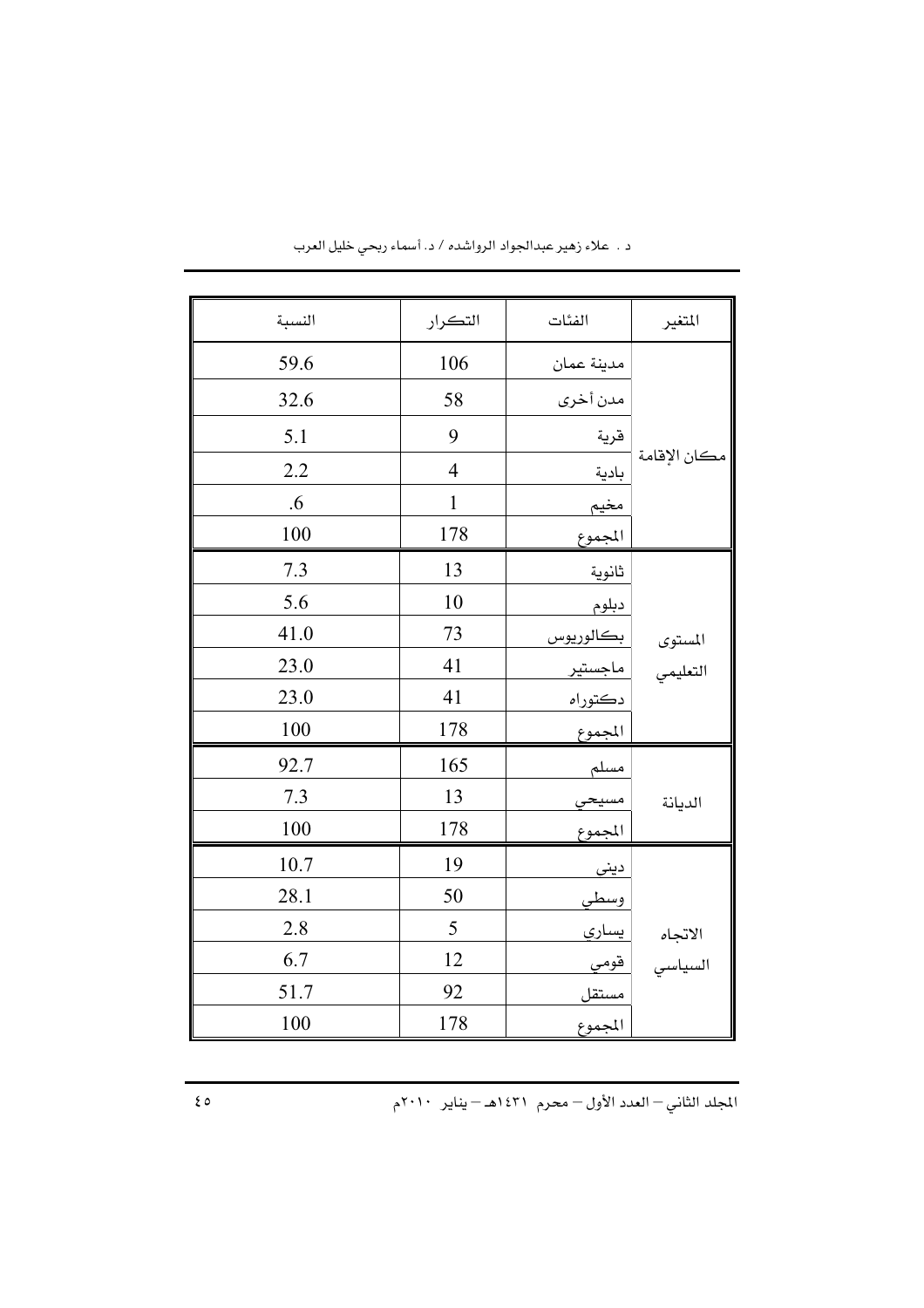| النسبة | التكرار        | الفئات       | المتغير               |
|--------|----------------|--------------|-----------------------|
| 11.3   | 20             | <u>وزير</u>  |                       |
| 20.8   | 37             | عين          | المهنة                |
| 55.6   | 99             | نائب         | (المنصب)              |
| 12.4   | 22             | أمين عام حزب |                       |
| 100    | 178            | المجموع      |                       |
| 51.1   | 91             | توليت        | هل سبق أن             |
| 48.9   | 87             | لم أتول      | توليت مناصب<br>سياسية |
| 2.2    | $\overline{2}$ | رئيس وزراء   |                       |
| 45.1   | 41             | <u>وزير</u>  |                       |
| 9.9    | 9              | غين          |                       |
| 29.7   | 27             | نائب         | إذا كان               |
| 4.4    | $\overline{4}$ | أمين عام حزب | جوابك نعم             |
| 8.8    | 8              | أخرى         | حدد                   |
| 48.9   | 87             | لم يجيبوا    |                       |
| 100.0  | 91             | المجموع      |                       |

## ثانياً ــ النتائج التعلقة بالإجابة عن السؤال الثاني: ما اتجاهات النخبـة الـسياسية ـ2ّ الأردن نحو العولة بأبعادها السياسية والاقتصادية ؟

للإجابة عن السؤال تم استخراج المتوسطات الحسابية والانحرافات المبارية والرتب لاتجاهــات النخبــة الــسياسية في الأردن نحــو العولــة بأبعادهــا الــسياسية ، والاقتصادية ة، والجداول ذوات الأرقام ( ١٤- ١٥- ١٦- ١٧- ١٨- ١٩- ٢٠) أدناه توضح ذلك.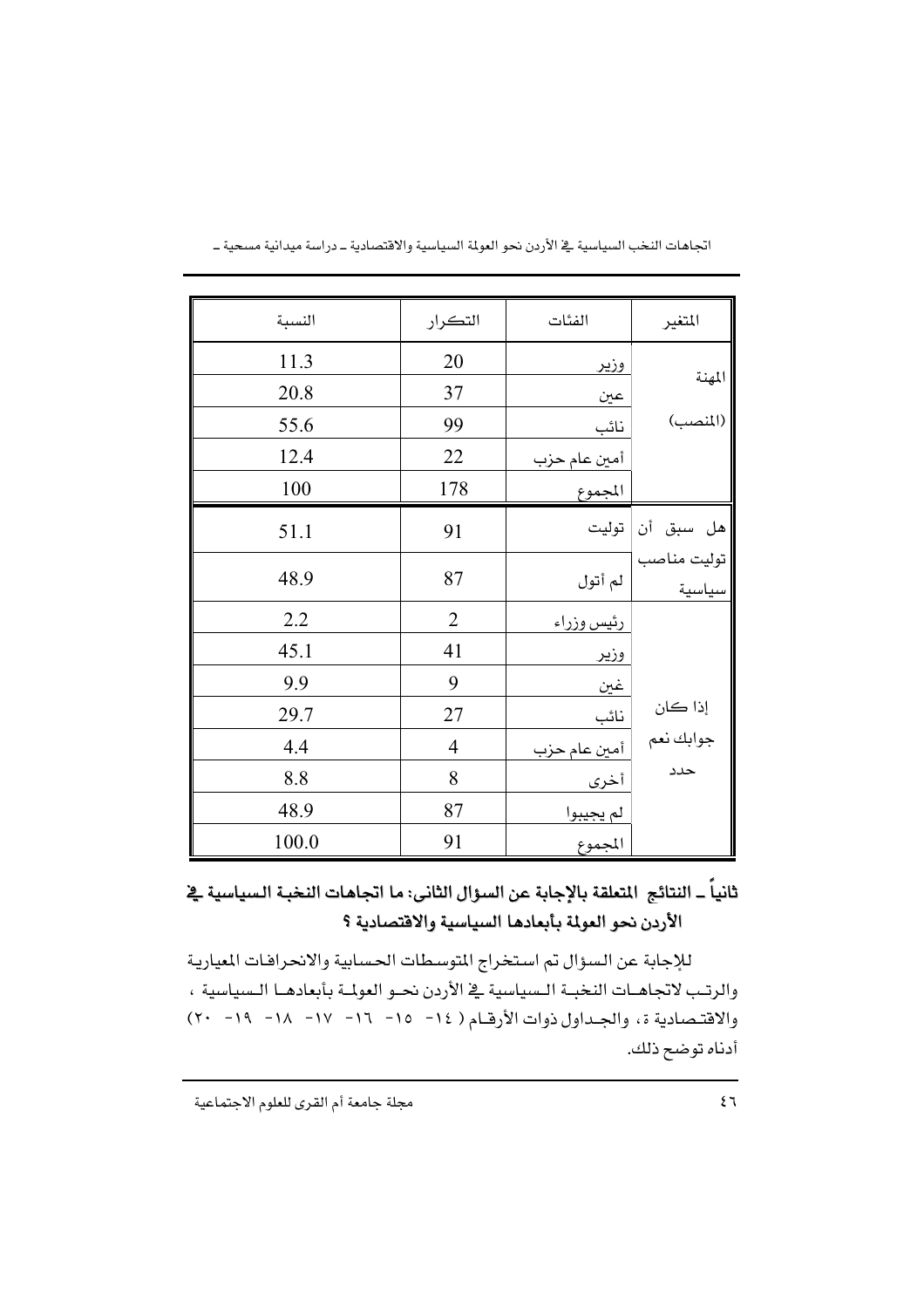فيبين الجدول أدناه المتوسطات الحسابية والانحرافات الميارية لمحاور العولمة، حيث جاء محور العولمة السياسية في المرتبة الأولى بأعلى متوسط حسابي بلغ (٣,٤٧) بـانحراف معيـاري (٠,٣٧)، والعولــة الافتـصادية، حـصلت علــي متوســط حـسابي (٣,٠٥) بانحرافات معيارية (٠,٤٢) بينمـا جـاء محـور مفهـوم العولمة في المرتبـة الأخيرة بأدنى متوسط حسابي بلـغ (٢,٦٤) بانحراف معياري (٠,٦٥) وبلـغ المتوسـط الحسابي للأداة ككل (٣.٠٩) بانحراف معياري (٢٠,٣٩).

#### $(5)$  جدول

المتوسطات الحسابية والانحرافات المبارية للمحاور والأداة ككل على اتجاهات النخبة السياسية في الأردن نحو العولمة مرتبة تنازليا حسب المتوسطات الحساسة

| الانحراف<br>المياري | رتبة المحور | المتوسط<br>الحسابى | المحور             | رقم<br>المحور |
|---------------------|-------------|--------------------|--------------------|---------------|
| .37                 |             | 3.47               | العولمة السياسية   |               |
| .42                 |             | 3.05               | العولمة الاقتصادية |               |
| .65                 |             | 2.64               | مفهوم العولمة      |               |
| .39                 |             | 3.09               | الأداة ككل         |               |

## المحور الأول: إنجاهات النخبة السياسية نحو مفهوم المولمة:

ويلاحظ من النتائج الواردة في الجدول رقم [٥] أن النخبـة السياسية في الأردن أظهرت اتجاهـاً إيجابياً ـ2 مضمون أريع فقرات ـ2 محور مفهوم العولمة الفقرة رقـم [1] والـتي تـنص علـي " العولــة ومــدلولاتها المختلفــة ظــاهـرة حديثــة ظهــرت في بدايــة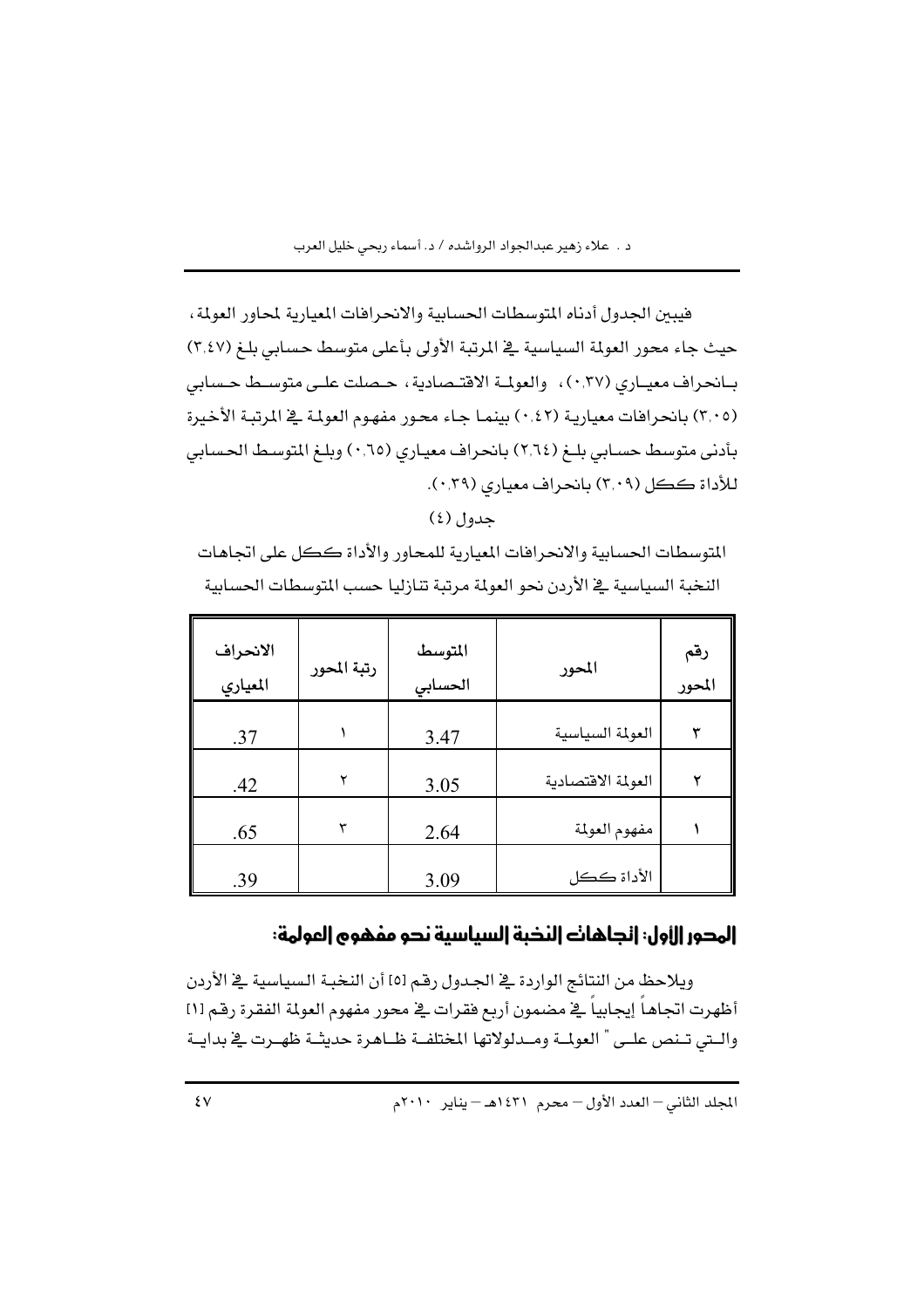التسعينات من القـرن الماضـي. " وجـاءت بالمرتبـة الأولى بأعـلى متوسـط حسـابي بلـغ 1 ۲٬۷۷ وبانحراف معیاری [ ۰٬۹۷].

يخ حــين كـــانت اتجاهــاتهم سلبيـــة ــفي مــضمون الفقــرات الثمانيــة ذوات الأرقــام التاليــة الفقــرة رقــم [١٢]، [٢]، [1]، [16]، [15]، [11]، [11]، حيـث جـــاءت الفقرة رقسم [١١] والتي تنص على "يقوم على ترويج ونشر وتنفيذ فكر وقيم العولمة مؤسسات دولية كالبنك الدولي وصندوق النقد الدولي واتفاقية الجات والشركات متعددة الجنسيات . " بالمرتبة الثانية عشر ا الأخيرةا إذا حصلت على أدنى متوسط حسابي بلغ ١١,٧٠١ وانحراف معياري (٠,٦٠) ، واحتلت الفقـرات الـتي سبقتها المراتب من الحادية عشر إلى الخامسة على التوالي.

وبلغ المتوسط الحسابي الكلى لمحور مفهوم العولمة 1 ٢,٦٤] بانحراف معياري 1 ٢٠,٦٥]، مما يعني أن اتجاهات النخب السياسية في الأردن نحو محور مفهوم العولمة ككل، غالباً ما يكون اتجاهاً سلبياً.

#### جدول رقم (٥)

المتوسطات الحسابية والانحرافات الميارية لفقرات مفهوم العولمة على اتجاهات النخبة السياسية في الأردن نحو العولمة مرتبة تنازليا حسب المتوسطات الحسابية

| الانحراف<br>المياري | رتبة<br>المؤثر | المتوسط<br>الحسابى | الفقـــــــــرات                                                                                 | رقم<br>الزثر |
|---------------------|----------------|--------------------|--------------------------------------------------------------------------------------------------|--------------|
| .97                 |                | 3.77               | العولمة ومدلولاتها المختلفة ظاهرة حديثة ظهرت يخ<br>بداية التسعينات من القرن الماضي.              |              |
| .96                 |                | 3.74               | تسهم العولمة في حريمة انتقال السلع والخدمات<br>والأيدي العاملة ورأس المال والمعلومات عبر الحدود. | . ۹          |

مجلة جامعة أم القرى للعلوم الاجتماعية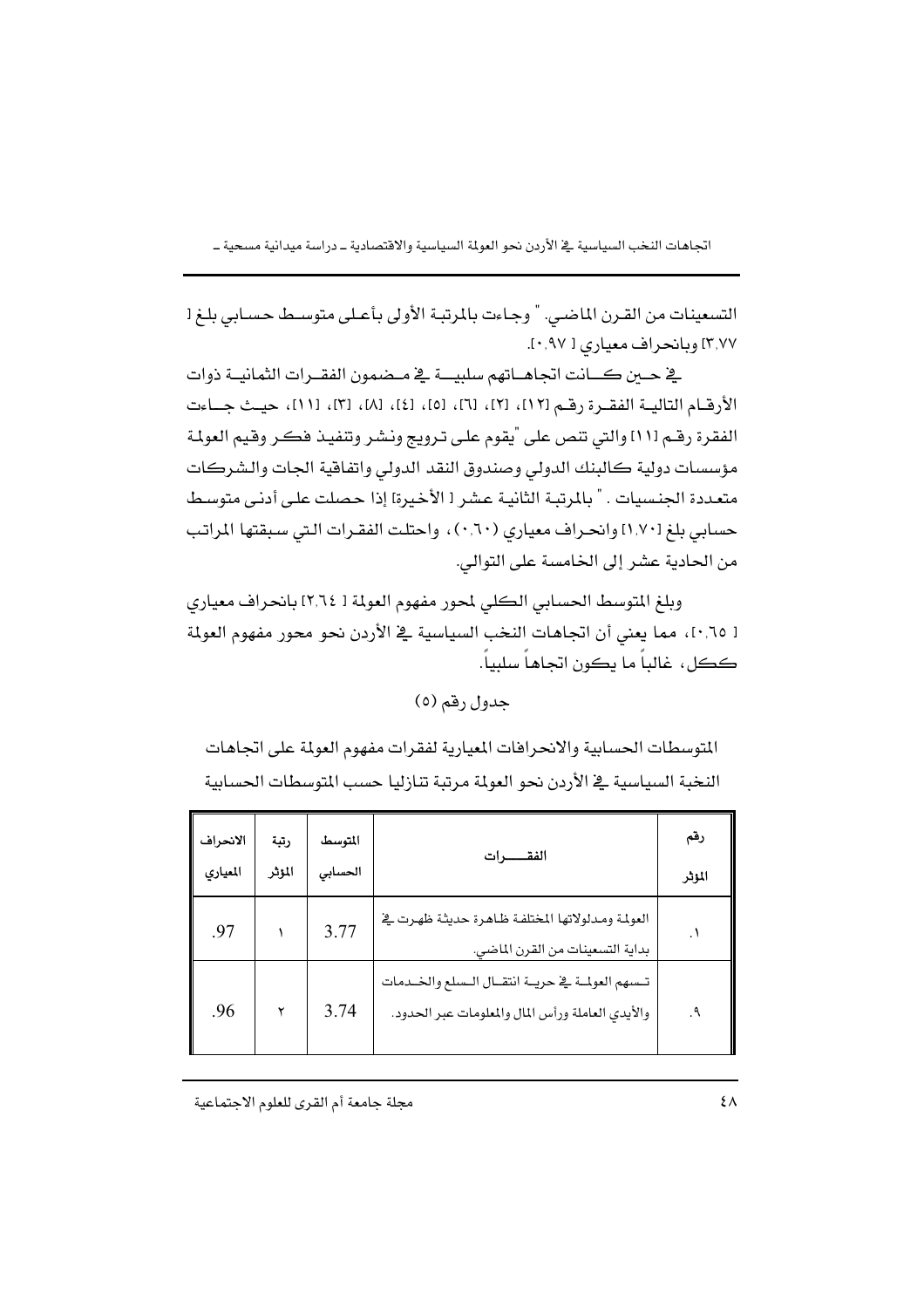| الانحراف<br>المياري | رتبة<br>المؤثر | المتوسط<br>الحسابى | الفقسسرات                                          | رقم<br>المؤثر        |
|---------------------|----------------|--------------------|----------------------------------------------------|----------------------|
|                     |                |                    |                                                    |                      |
| 1.22                | ٣              | 3.35               | العولمة ظاهرة حتمية لا مفر منها تطرح الكثير من     | $\cdot^{\vee}$       |
|                     |                |                    | الفرص لمن يريد الثراء وتهدد من يتجاهلها.           |                      |
|                     |                |                    | تساعدا لعولمة على الاندماج والانفتاح والتبادل في   |                      |
| 1.28                | ٣              | 3.35               | مختلف المجالات.                                    | $\cdot$              |
|                     |                |                    |                                                    |                      |
| 1.21                | ٥              | 2.84               | لن يكتب للعولمة النجاح.                            | ۱۲.                  |
| 1.15                |                | 2.37               | التوجه نحو العولمة ظاهرة إيجابية يخدم جميع دول     |                      |
|                     | ٦              |                    | العالم.                                            | $\cdot^{\mathsf{Y}}$ |
|                     |                |                    | العولمة هي إحدى أدوات الصهيونية في السيطرة على     |                      |
| 1.29                | ٧              | 2.36               |                                                    | $\cdot$              |
|                     |                |                    | العالم.                                            |                      |
| 1.11                | ٨              | 2.18               | العولمة تطور طبيعي للإمبريالية العالمية.           | ٥.                   |
| 1.25                | ٩              | 2.12               | العولمة نظام استعماري تحت غطاء افتصادي ثقائي.      | ٤.                   |
| 1.02                | ١.             | 1.97               | العولمة تهدف إلى خدمة دول وشعوب العالم الثالث.     | ٨.                   |
|                     |                |                    | العولمة نظام عـالمي يحقـق بالدرجـة الأولى مـصالح   |                      |
| 1.16                | $\setminus$    | 1.90               | أمريكا والغرب.                                     | $\mathcal{N}$        |
|                     |                |                    |                                                    |                      |
|                     |                |                    | يقـوم علـى تـرويج ونـشر وتنفيـذ فكـر وقـيم العولمة |                      |
| .60                 | ۱۲             | 1.70               | مؤسسات دولية كالبنك الدولي وصندوق النقد            | .11                  |
|                     |                |                    | الدولي واتفاقية الجات متعددة الجنسيات.             |                      |
| 0.65                |                | 2.64               | الكلى                                              |                      |

#### د . علاء زهير عبدالجواد الرواشده / د. أسماء ربحي خليل العرب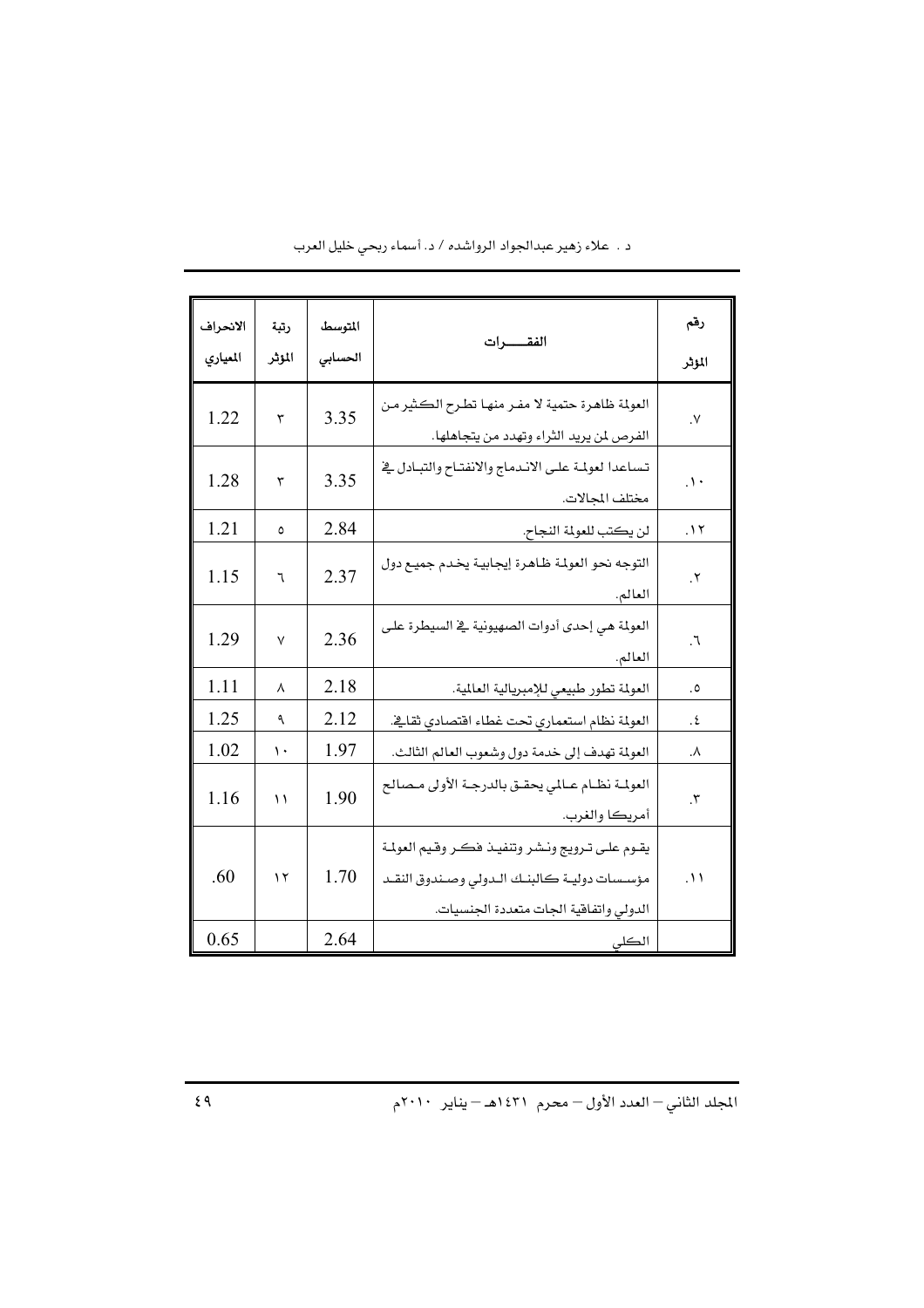### المحور الثانيي: إنحاهات النخب السياسية نحو المولمة الاقنصادية :

يبين الجـدول رقـم ٢١] ترتيـب فقــرات هــذا المحــور حـسب رتبهــا ، كمــا يبين المتوسيطات الحسمابية والانحرافيات المعياريية ، لاتجاهيات أعيضاء النخبية السسياسية في الأردن علــي فقــرات العولمــة الاقتــصادية.ويــــلاحظ مــن النتــائج السواردة في الجسدول [١٦] أن أعسضاء النخيسة السسياسية في الأردن أظهسروا اتجاهــات إيجابيــة ــفـْ مــضمون الفقــرات الــسبعة ذوات الأرقــام التاليــة ــفي محــور العولمة الاقتسصادية 171، ١٥، ١٧، ١٣، ٢٣، ١٩، ١٨] حيستُ جساءت الفقسرة رفم (١٦) والتي تـنص علـى " ينبغـى أن تـضع المنظمـات الدوليــة المختلفــة، مثـل منظمـة التجـارة العالميـة، حـدا أدنـي مـن المعـايير المتعلقـة بالعمـل والبيئـة." بالمرتبـة الأولى بسأعلى متوســـط حـــسابي 12,111 وانحــــراف معيــــاري 10,091 واحتلـــت الفقــرات الــتي تليهــا المرتبــة مــن الثانيــة حتــي الــسابعة علــي التــوالـي \_فخ حــين أظهــر أفــراد العينــة اتجاهــات ســلبية ــ2 مــضمون الفقــرات الأربعــة ذوات الأرقــام لـ ٢٢ ، ١٤، ٢٠، ٢١ ] علمــاً بــأن الفقــرة رقــم (٢١) والــتى تــنص علــى " لمواجهــة العولمــة علــي الــدول العربيـــة العمــل مــن اجــل تحقيــق الوحــدة الاقتــصادية. " جـــاءت بالمرتبسة الأخسيرة بسأدنى متوسسط حسسابي [ ١,٥٢] وبسانحراف معيساري (٠,٠٧) وحلت الفقـرات الـتي سـبقتها المراتـب مـن العاشـرة حتـى الثامنـة علـى التـوالى وبلغ المتوسيط الحسبابي الكلسي لمحبور العولمية الاقتيصادية (٢,٠٥) بسانحراف asulco (  $(3, 25)$  .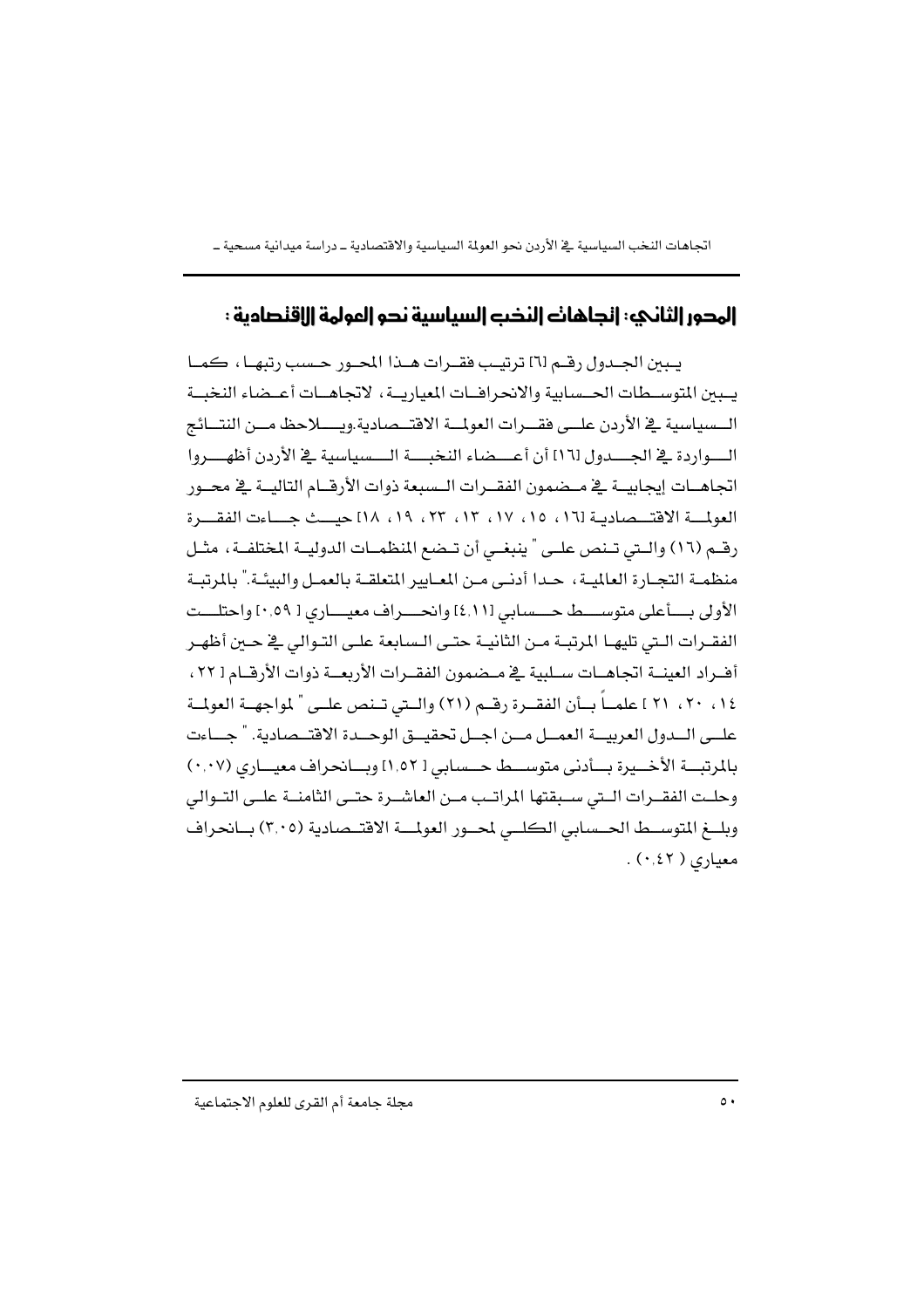#### جدول رقم (٦)

الانحراف المتوسط رقم رتبة المؤثر المعياري الحسابى المؤثر بنبغى أن تضع المنظمات الدولية المختلفة مثل منظمة .59  $\lambda$ 4.11 التجارة العالمية حدا أدنى من المعايير المتعلقة بالعمل  $-1$ والبيئة. إذا أصبحت الدول العربية أفوى افتصاديا سيكون لذلك .98  $\mathsf{Y}$ 3.98  $-\gamma$ تأثير إيجابي على الأردن والوطن العربي. ينبغي على المنظمات الدولية مثل صندوق النقد الدولي 1.16  $\mathbf{\breve{v}}$ 3.69 والبنك الدولي أن تضع سياسات نقدية للدول التي تواجه  $-\mathbf{r}$ مشاكل اقتصادية. العولمة ظاهرة افتصادية عالمية تدعو إلى إزالة القيود التي 1.01 3.65  $\mathbf{r}$  $-\xi$ تعيق التجارة الدولية. تؤدي العولمة إلى زيادة المنافسة الاقتصادية مما يعود 3.58 1.00  $-\circ$  $\circ$ بالفائدة على جودة السلع والخدمات. لحرية انتقال رأس المال عبر الحدود تأثير إيجابي على 1.12  $\mathcal{L}$ 3.50  $-7$ الاقتصاد الأردني. إن لاتفاقية التجارة الحرة آثار إيجابية على الاقتصاد 3.41  $-\mathsf{V}$ 1.15  $\vee$ الأردني. تنهى العولمة دور القطاع العام وتبعد الدولة عن إدارة 1.07  $\lambda$ 2.25  $-\Lambda$ الاقتصاد الوطنى وتفتح آفاقا جديدة لتطوير الصناعة والتجارة الأردنية والعربية.

المتوسطات الحسابية والانحرافات الميارية لفقرات محور العولة الافتصادية على اتجاهات النخبة السياسية في الأردن نحو العولمة مرتبة تنازليا حسب المتوسطات الحسابية

المجلد الثاني – العدد الأول – محرم ١٤٣١هـ – يناير ٢٠١٠م

 $\circ$  )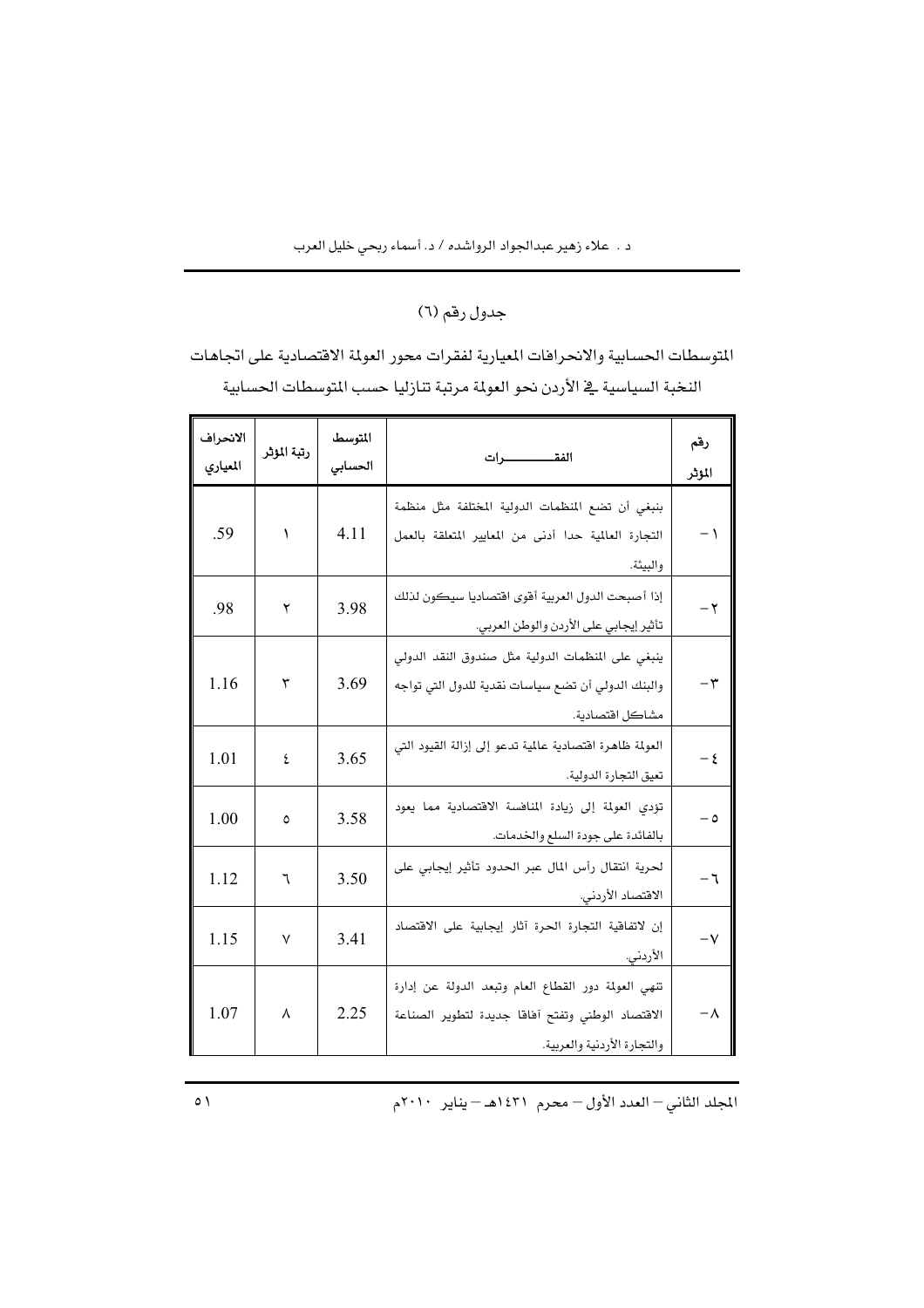|  |  |  |  |  |  |  |  |  |  | اتجاهات النخب السياسية في الأردن نحو العولمة السياسية والاقتصادية ــ دراسة ميدانية مسحية ــ |
|--|--|--|--|--|--|--|--|--|--|---------------------------------------------------------------------------------------------|
|  |  |  |  |  |  |  |  |  |  |                                                                                             |

| الانحراف<br>المياري | رتبة المؤثر | التوسط<br>الحسابى |                                                                                       | رقم<br>المؤثر |
|---------------------|-------------|-------------------|---------------------------------------------------------------------------------------|---------------|
| 1.07                | ٩           | 2.16              | تقوم العولمة الافتصادية على مبدأ المساواة بين الدول.                                  | 4 –           |
| .70                 | ۱۰          | 1.67              | على الحكومة أن تقوم باتخاذ إجراءات وقائية من أجل<br>حماية المنتجات والصناعات الوطنية. | $-1$          |
| .70                 | ۱۱          | 1.52              | لمواجهة العولمة على الدول العربية العمل من اجل تحقيق<br>الوحدة الاقتصادية.            |               |
| .42                 |             | 3.05              | الكلى                                                                                 |               |

## المحور الثالث: إنجاهات النخبة السياسية نحو المولمة السياسية:

يبين الجدول رقم (٧) ترتيب فقـرات هـذا المحـور حسب رتبتهـا ، كمـا يبين المتوسطات الحسابية والانحرافات المعيارية، لاستجابات أعضاء النخبة السياسية على فقرات بعد العولمة السياسية.ويلاحظ من النتائج الواردة في الجدول رقم (١٨) أن أعضاء النخب السياسية في الأردن أظهروا اتجاهـات إيجابيـة في مضمون الفقـرات الخمسة ذوات الأرقـام التاليـة في محـور العولمة الـسياسية (٣١، ٣٠، ٣٢، ٤٠، ٣٨)، حيث جاءت الفقرة رقم (٣١) والتي تنص على " على الدول العربيـة أن تعمل مـن أجل الوصول إلى شكل من الوحدة السياسية لتجنب التأثيرات السلبية للعولة . " بالمرتبة الأولى وبأعلى متوسط حسابي (٤,٥٦) وبانحـراف معيـاري (٠,٥٧) وحلت الفقـرات التي تلتها في المراتب من الثانية حتى الخامسة على التوالي.

يخ حين أظهر أعضاء النخبة السياسية يخ الأردن اتجاهات سلبية يخ مضمون الفقرات الأربعة ذوات الأرقـام التاليـة (٢٩ ، ٢٦ ، ٢٥ ، ٣٨ ) علـى نفس المحـور ، حيـث جاءت الفقرة رقم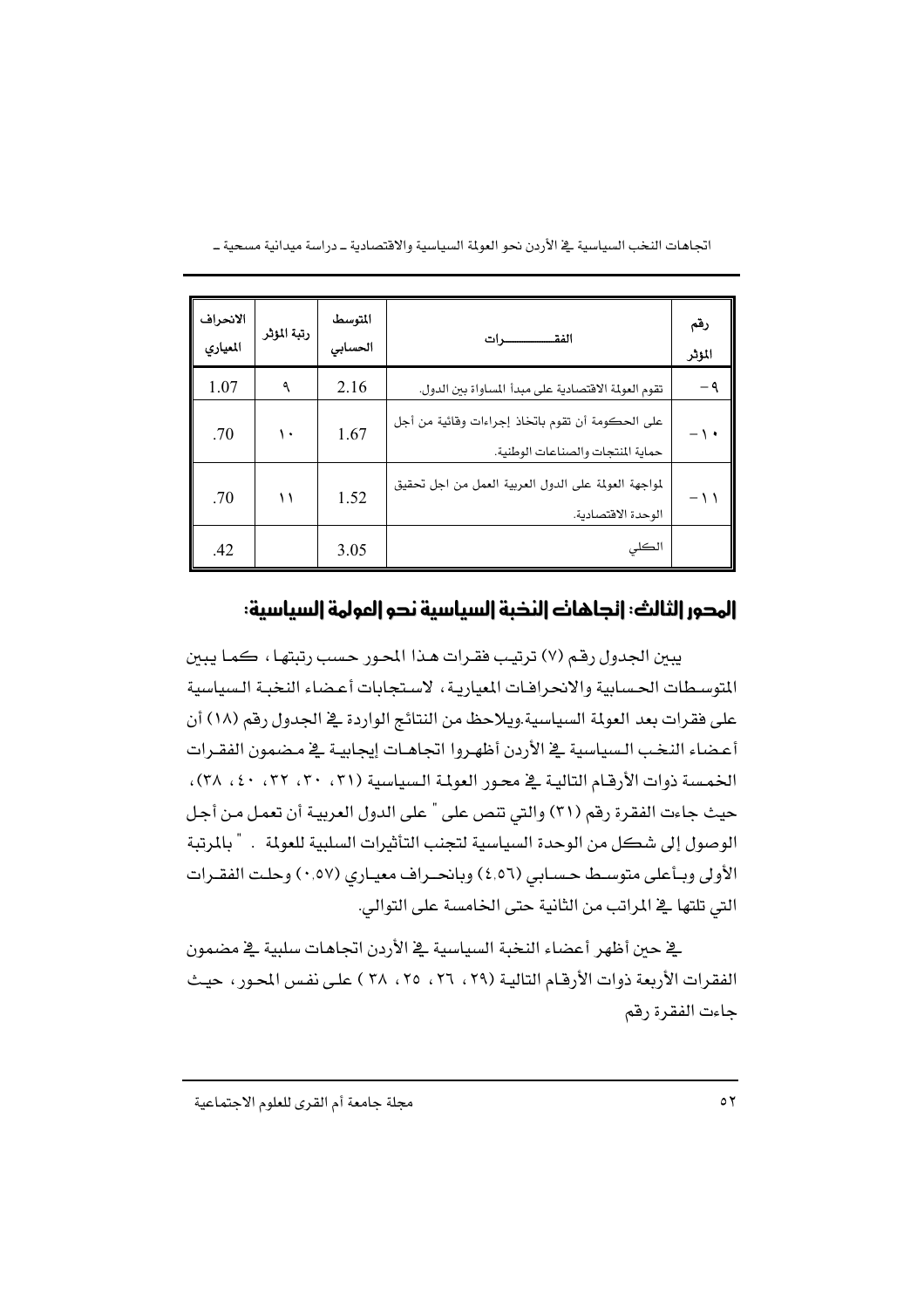(٣٨) والتي تنص على " تؤدي العولمة إلى تدخل المجتمع الدولي في الشؤون الداخليــة للـدول المستقلة . " بالمرتبــة الأخـيرة بــأدنى متوســط حـسابي بلــغ (٨.٢٨) وبـانحراف معيـاري (١,١٤) واحتلت الفقـرات الـتي سـبقتها بالمراتب مـن الثامنـة حتـى السادسة على التوالي.

وبلغ المتوسط الحسابي الكلى لمحور العولمة السياسية (٣,٤٧) بانحراف معيــاري (٠,٣٧)، ممـا يشير إلى أن هنـاك اتجـاه إيجـابي لـدي المبحـوثين نحـو العولمة السياسية.

جدول (۷)

المتوسطات الحسابية والانحرافات الميارية لفقرات محور العولة السياسية على اتجاهات النخبة السياسية في الأردن نحو العولمة مرتبة تنازليا حسب المتوسطات الحسابية

| الانحراف | رتبة   | المتوسط |                                                                                                                                                             |                        |
|----------|--------|---------|-------------------------------------------------------------------------------------------------------------------------------------------------------------|------------------------|
| المعياري | المؤثر | الحسابى | الفقــــــــــرات                                                                                                                                           | رقم المؤثر             |
| .57      |        | 4.56    | على الدول العربية أن تعمل من أجل الوصول إلى<br>شكل من الوحدة السياسية لتجنب التأثيرات<br>السلبية للعولمة.                                                   | $\mathcal{N}$          |
| .70      | ۲      | 4.42    | علمي اللدول العربية أن تعمل علمي مزيد من<br>التنسيق بين سياسـاتها في إطـار الجامعـة العربيـة<br>وغيرها مئن المؤسسات العالمية وذللك لتجنب<br>سلبيات العولمة. | $\cdot$ $\mathsf{r}$ . |
| .87      | ٣      | 4.41    | علـى الـدول العربيــة أن تعمــل علــى الوصــول إلى<br>سياســـة خارجيـــة مـــشتركة لمواجهـــة الهيمنـــة<br>الخارجية.                                       | ۲۲.                    |

المجلد الثاني – العدد الأول – محرم ١٤٣١هـ – يناير ٢٠١٠م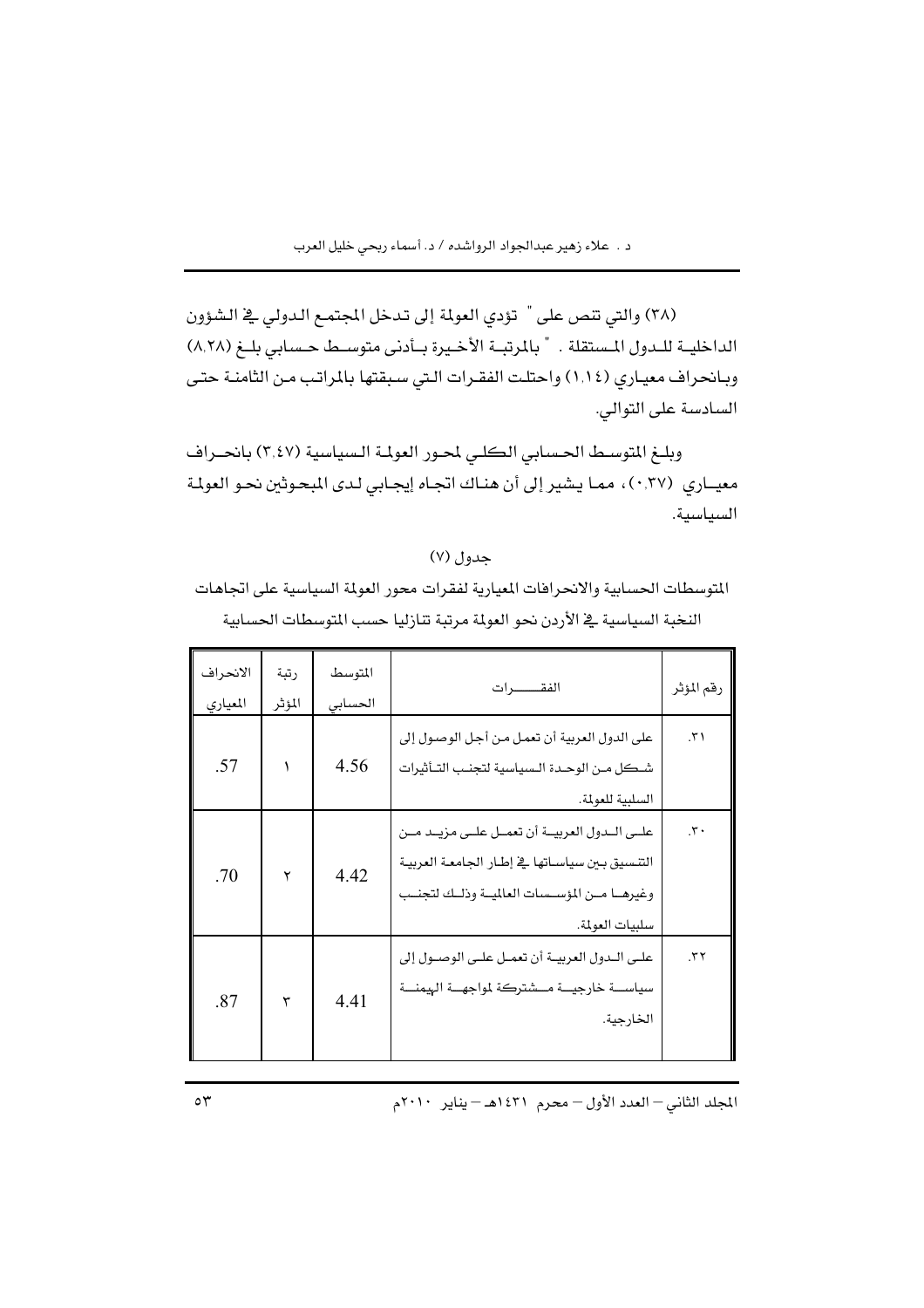| الانحراف | رتبة   | المتوسط | الفقــــــــــرات                                 | رقم المؤثر      |
|----------|--------|---------|---------------------------------------------------|-----------------|
| المعياري | المؤثر | الحسابى |                                                   |                 |
|          |        |         | إن العـالم العربـي بـصفته يمثـل عـددا مـن الـدول  | ۲۸.             |
| .95      | ٤      | 4.29    | يجب أن يكون لـه مقعد في مجلس الأمـن التـابع       |                 |
|          |        |         | للأمم المتحدة.                                    |                 |
| .99      | ٥      | 3.84    | إن الديمقراطية هـى أفضل أشكال الحكم في            | .7V             |
|          |        |         | ظل العولمة.                                       |                 |
|          |        |         | في ظل العولمة ينبغي أن يكون للمجتمع الدولي        | ۲۹.             |
| 1.42     | ٦      | 2.91    | يخ إطـار الأمـم المتحـدة الحـق يخ اسـتخدام القـوة |                 |
|          |        |         | العسكرية لمنع الانتهاكات الخطيرة للقـوانين        |                 |
|          |        |         | الدولية التي تقوم بها الحكومات الوطنية.           |                 |
| 1.22     | $\vee$ | 2.47    | ستؤدي العولمة إلى ظهور حكومة عالمية منتخبة        | ۲٦.             |
|          |        |         | لتدبير العالم.                                    |                 |
| 1.10     | ٨      | 2.42    | العولمة نظام يقفز على الدولة والوطن والأمة.       | .70             |
| 1 1 4    | ٩      | 2.28    | تؤدي العولمة إلى تدخل المجتمع الدولي في الشؤون    | .7 <sub>A</sub> |
|          |        |         | الداخلية للدول المستقلة.                          |                 |
| .37      |        | 3.47    | الكلي                                             |                 |

## ثالثاً \_ النتائج المتعلقة بالإجابة عن السؤال الثالث :

هل هناك فروق ذات دلالة إحصائية عند مستوى الدلالة (٠,٠٥) \_في اتجاهـات النخبة السياسية في الأردن نحو العولمة تعزي لأثر متغيرات الاتجاه السياسي، والمهنة؟

للإجابة عن السؤال تم استخراج المتوسطات الحسابية والانحرافات المبارية لاتجاهــات النخبــة الــسياسية ـفي الأردن نحــو العولــة ـفي مجــالات المفهــوم، والعولــة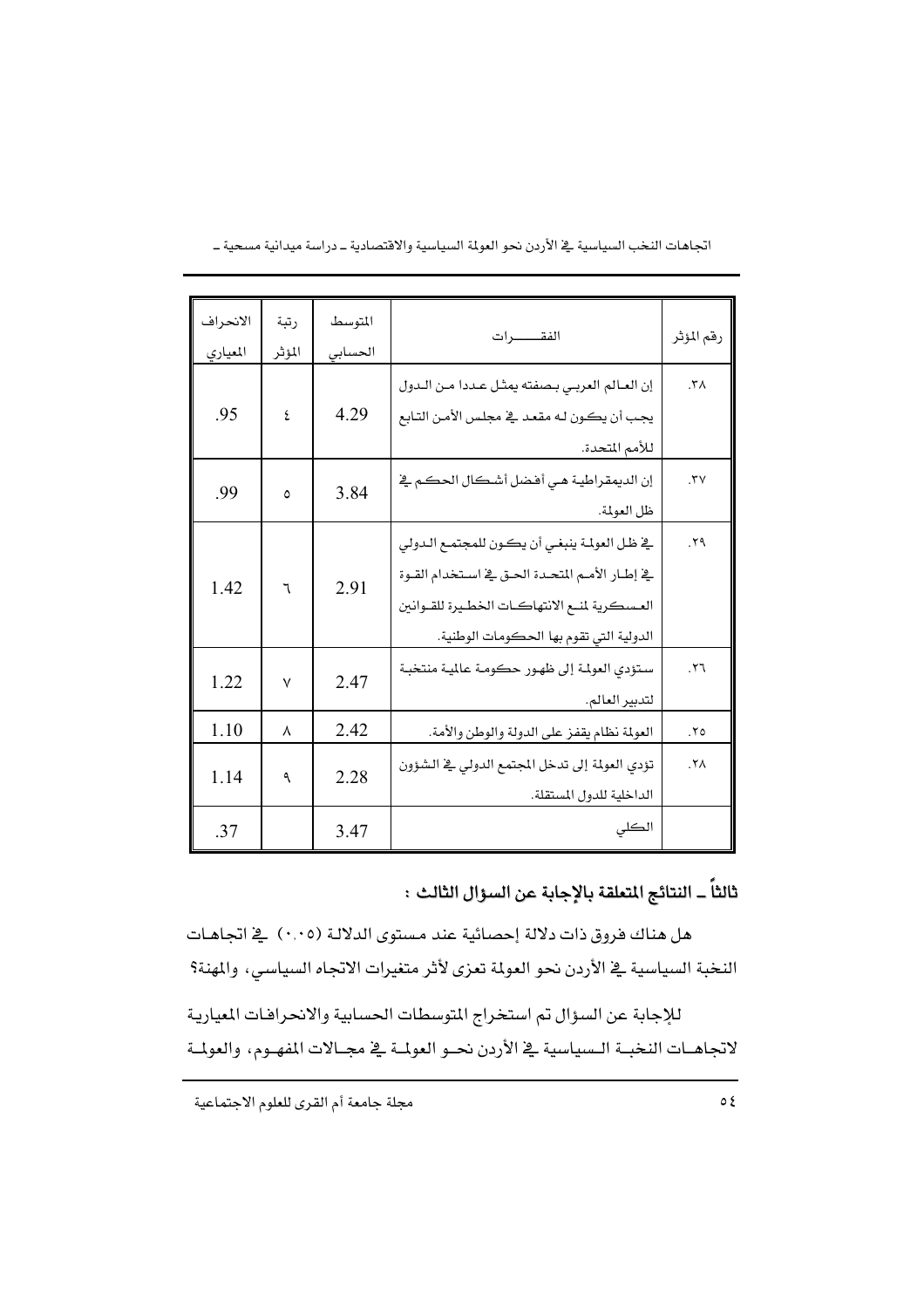الاقتـصادية ، والعولــة الـسياسية ، حـسب مـتغيرات الاتجــاه الـسياسي، والمهنــة، والجداول أدناه توضح ذلك.

#### \_ تأثير الاتجاه السياسي على اتجاهات النخبة السياسية نحو العولة.

يبين الجدول أدناه تباينا في المتوسطات الحسابية والانحرافات المعيارية على اتجاهات النخب السياسية في الأردن نحو العولمة في المحاور والأداة ككل، بسبب اختلاف فئات متغير الاتجاه السياسي (ديني، وسطى، يساري، فومي، مستقل).

جدول (۸)

المتوسطات الحسابية والانحرافات المبارية حسب الاتجاه السياسي على محاور الدراسة في اتجاهات النخبة السياسية في الأردن نحو العولمة

| مستقل    |         | قومي     |         | يساري    |         | وسطى     |         | دينى     |         |            |
|----------|---------|----------|---------|----------|---------|----------|---------|----------|---------|------------|
| الانحراف | المتوسط | الانحراف | المتوسط | الانحراف | المتوسط | الانحراف | المتوسط | الانحراف | المتوسط |            |
| المعياري | الحسابى | المعياري | الحسابى | المعياري | الحسابى | المعياري | الحسابى | المعياري | الحسابى |            |
| .548     | 2.85    | .803     | 2.52    | .913     | 2.83    | .692     | 2.42    | .370     | 2.22    | مفهوم      |
|          |         |          |         |          |         |          |         |          |         | العولمة    |
| .383     | 3.16    | .544     | 3.02    | .846     | 2.84    | .359     | 2.99    | .337     | 2.75    | العولمة    |
|          |         |          |         |          |         |          |         |          |         | الاقتصادية |
| .389     | 3.52    | .281     | 3.53    | .657     | 3.48    | .301     | 3.43    | .304     | 3.25    | العولمة    |
|          |         |          |         |          |         |          |         |          |         | السياسية   |
| .352     | 3.22    | .522     | 3.01    | .636     | 3.00    | .331     | 2.98    | .218     | 2.76    | الأداة     |
|          |         |          |         |          |         |          |         |          |         | ککل        |

ولفحص الفروق الدالة إحصائياً بين المتوسطات الحسابية تم استخدام اختبار تحليل التباين الأحادي لأثر متغير الاتجاه السياسي في المحاور والأداة ككل، على اتجاهات النخب السياسية في الأردن نحو العولمة، فاظهر تحليل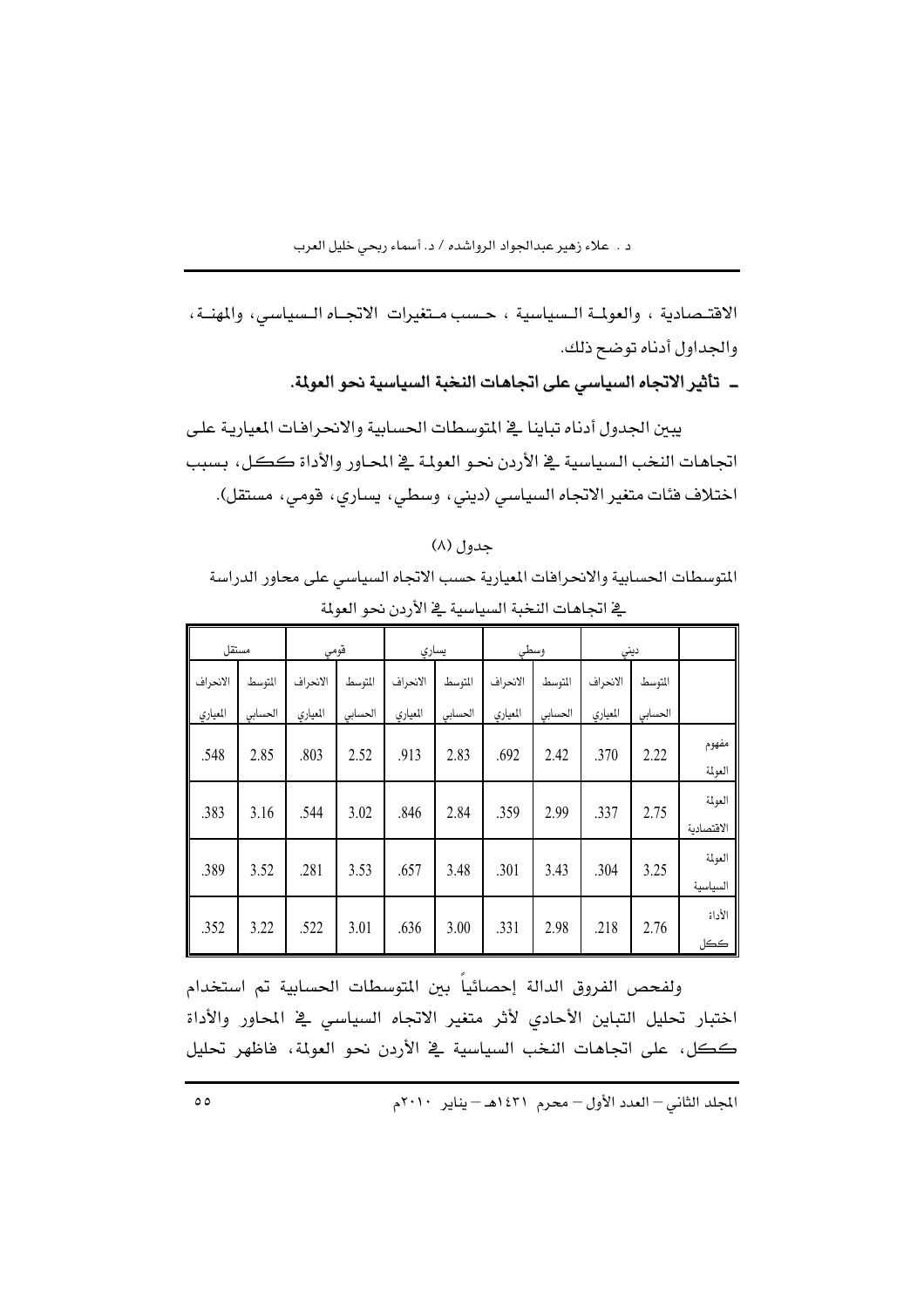التباين الأحادي وجود فروق ذات دلالة إحصائية عند مستوى الدلالة(٠٫٠٥) في استجابات أعضاء النخبة تعزى لأثر الاتجاه السياسي في جميع المحاور والأداة ككل على اتجاهات النخب السياسية في الأردن نحو العولمة.

ولفحص الفيروق الزوجيية الدالية إحصائيا ببن المتوسيطات الحسابية تم استخدام اختبار المقارنات البعدية بطريقة توكى حسب متغير الاتجاه السياسى على جميع المحاور والأداة ككل، **فأظهرت نتائج اختبار توكي مـا يلي** :- وجود فـروق بين الاتجاه الديني والوسطى من جهة والاتجاه المستقل من جهة أخرى، وجاءت الفروق لصالح الاتجاه المستقل، في محور مفهوم العولمة.

- وجود فروق بين الاتجاه الـديني مـن جهـة والاتجـاه المستقل مـن جهـة أخـرى، وجاءت الفروق لصالح الاتجاه المستقل، في محور العولم الاقتصادية.
- وجود فروق بين الاتجاه الديني من جهـة والاتجـاه المستقل مـن جهـة أخـري، وجاءت الفروق لصالح الاتجاه المستقل، ݣ محور العولمة السياسية.
- وجود هروق بين الاتجاه الديني والاتجاه الوسطى من جهة والاتجاه المستقل من جهة أخرى، وجاءت الفروق لصالح الاتجاه المستقل، ڤي الأداة ككل.

#### رابعاً \_\_ تأثير المنة على اتجاهات النخبة السياسية نحو العولة.

يبين الجدول أدناه تباينا يخ المتوسطات الحسابية والانحرافات المبارية على اتجاهات النخب السياسية في الأردن نحو العولمة في المحاور والأداة ككل، بسبب اختلاف فئات متغير المهنة (وزير ، عين، نائب، أمين عام حزب).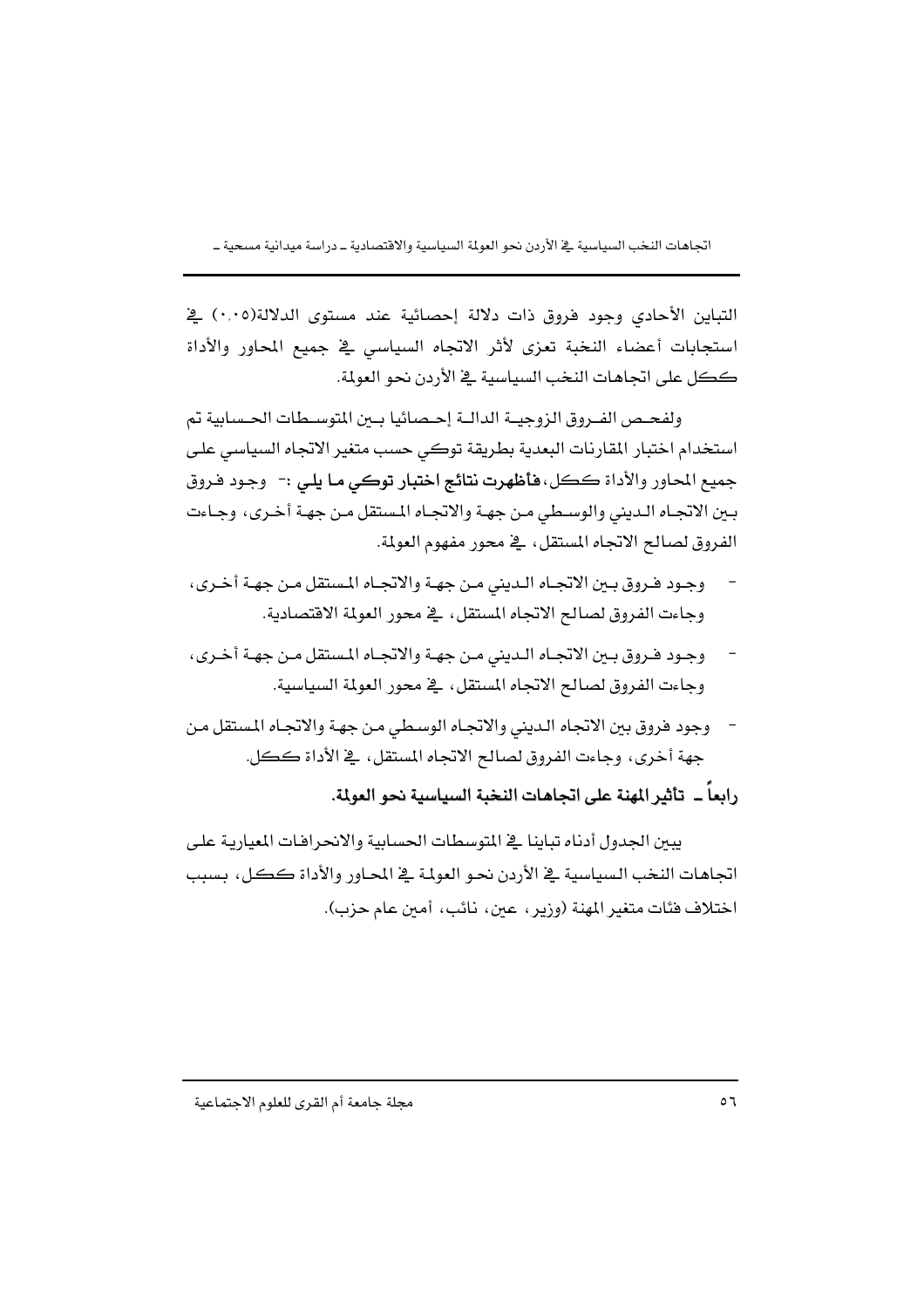| جدول (۹)                                                             |  |  |  |  |  |  |  |
|----------------------------------------------------------------------|--|--|--|--|--|--|--|
| المتوسطات الحسابية والانحرافات الميارية حسب المهنة على محاور الدراسة |  |  |  |  |  |  |  |
| يخ اتجاهات النخبة السياسية يخ الأردن نحو العولمة                     |  |  |  |  |  |  |  |
|                                                                      |  |  |  |  |  |  |  |

| أمين عام حزب |         | نائب     |         | عين                |         | وزير               |         |            |
|--------------|---------|----------|---------|--------------------|---------|--------------------|---------|------------|
| الانحراف     | المتوسط | الانحراف | المتوسط | الانحراف           | المتوسط | الانحراف           | المتوسط |            |
| المعياري     | الحسابى | المعياري |         | المعياري   الحسابي |         | المعيارى   الحسابي | الحسابى |            |
| .837         | 2.64    | .583     | 2.53    | .724               | 2.83    | .449               | 2.83    | مفهوم      |
|              |         |          |         |                    |         |                    |         | العولمة    |
| .640         | 2.90    | .365     | 3.01    | .333               | 3.06    | .382               | 3.35    | العولمة    |
|              |         |          |         |                    |         |                    |         | الاقتصادية |
| .373         | 3.40    | .371     | 3.52    | .402               | 3.43    | .223               | 3.37    | العولمة    |
|              |         |          |         |                    |         |                    |         | السياسية   |
| .530         | 3.02    | .381     | 3.04    | .324               | 3.19    | .299               | 3.20    | الأداة     |
|              |         |          |         |                    |         |                    |         | ڪڪل .      |

ولفحص الفروق الدالة إحصائيا بين المتوسطات الحسابية تم استخدام اختبار تحليل التباين الأحادي لأثر متغير المهنة في المحاور والأداة ككل، على اتجاهات النخب السياسية في الأردن نحو العولمة، **واظهر تحليل التباين الأحادي** النتائج التالية:

– عدم وجود هـروق ذات دلالـة إحصائية عنـد مـستوى الدلالـة(٠,٠٥) ﴾ اسـتجابات أعضاء النخبـة تعـزي لأثـر المهنـة ـ2 محـاور مفهـوم العولـة ، والعولـة الـسياسية ، والأداة ككل على اتجاهات النخب السياسية في الأردن نحو العولمة.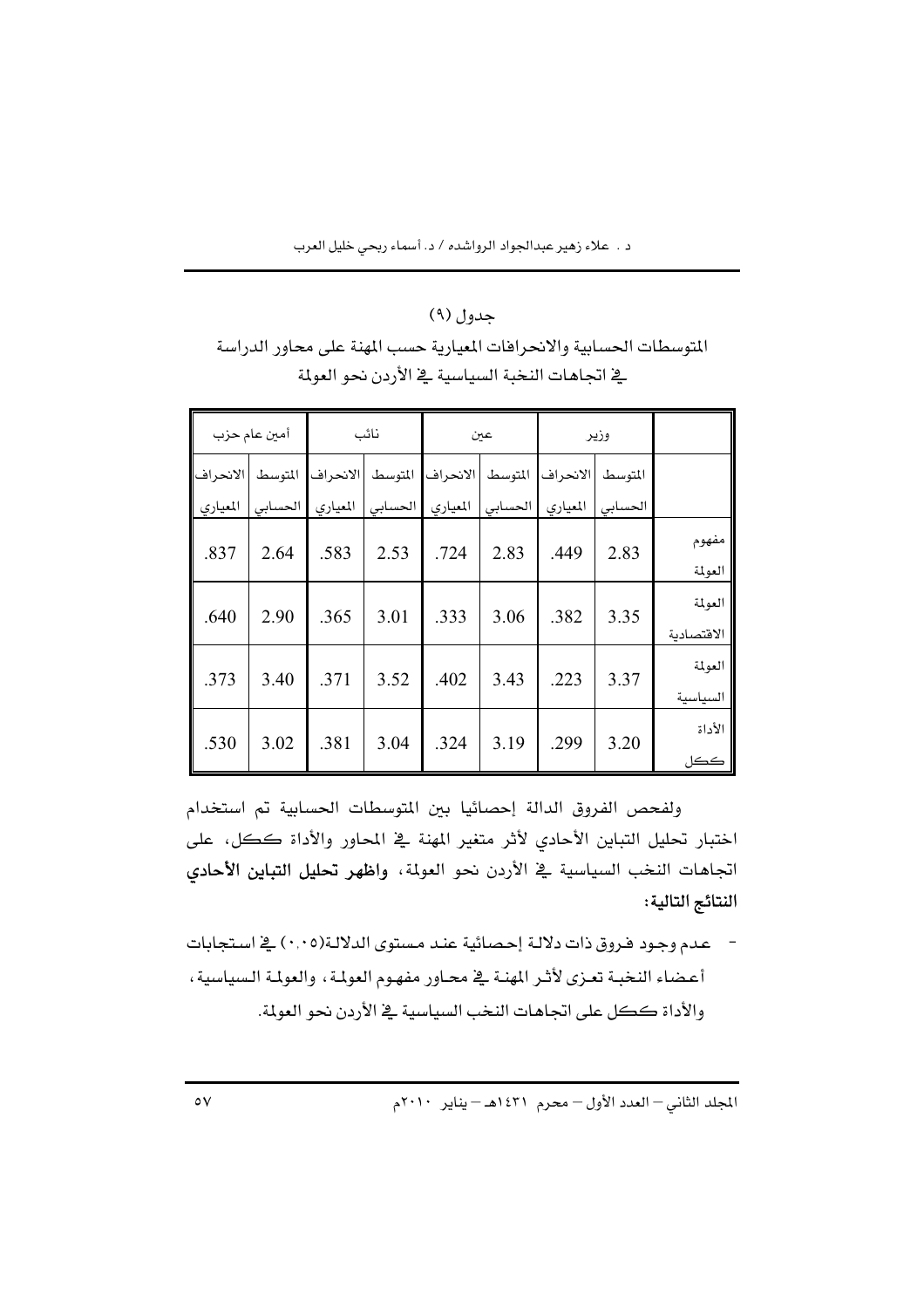- وجود فروق ذات دلالة إحصائي عند مستوى الدلالـة(٠,٠٥) ﴾ استجابات أعضاء النخبة تعـزي لأثـر المهنـة في محـاور العولمة الاقتـصادية ، علـي اتجاهـات النخب السياسية في الأردن نحـو العولمة.ولفحـص الفـروق الزوجيـة الدالـة إحـصائيا بـين المتوسيطات الحسابية تم استخدام اختبـار المقارنـات البعديـة بطريقـة تـوكي حسب متغير المهنة في محاور العولمة الاقتصادية ، **ويلاحظ من نتائج الاختبار مـا** يلى :
- وجود فروق بين مهنة الوزير من جهـة ومهـن العـين والنـائب وأمـين عـام حـزب مـن جهة أخرى، وجاءت الفـروق لـصالح مهنـة الـوزير ، في محـور العولمة الافتـصادية. ولعل ذلك يعود لكون الوزير أحد أعضاء السلطة التنفيذية حسب الدستور الأردني وبالتالي فإن حجم اطلاعه ومعرفته بالمستجدات والمتغيرات العالمية أكبر إضافة إلى قدرته على اتخاذ القرار كبيرة وواضحة أضف إلى ذلك أن البعد الاقتصادي يعتبر أكثر أبعاد العولمة وضوحا وهذا ما أشارت إليه بعض الكتابات والدراسات السابقة بأن العولمة يغلب عليها الطابع الافتصادي.  $(1 \cdot)$  حدول

ملخص الفروق الدالة إحصائياً على اتجاهات النخب السياسية نحو العولمة يخ محاورها وفقا لأثر المتغيرات المستقلة

| الأداة<br>ڪڪل | العولة<br>السياسية | العولة<br>الاقتصادية | مفهوم<br>العولة | المحاور<br>المتغير |
|---------------|--------------------|----------------------|-----------------|--------------------|
| دال           | دال                | دال                  | دال             | الاتجاه السياسي    |
| غير دال       | غير دال            | دال                  | غير دال         | المهنة             |

مجلة جامعة أم القرى للعلوم الاجتماعية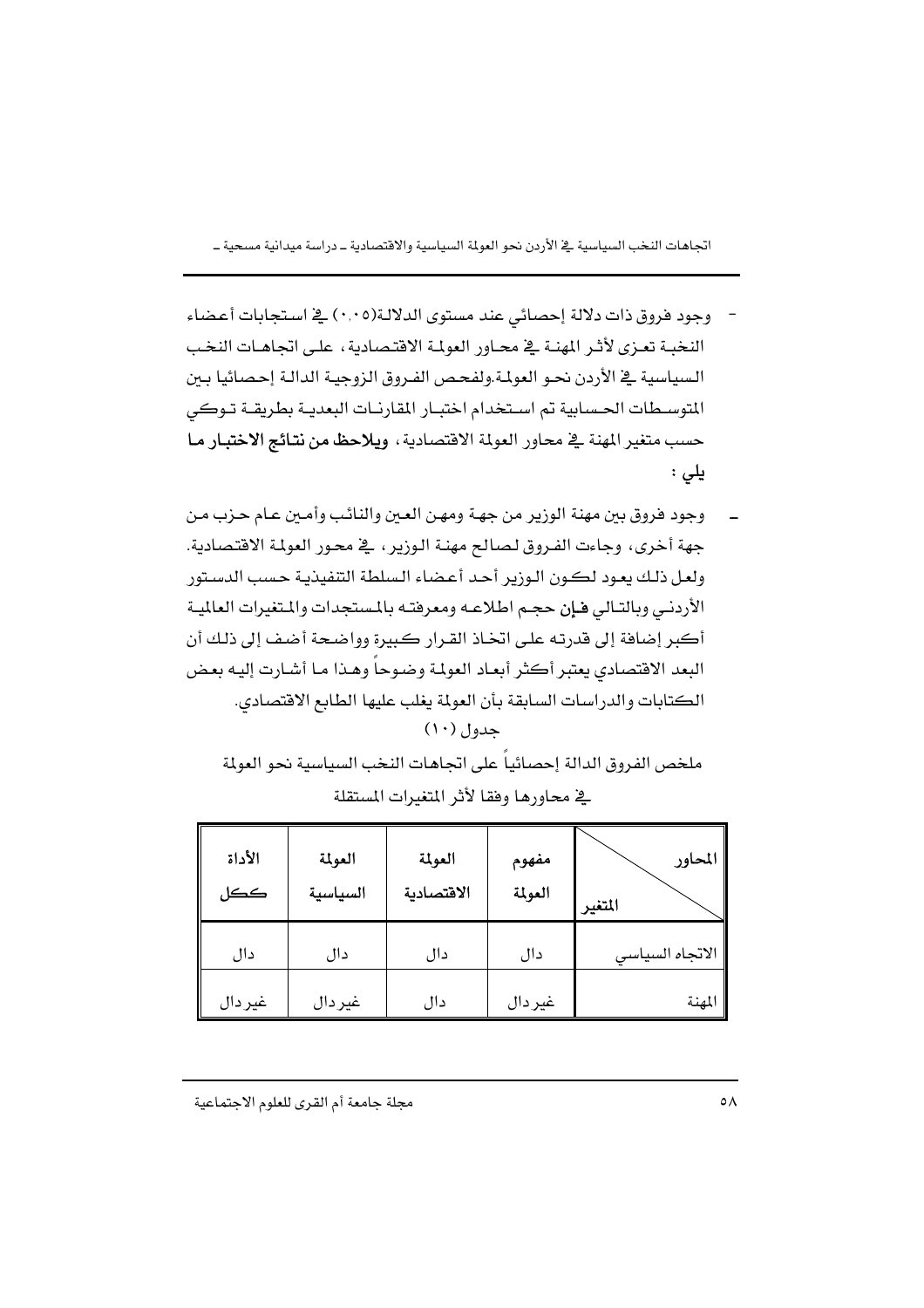يمثـل الجـدول أعــلاه ملخـصا لتـأثير المـتغيرات المستقلة في الدراسـة علـي اتجاهـات النخب الـسياسية في الأردن نحـو العولمة ، ويتـضـح أن الاتجـاء الـسياسـي ذو دلالـة واثـر \_في جميــع محــاور الدراســة ، أمــا مـتغير المهنــة فهـو مــؤثر \_في محــور الـعولــة الاقتصادية.

#### نتائج الدراسة ومناقشتها

**أولاً: خصائص النخب السياسية:** يلاحظ أن نسبة كبيرة من أعضاء النخبة السياسية في الأردن من الذكور ، وأعمارهم أكثر من (٥٥) سنة ، ومتزوجون ، ويقيمون في المدن ونسبة كبيرة منهم يقيمون في مدينة عمان ،و معظمهم من حملة درجة البكالوريوس ،ومهنهم الحالية في السلطة التشريعية ، وأصحاب اتجاهات سياسية مستقلة، وسبق أن تولوا مناصب سياسية تمثلت معظمها بمهنة وزير، وبشكل أكثر تحديدا جاءت خصائص النخبة السياسية في الأردن، على النحو التالي:

- ١- وجود نسبة كبيرة من النخبـة السياسية يقيمـون في المنـاطق الحـضرية. وبخـاصـة <u>ي</u>ّ مدينة عمان . رغم اختلاف حجم المدن التي يأتون منها.
- ٢- وجود نسبة كبيرة من النخبة يحملون مؤهلات علمية عليا . مما يشير إلى فجوة صغيرة بىن النخبة والشعب.
- ٣- نسبة كبيرة من النخبة السياسية تنحدر من الديانة الإسلامية وهذا يتفق مع تركيبة المجتمع الأردني ومع حجم اتباع الدين الإسلامي.
- ٤- وجود تباين أيديولوجي بين أعضاء النخبة السياسية مـع ميل واضـح للاتجـاه المستقل .
- ٥- معظـم أعـضاء النخبـة الـسياسية ذكـور ، ويعـود ذلـك لطبيعـة الثقافـة الـسائدة والتي تنحـاز لـصالح الـذكور (بيـومي، ٢٠٠٠م) و(خمـش، ٢٠٠٠م) أكثـر مـن الإناث، كما قد يعود ذلك إلى أن الذكور أسبق من الإنـاتْ في التعليم وبالتـالي جاءت فرصهم في العمل واكتساب الخبرات وتولى المناصب أكبر .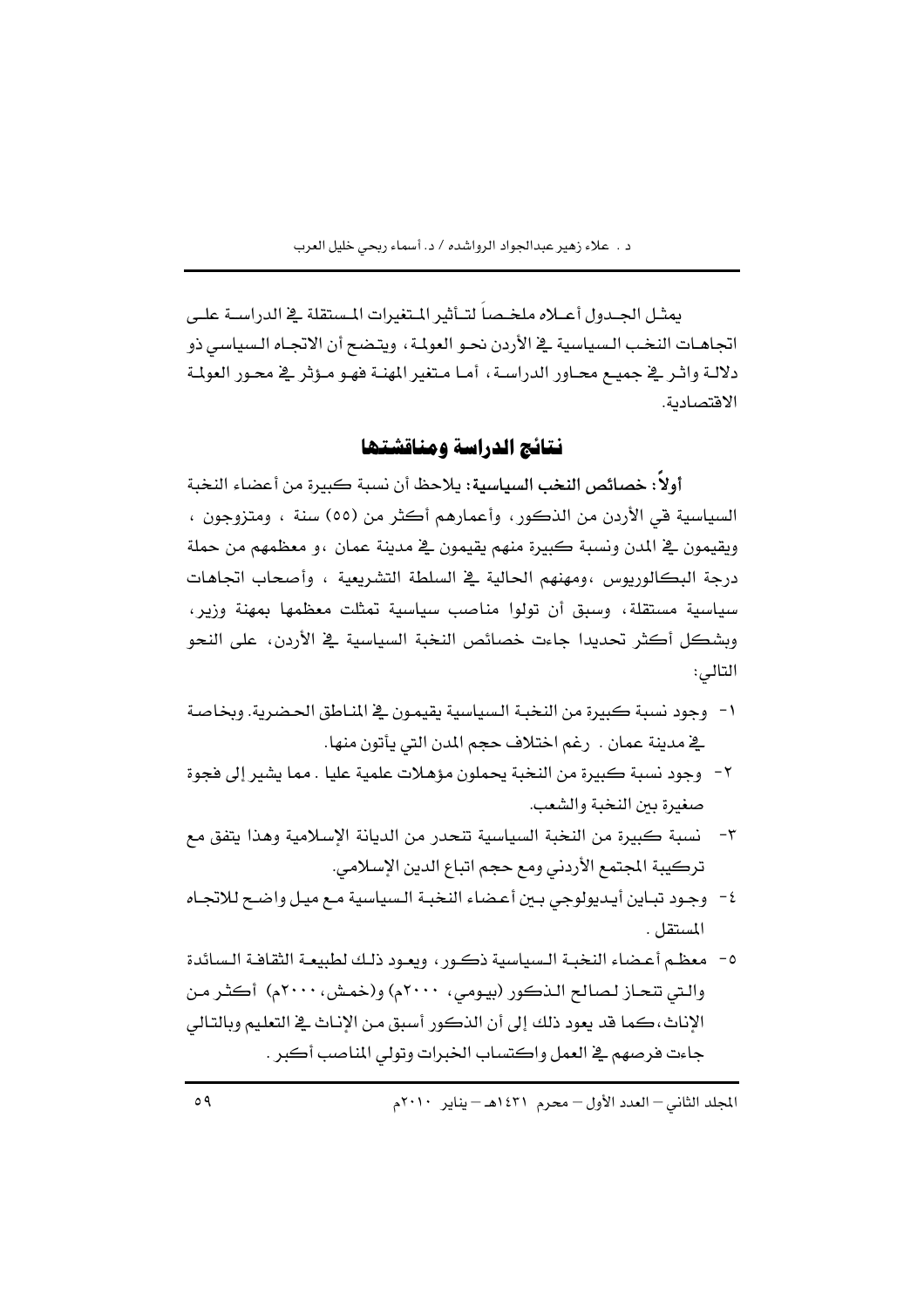٦- [نسبة كبيرة من النخبة السياسية في مراحل عمريه كبيرة أكثر من (٥٥) سنة، ووجود نسبة عالية ممن تولوا مناصب سياسية سـابقا ضمن بنيـة الـصفوة الحالية. مما يوحي بوجود ما يسمى صفوة القوة التي أشار إليها رايت ملز. إذا أن غالبيــة أعـضاء النخبــة الـسياسية سـبق أن تولــوا مناصـب فــإن لم يكونــوا أعضاء في الحكومة فهم من الأعيان أومن النواب أومن الأحزاب والعكس صحيح، وقد يحتلوا أكثر من موقع في نفس الوقت وهـذا يتفـق مـع دراسـة طـه (١٩٩٨م). وتتفــق نتــائج هــذه الدراســة مــع معظـم مــا توصـلت إليــة الدراســات السابقة؛ دراسة أوشيك(١٩٩٧م)، البطاينة (١٩٩٤م)، ٤ حين تختلف مـع دراسـة أوشيك حول المرحلة العمرية لأعضاء النخبة السياسية.

و يمكن الاستعانة بهذه الخصائص الاجتماعية لأعضاء النخبة السياسية ليستدل من خلالها على الاتجاهات المحتملة وسلوكهم إزاء مجموعة من القضايا لا سيها تلك التي يدور حولها جدل واضح كالعولمة،وهـذا مـا ركـز عليـه أصـحاب المدرسة النخبوية كما ركـزت عليـه دراسـة حرتوقـة (١٩٩٧م) حـبن أشـار إلى تـأثير الخـصائص الاجتماعيـة،و الانتمـاء الحزبـى،و العقائـدي علـى مواقـف واتجاهـات أعضاء النخبة من اتخاذ القرار ، كما ركز عليه رايت ملـز حـين افـترض أن صـفوة القوة تتمتع بخصائص متشابهة من حيث الأساس التعليمي والديني والجغراية. ٧- ويـرى غالبيـة أعـضاء النخبـة الـسياسية ـ2 الأردن أن مفهـوم العولمة يـشير آلـي ظـاهـرة افتـصادية وسياسـية وثقافيـة إعلاميـة واجتماعيـة، مركـزين بـشكل

أساسي على احتواء العولمة على المفهوم الافتصادي ثم السياسي .

ويفسر الباحث ذلك ؛ من باب أن البعد الافتصادي للعولمة من أكثر الأبعاد وضوحاً وأثراً في حياة المجتمع والفـرد ، لدرجـة أن البعض يعـرف العولمة بأنهـا ظـاهـرة افتصادية تتمثل مؤشـراتها بتحريـر التجـارة وفـتح الحـدود ،و حريـة انتقـال الـسلع والخدمات والمال والمعلومات والعمال ، والمناهسة والجودة والخصخصة …،ومن أهـم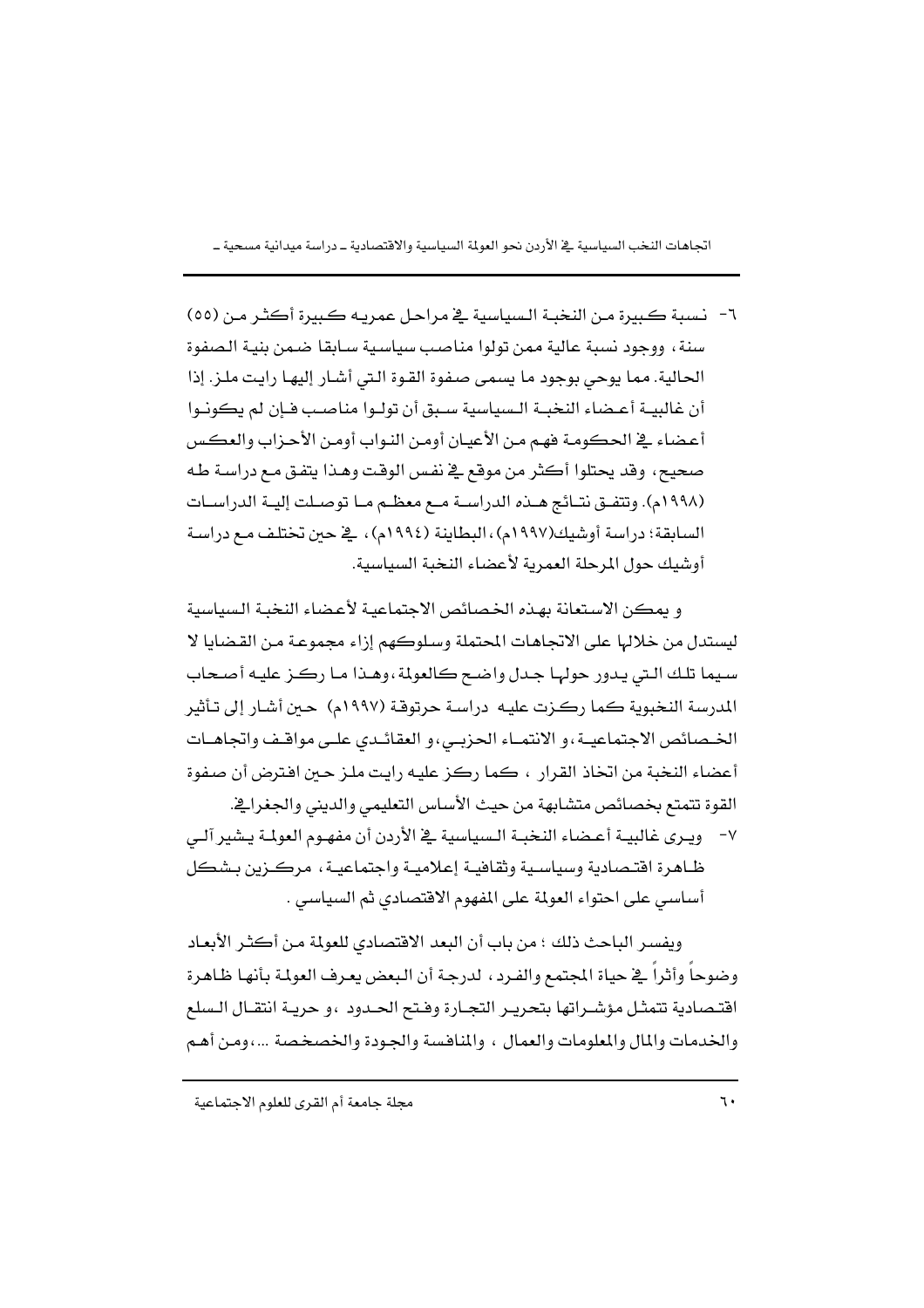مؤسساتها : منظمة التجارة العالمية ، والبنك الدولي ، وصندوق النقد، والشركات متعددة الحنسيات.

أمـا كـون العولــة تحتـوي علـى المفهـوم الـسياسـي ، فـان ذلـك يعـود لاهتمـام النخبسة السسياسية في الأردن بالدرجسة الأولى بالأحسدات والمستغيرات الدوليسة ، كالديمقراطية والحرية وحقوق الإنسان والتعددية. باعتبارها ركائز وموجهات لبناء القــرار الــسياسـي . ثــم أن الفــرص المتاحــة لهــم مــن احتكــاك واتــصال بالثقافــات والمجتمعـات الأخـري كــثيرة وتزيـد مـن إمكـانيـة اطـلاعهـم علـي تجـارب الـدول فج التعامل مع العولمة وآثارهـا ، ممـا يجعـل وعـيهم ومـواقفهم واتجاهـاتهم مـن العولمة ببعديها الاقتصادي والسياسي أكثر وضوحا .

## ثانيــاً : اتجاهــات النخــب الــسياسية ــِـة الأردن نحــو العولمــة بأبعادهـــا الــسياسية والاقتصادية:

#### ٱ \_ اتجاهات النخب السياسية نحو مفهوم العولمة:

أشـارت النتـائج إلى أن أعـضاء النخب الـسياسية أظهـروا اتجاهـاً إيجابيـاً \_في مضمون أربعة فقرات من أصل اثني عشر فقرة، وربمـا يعـزي ذلك إلى أنهـم ينتمـون إلى الاتجـاه الـسياسـي المستقل في مـوقفهم مـن العولمـة: وهـو الـذي يتنـاغم مـع بعـض الأنظمة العربية والـذي يبشر بحتمية تطبيق هـذا النظـام وبالتـالي يبشرون بالعولمة وبنادون بها.

وقد يكون مفهوم العولمة مختلفـاً حولـه، ولا يوجـد تعريـف محـدد وتـصور معروف لنشأتها بشكل عـام. والأرجـح أنهـا حديثـة الظهـور كـمـا يقـول الـبعض، \_في حين يرى البعض الآخر أنها قديمة. وقد يعود ذلك لعدم اهتمـام النخبـة الـسياسية \_في الأردن بمفهـوم العولمة وحقيقتهـا إذ إنهـا فـضية غير واضـحة المعـالم . إضـافة لتقـصير وسائل الإعلام في التعامل مع هذه الظاهرة والتوعية بها ، خصوصاً إذا مـا عرفنـا بـأن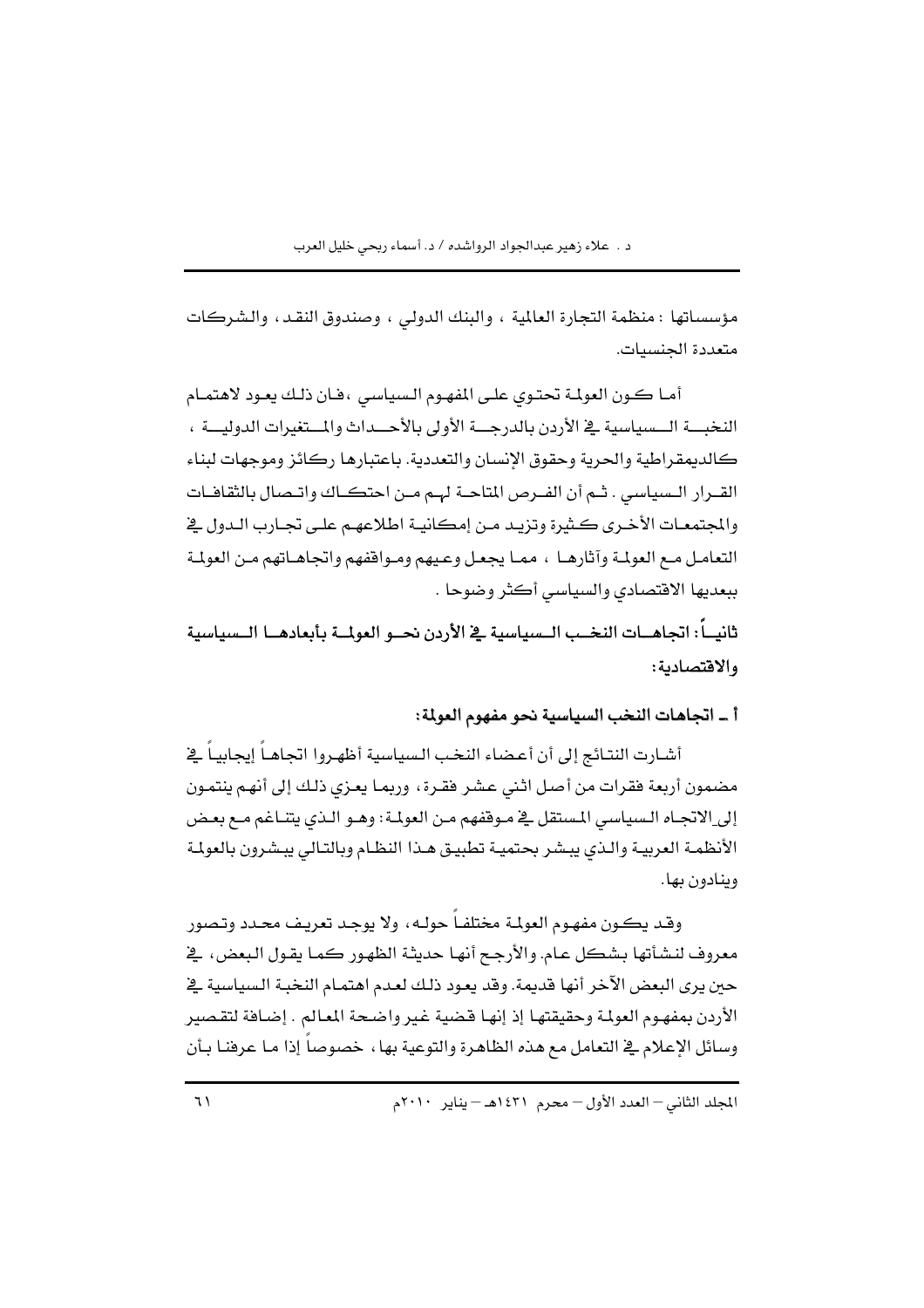غالبية أعضاء النخبة السياسية هم من حملة درجة البكالوريوس وقد حصلوا عليها قبل سنوات سابقة لم يتعرضوا فيها لظاهرة العولمة. ومن جانب آخر قد يكون ذوو الاستجابات العالية يحملون اتجاهات إيجابية نحو العولمة من باب التملق لبعض الأنظمة العربية التي تبشر بحتمية العولمة

وتتفـق نتـائج هـذه الدراسـة حـول مفهـوم العولمة وحداثتـه مـع نتـائج بعـض الدراسات السابقة مثل أبو ليده ( ٢٠٠٥م)، ودراسة مسعد(٢٠٠٤م).

<u>ب</u>خ حين ڪانت اتجاهـاتهم سلبيه بج مـضمون شـان فقـرات ، وربمـا يعـود ذلـك إلى نقص الوعي لدى غالبية أفراد العينة المبحوثة بموضوع العولمة. ويعزو الباحث هذه المواقـف مـن بـاب أن المستجيبين يـستندون إلى قاعـدة مـن المنطلقـات الفكريـة ، والأيديولوجية التي ترفض العولمة باعتبارهـا لا تختلف عـن الأمركــة، والإمبرياليـة، والاستعمار، والهيمنة، والصهيونية وهو رفض فكرى.

وتتفق نتائج هـذه الدراسـة مـع نتـائج بعـض الدراسـات الـسابقة أهمهـا دراسـة كل من مسعد (٢٠٠٤م)، عنانزه (٢٠٠٠م)، كفري(٢٠٠١م)، أبو لبده (٢٠٠٥م).

#### ب ــ اتجاهات النخب السياسية نحو العولم الاقتصادية:

أظهرت النتائج أن أعضاء النخبة السياسية في الأردن أظهروا اتجاها إيجابيا بمضمون سبعة فقرات من أصل إحدى عشرة فقـرة، وربمـا يعـود ذلك إلى أن مظـاهـر العولمة الاقتصادية وآليات التعامل معها معروفة لدى الغالبية، فظهور التكتلات الاقتصادية، وحرية انتقال رأس المال، وإزالـة القيـود، والمنافسـة، وتـدخل المؤسسـات الدولية كلها أفعال ومؤسسات عولمة ظاهرة ملموسة لا تحتاج إلى كثير من التحليل إضـافة إلى دور وســائل الإعــلام في الترويــج لظــاهـرة العولمـة الافتــصادية. لان واقــع الافتصاد الأردني يمثل مرآة واضحة تعكس تقلبات الأسواق العالمية وتتفق نتائج هذه الدراسـة مـع نتائــج بعض الدراسات السابقة حول الفقرات الإيجابية — أهمها دراسة ؛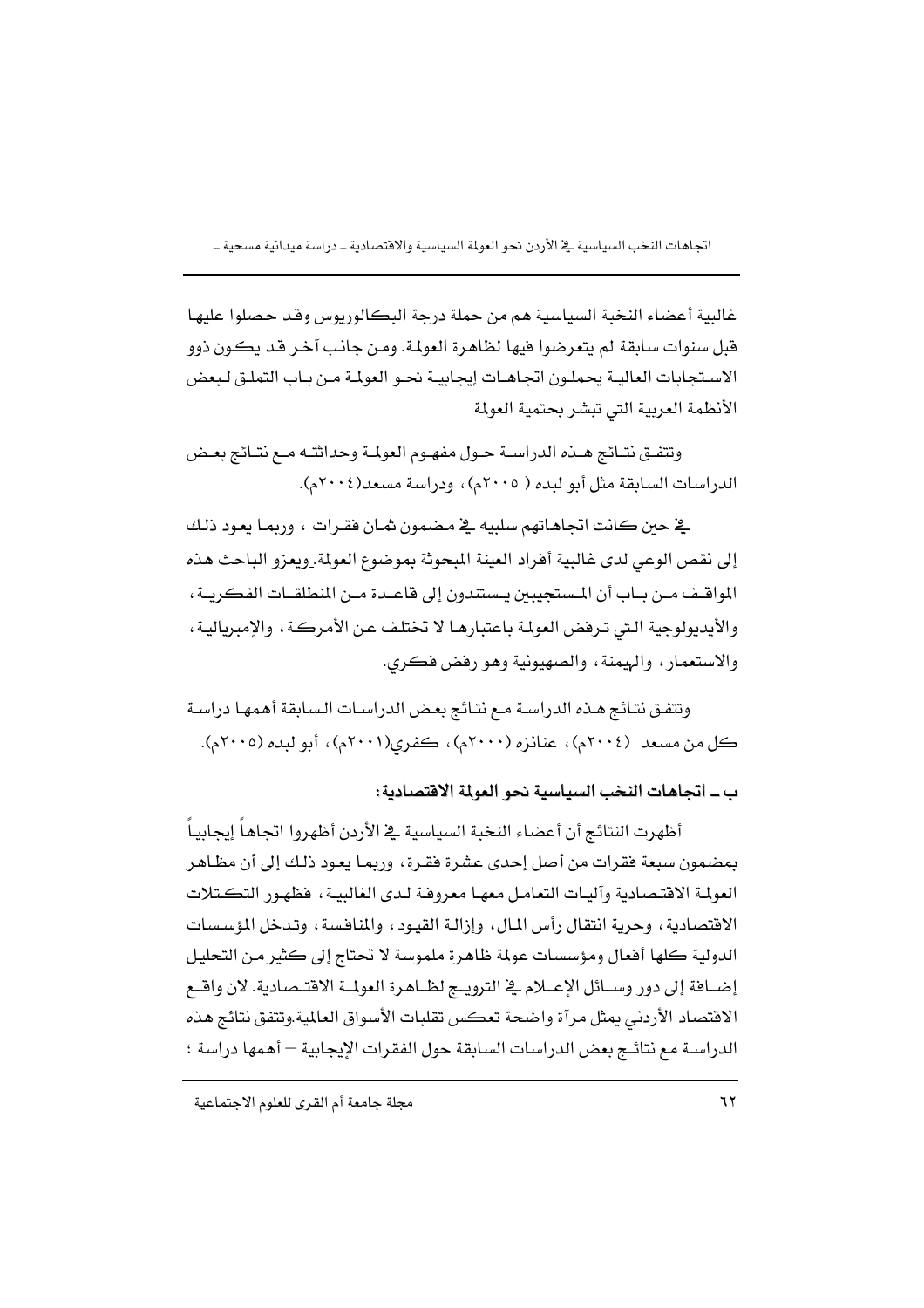قلعـــاوي(٢٠٠٠م)، جـــديتاوي (٢٠٠٢م)، عنـــانزه (٢٠٠٠م)، الكفـــري (١٩٩٢م)، مسعد(٢٠٠٤م) . أما كون اتجاهاتهم سلبية في أربعة فقرات ربما يعود إلى أن غالبية أعـضاء النخبـة الـسياسية مـن ذوى الاتجاهـات الـسياسية غـير مختـصين في هـذا المجال وتتفق نتائج هـذه الدراسـة مـع نتـائج معظـم الدراسـات السابقة حـول الفقـرات السلبية وتتعارض مع دراسة مسعد ( ٢٠٠٤م).

#### حـ ــ اتجاهات النخبة السياسية نحو العولمة السياسية:

أشــارت النتــائـج أن أعــضاء النـخبــة الــسياسية أظهــروا اتجـاهــاً إيجـابيــاً ــِجـْ مضمون ست فقرات من أصل عشرة ڤي البعد السياسي، وربما يعزي ذلك إلى متابعة واهتمام أعضاء النخب السياسية للقضايا والتحولات السياسية من ناحية، والتحول يخ السياسية الأردنيـة لتواكـب العولمة مـن الناحيـة الأخـري، فقـضايا الديمقراطيـة والتعدديـة وحقـوق الإنسـان، وتراجـع دور الدولـة ومتطلبـات التعامـل مـع العولمـة، مـن الأمـور الـتي تـبرز بوضـوح علـي الـساحة الأردنيـة، وتتناقلـها وسـائل الإعـلام بـشكل مكثف، بالإضافة إلى متابعة أفراد العينة للأحداث السياسية العالمية والتي أصبحت تـشڪل جـزءاً ڪـبيراً مـن اهتمامـاتهم. خـصوصاً وأن جـزءاً مـنهم معـني بإيجـاد التشريعات الماسبة وبعضهم الآخر مسؤول عن تنفيذها. متفقة هذه النتائج مع نتائج بعض الدراسات السابقة أهمها دراسة مسعد (٢٠٠٤م)، عنـانزه (٢٠٠١م)، الكفـري  $(1991)$ 

## ثالثاً : تأثير الاتجاه السيا*سي* على اتجاهات النخب السياسية نحو العولة:

أظهرت نتـائج المعالجـات الإحـصائية ؛ وجـود فـروق ذات دلالـة إحـصائية عنـد مستوى دلالة (0.05) في متوسطات استجابات أفراد عينـة الدراسـة علـى مقيـاس اتجاهـات العولمة تعـزي لأثـر مـتغير الاتجـاه الـسياسي، ولـصالح أعـضاء النخبـة السياسية في الأردن من أصحاب الاتجاه المستقل. وربمـا تعود هـذه الفـروق إلى عـدم وجود فهم واضح ومحدد لظاهرة العولمة بأبعادهـا وآثارهـا علـى المجتمـع الأردنـي،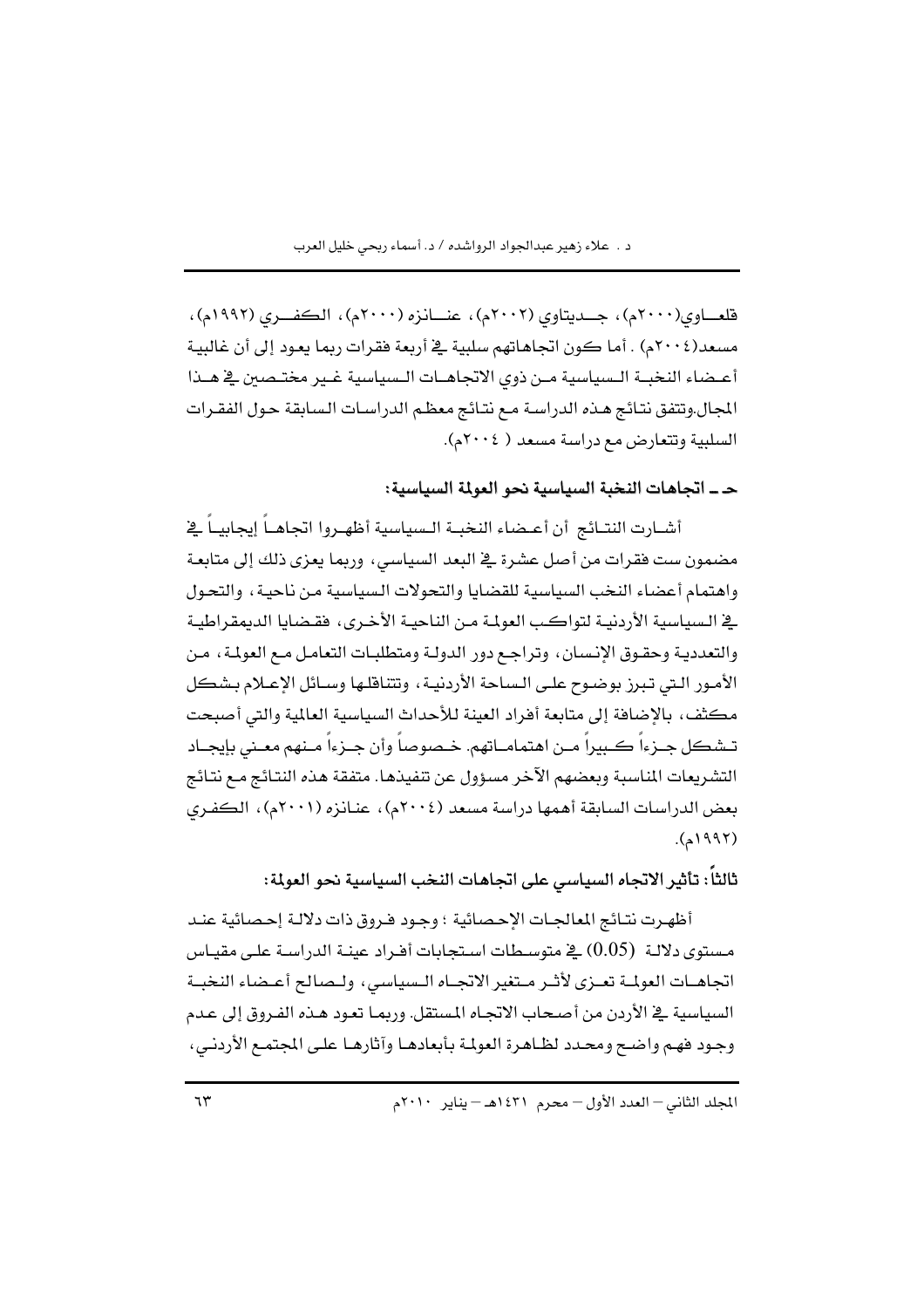كون العولمة حدث جديد الظهور على الساحة الأردنية، وحضت باهتمـام عـالمي ومحلي. والمواقف منها آخذة بالتشكل وهذا أمر منطقي باعتبار أن لكل حزب أيديولوجية مستقلة ، والتي غالبـا مـا تحـدد سلوك ورؤى واتجاهـات ومواقف أتباعـه من المستحدات ، والمتغيرات.

أما عن كون النخبة السياسية من ذوى الاتجاه المستقل جاءت بالمرتبة الأولى، ولعل ذلك عائد لعدم اهتمام أفراد المجتمع الأردني بالأحزاب وآليات عملها ، أو لعدم وجود حزب ذا برنامج واضح ومقنع لغالبية أفراد المجتمع، إضافة إلى أن الانتساب إلى الأحـزاب يـسوده نـوع مـن الخـوف والرهبـة، مبعثهـا المـوروث الاجتمـاعـي حـول الأحزاب والحزبيين مما يجعل الأفراد يحجمون عن الانضمام للأحزاب. . والأرجح أنهم ينتمون إلى اتجاه المؤيدين للعولمة: وهـو الـذي يتنـاغم ويتملق لـبعض الحكومـات العربية التي تبشر بحتمية تطبيق هذا النظام.

أما كون استجابات أصحاب الاتجاه الديني من النخبة جاءوا بأقل متوسط حسابي على محـاور العولمة ، فـإن ذلك عائـد إلى أن مـواقفهم تستند إلى قاعـدة مـن المنطلقــات الفكريــة والأيدلوجيــة الـتى تــرفض العولــة وهــو رفـض فكــرى يعــود إلى تبنيهم لمواقف مسبقة بحكم أيديولوجياتهم وعقائدهم والتي غالبا ما تنظر لهذه القـضايا كمـا لـو كانـت متعلقــة بـالغزو الثقـاـڤي الغربـي، الـذي يـسعي إلى فـرض النموذج الغربي للحياة بأنماطها وثقافتها وقيمها وقضاياها. وقد يعزى ذلك إلى أنهم عبروا عن وعيهم ومعرفتهم بهذه القضايا أكثر من تعبيرهم عن اتجاهاتهم منها.

وربمـا ذلـك عائـد إلى أن ذوى الاتجـاه المستقل غـير محـددين بإيـديولوجيات مسبقة وقوالب جامدة فج تعاملهم مع المستجدات والمتغيرات، وبالتـالي هـامش الحربية مفتوح لهم في التفاعل معهـا ومـن الحكـم عليهـا سـلبـاً أو إيجـابيـاً ، علـى العكس مـن أصحاب الاتجاهات السياسية الأخرى التي تتحكم بسلوك منتسبيها ومواففهم.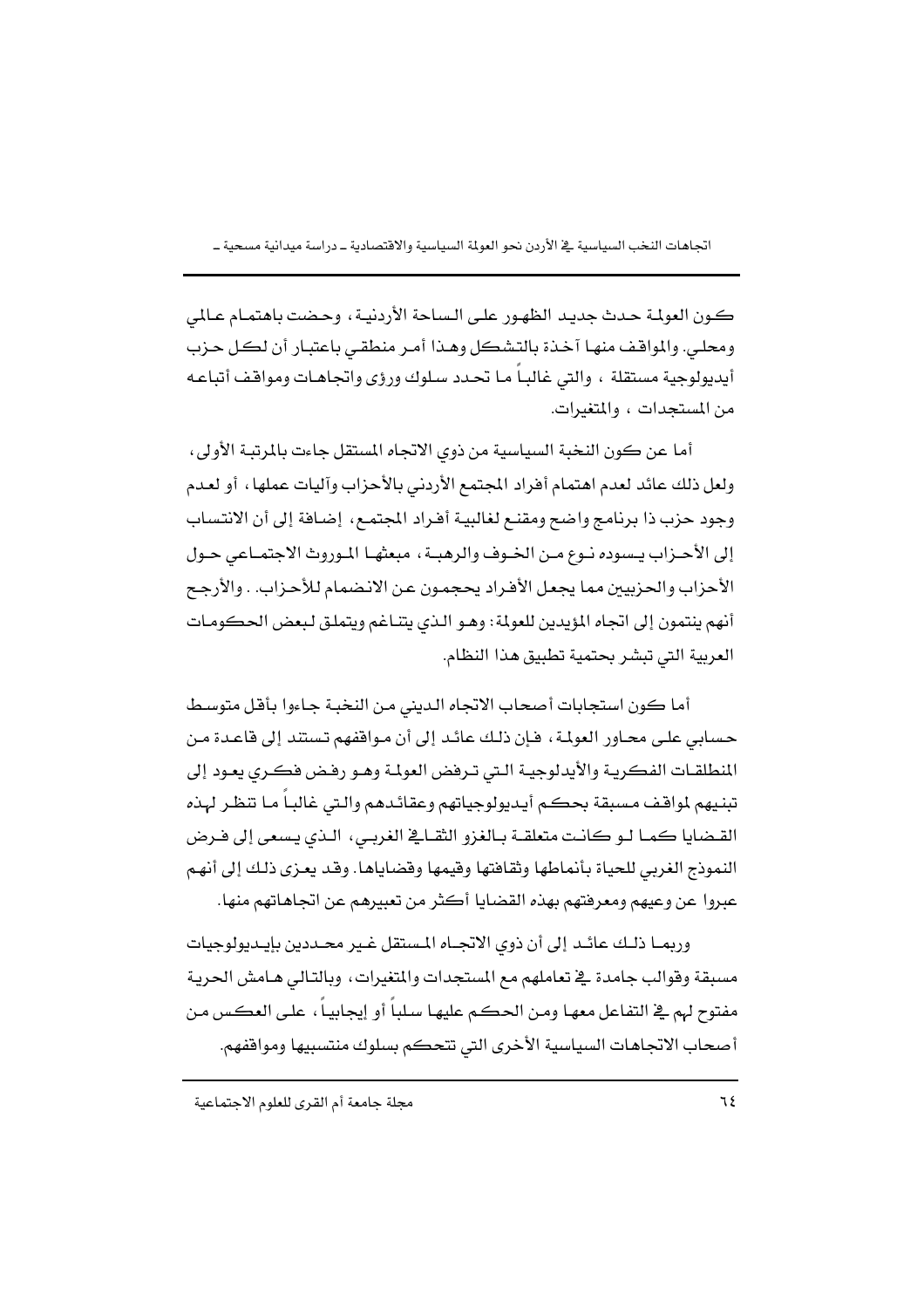#### رابعاً: تأثير المهنة ــ النصب ــ على اتجاهات النخب السياسية نحو العولة:

أظهرت نتائج المعالجات الإحصائية ؛ عدم وجود فروق ذات دلالة إحصائية عند مستوى دلالة (0.05) ـ2 متوسطات استجابات أفراد عينـة الدراسـة علـى مقيـاس اتجاهات محاور مفهوم العولمة،والعولمة السياسية، والأداة ككل تعـزي لأثـر متغير المهنة – المنصب – لأعضاء النخبة السياسية في الأردن.

وأظهرت نتائج المعالجات الإحصائية ؛ وجود فـروق ذات دلالـة إحصائية عنـد مستوى دلالـة (0.05) في متوسـطات اسـتجابات أفـراد عينـة الدراسـة علـى مقيـاس اتجاهــات محــاور العولمــة الافتــصادية ، والأداة ككـــل تعــزي لأثــر مــتغير المهنــة ــ المنصب ــ ولصالح الوزير من أعضاء النخبة السياسية ـ2ْ الأردن.

وبفسر الباحث ذلك بوجود ثقافة خاصة ومشتركة بين أعضاء النخبة السياسية ، توحد مواقفهم واتجاهـاتهم مـن العولمة ببعـدهـا الـسياسـي. هـذه الثقافـة شكلتها عوامل وظروف سياسية ، واقتصادية خاصة وقد يعود ذلك لعدم تكون وعيى كامل – جهل – ومعرفة حقيقية بظـاهرة العولمة وأبعادهـا المختلفـة وبخاصـة البعد السياسي.

ويفسر الباحث وجود الفروق من باب اعتبار البعد الاقتصادي هـو الجانب الأكثر وضوحاً في العولمة وبالتـالي مؤشـراته وتأثيراتـه ظـاهـرة للعيـان، ممـا يسـاعد على تشكيل مواقف واتجاهات واضحة نحوها أما رفضاً أو قبولاً.

أمـا كــون الفــروق لــصـالـح الــوزير دون المناصـب الأخــري، هــذلك يعــود لان الوزير يمثل أحد أعضاء السلطة التنفيذية حسب الدستور الأردني وبالتالي أدواره والامتيـازات المنوحـة لـه تتـيح فـرص الإطـلاع علـى آخـر المستجدات والاحتكـاك بالثقافات والمجتمعات ذات التجارب الناجحة في تكيفها وتفاعلها مع العولمة.

كمبا أن قدرتيه عليي التخطيط والتنفييذ أكبير وبخاصيةً في المجيالات الاقتصادية باعتبارها الطابع الغالب على العولمة ، وهذا ما أكده العديد من المنظرين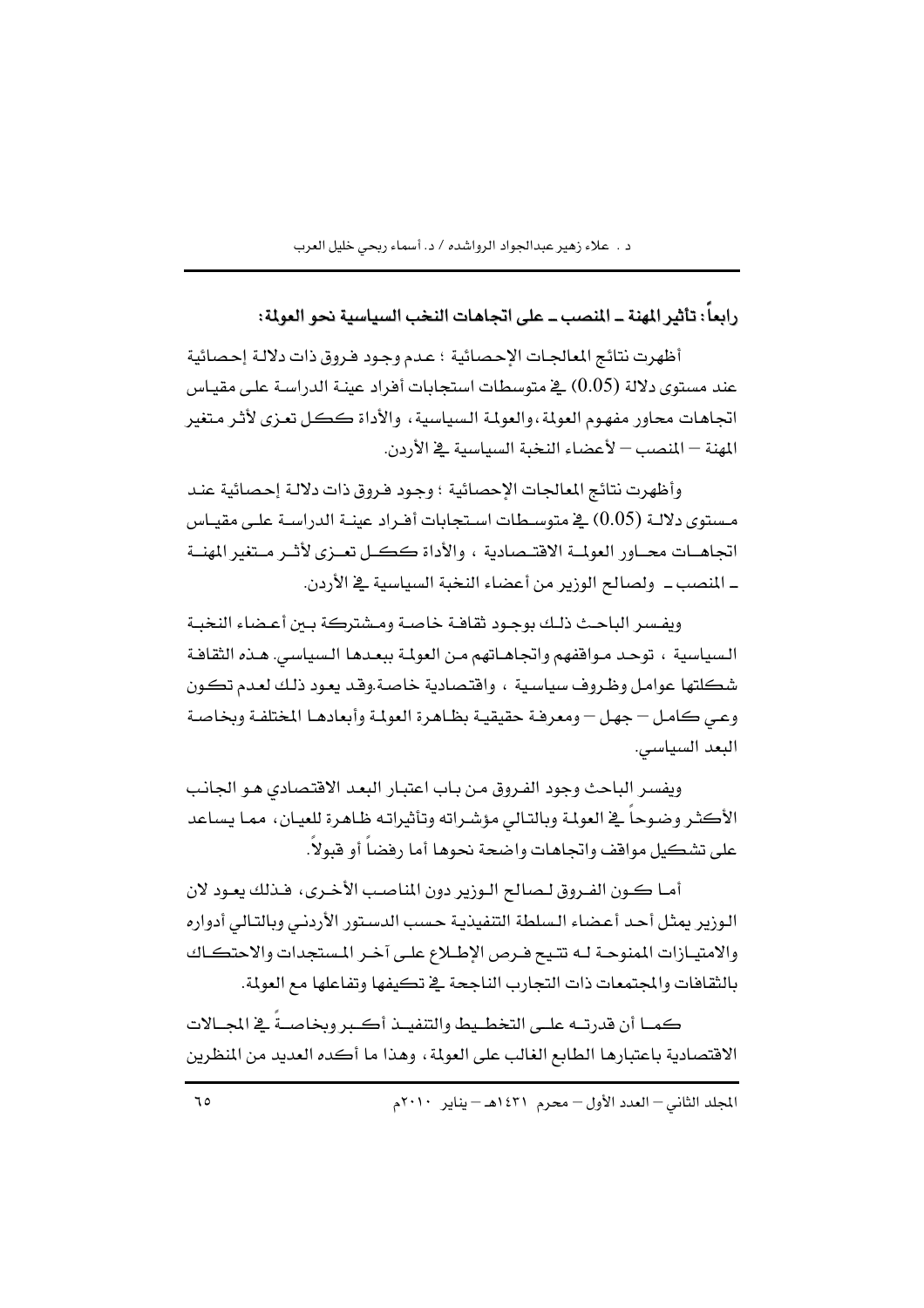أو ربما أن الوزير أقل حرية من غيره من أعضاء النخب السياسية في التعبير عن رأيه ومواقفه، وذلك كونه يعمل ضمن إطار محدد ومرسوم بكتاب التكليف السامي للحكومــة والــتى غالبــاً مــا تحــدد أهــداف المرحلــة ومتطلباتهــا. وهــذا مــا تؤكــده المشاهدات الواقعية للباحث من كون الوزير وهو ڤي موقع عمله يبدى كل الرضى عن الأداء والتوجه، وعندما يغادر موقعه يظهر مواقف واتجاهات مغايرة.

والنخب السياسية الأردنية يخ تلك المواقف والاتجاهـات يتفقـون مـع مـا أشـار إليـه الـسعدون (٢٠٠١م) مـن أن ا لاتجاهـات الـسياسية مـن العولمة حسب التـصنيف العربي تقسم إلى ثلاث اتجاهات هي :

- ١- الاتجاه الأول: وهو الذي يستند إلى قاعدة من المنطلقـات الفكـريـة والأيدلوجيـة التي ترفض العولمة وهـو رفض فكـري. وهـذا مـا تمثلـه النخبـة السياسية مـن دون السلطة التنفيذية.
- ٢- الاتجاه الثاني: وهو الذي يتناغم ويتملق لبعض الحكومات العربية والذي يبشر بحتمية تطبيق هذا النظام. وتمثله السلطة التنفيذية .
- ٣- الاتجاه الجماهيري العفـوي الـواعي والـرافض للعولمة، وهـو الأعـم والأغلب فهـو الاتجـاه الجمـاهيري الواسـع ولكنـه الأقـل تـأثيراً . وهـذا مـا تمثلـه الأحـزاب السياسية إضافة لبعض أعضاء السلطة التشريعية ــ بعض النواب والأعيان من ذوى الاتجاه الديني والقومي.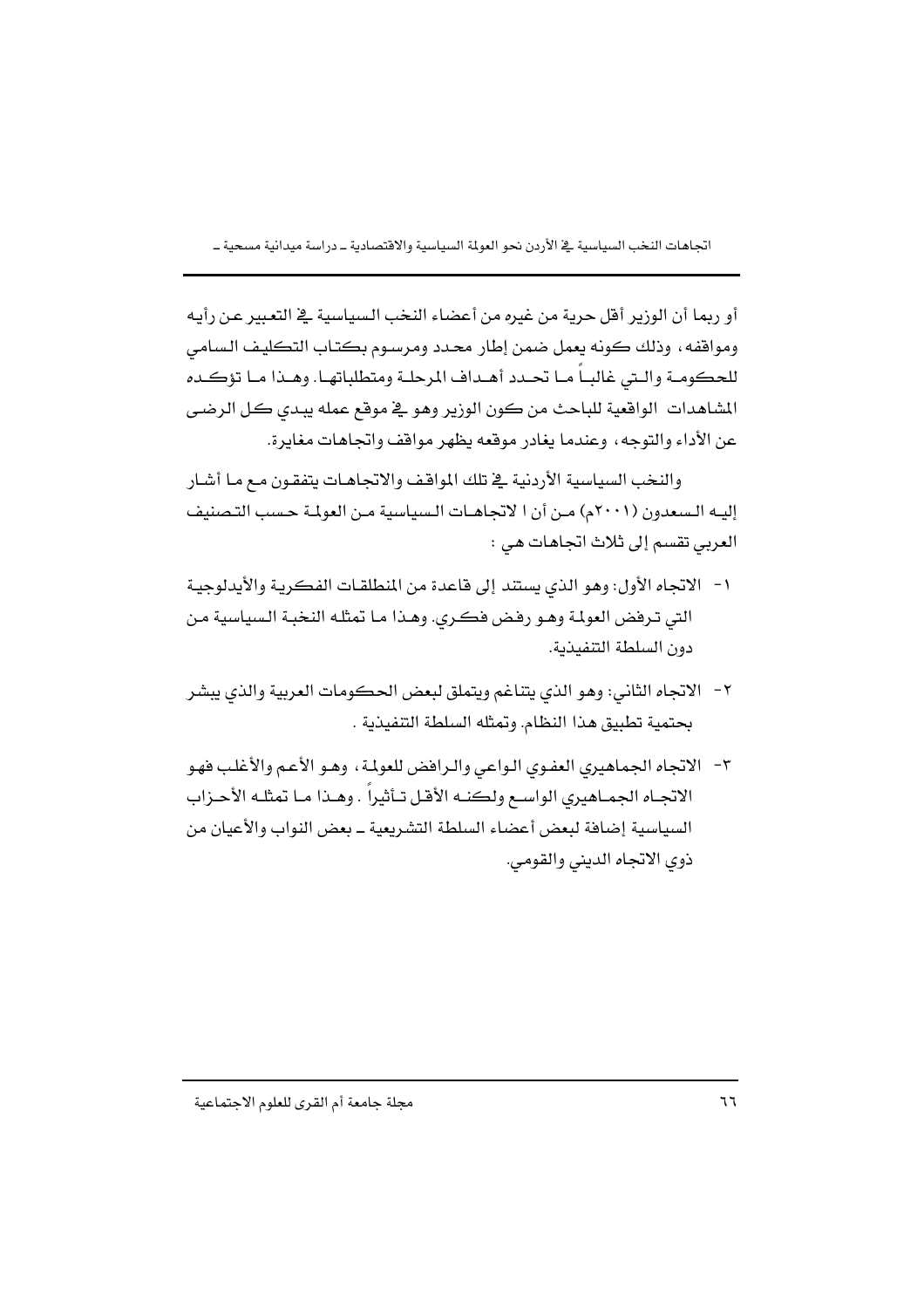#### التوصيات

يخ ضوء نتائج الدراسة يوصى الباحث بمجموعة نقاط أهمها:

- \_\_ ضرورة الوعي بحقيقة العولمة ومجالاتها المختلفة وآثارهـا المتوقعـة ، كـي يسهل التعامل معها والتكيف لمتطلباتها خصوصا لدى قادة الرأى وأصحاب القرار يخ المجتمع (نظرية)
- ــــ ضـرورة تعميـق فهـم أعـضاء النخبـة الـسياسية لظـاهـرة العولـة في مجـال المفهـوم والاطلاع على مختلف الحوارات والمناقشات في هذا المجال . (نظرية)
- ـــ ومن التوصيات العملية: ضرورة مشاركة أعضاء النخب السياسية في مؤتمرات، ومحاضيرات، ونبدوات، ودورات تتصل بالعولمة وانعكاسياتها فج حيباة النباس ؛ نظراً لما تمثله هذه الظاهرة من تـأثير في مجمل حيـاة الأفـراد ومـا ينخرطون فيـه من مؤسسات .
- ــــ إجــراء حــوارات علــى المــستوى الــوطني يحــضرهـا أعــضاء النخبــة مــن مختلــف الاتجاهات السياسية والمستويات التعليمية والمناصب السياسية يتم خلالها عرض تجارب الدول المتقدمة في الاستجابة لظاهرة العولمة . (عملية تطبيقية)
- \_ \_ إصدار دورية تنشر من خلالها مستجدات عن العولمة وتحدياتها وطرق الاستجابة لها وضرورة اطلاع النخبة السياسية عليها. (عملية تطبيقية)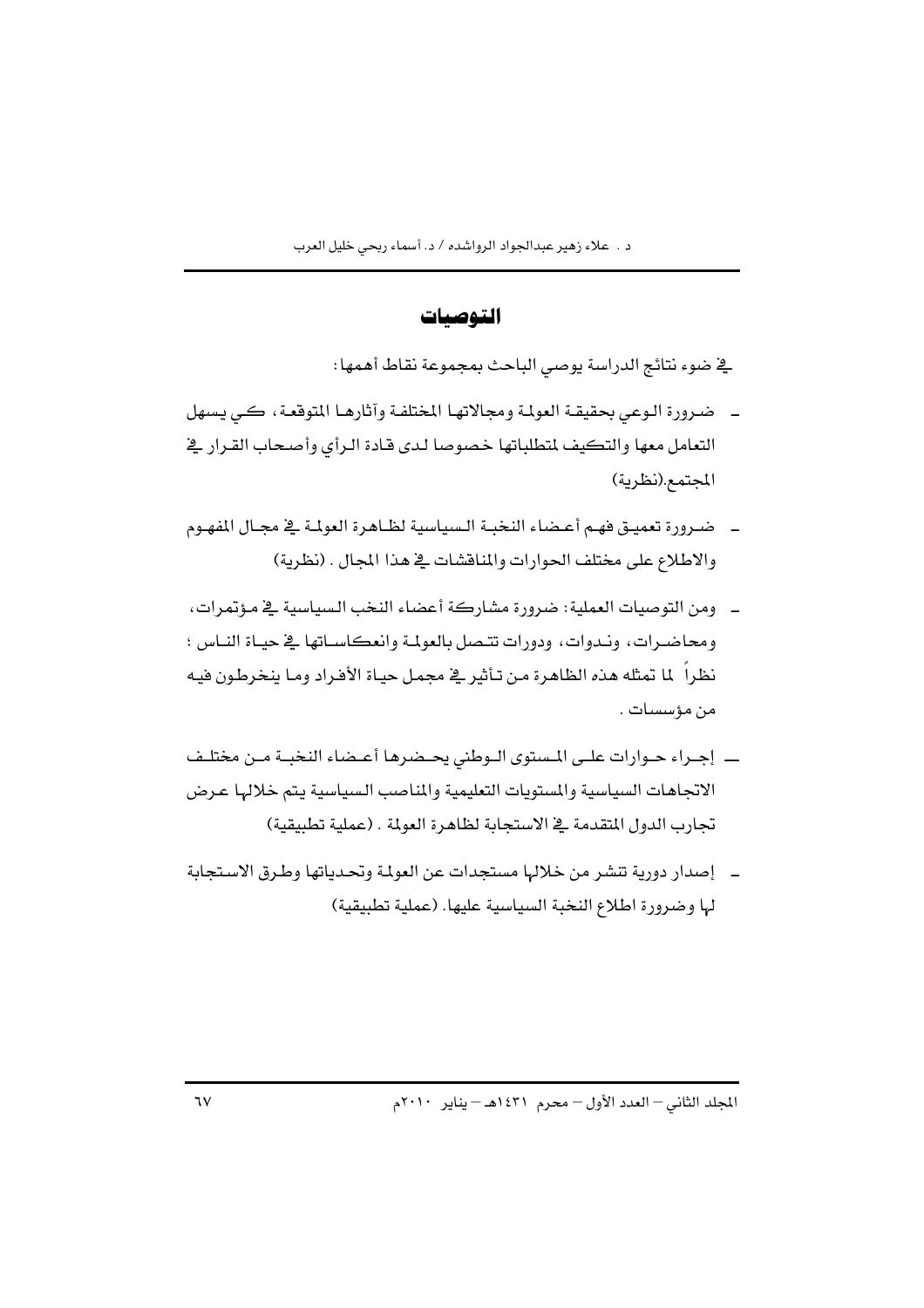#### الجراحسح

#### المراجع العربية :

- أبـراش، إبـراهيم (١٩٩٨م) : <u>علـم الاجتمـاع الـسياسـي</u>. دار الـشروق. عمـان، الأردن .
- ابـن الراغـب،رولا (٢٠٠١م) : الـصفوة الـسياسية في محافظـة البلقـاء١٩٨٠ -<u>٢٠٠٠م</u>، رسالة ماجستير غير منشورة، الجامعة الأردنية، عمان،الأردن.
- أبو لبدة،وفاء (٢٠٠٥م) : إثر العولمة على الاستقرار الاجتماعي والاقتصادي في <u>الوطن العرب</u>ي. رسالة ماجستير غير منشورة، الجامعة الأردنية، عمان ، الأردن.
- أوشيك، محمد فيصل (١٩٩٧م) : <u>ا</u>لنخية السياسية في السودان. رسـالة ماجستير غير منشورة ، الجامعة الأردنية، عمان، الأردن.
- بطاينية، شيدي (١٩٩٤م) : الخلفيية الاجتماعيية للبصفوة البسياسية الأردنيية <u>(١٩٥١- ١٩٩٢م)</u>، رسـالة ماجـستير غـير منـشورة، الجامعـة الأردنيـة، عمـان، الأردن.
- بيـومي ، محمـد(٢٠٠٤م) : <u>دور الـصفوة في اتخـاذ القـرار الـسياس</u>ي. دار الكتـاب الحديث. القاهرة.
- جديتاوى، فاسم محمد(٢٠٠٢م) : العولمة وآثارهــا المتوقعــة علــى الافتــصاد <u>الأردني</u> رسالة ماجستير غير منشورة ، الجامعة الأردنية ، عمان ، الأردن. ٢٠٠٢م.
- حرتوقـة، فريـدون (١٩٩٧م) : دور النخبـة التشريعية في صنع القـرار الـسياسي في الأردن ١٩٨٩– ١٩٩٥م ، رسالة ماجستير غير منشورة، جامعة آل البيت، الأردن.
- خمش، مجـد الــدين (٢٠٠٤م) : الدولــة والتنميــة في إطــار العولمــة. ط١، : دار مجدلاوي. عمان.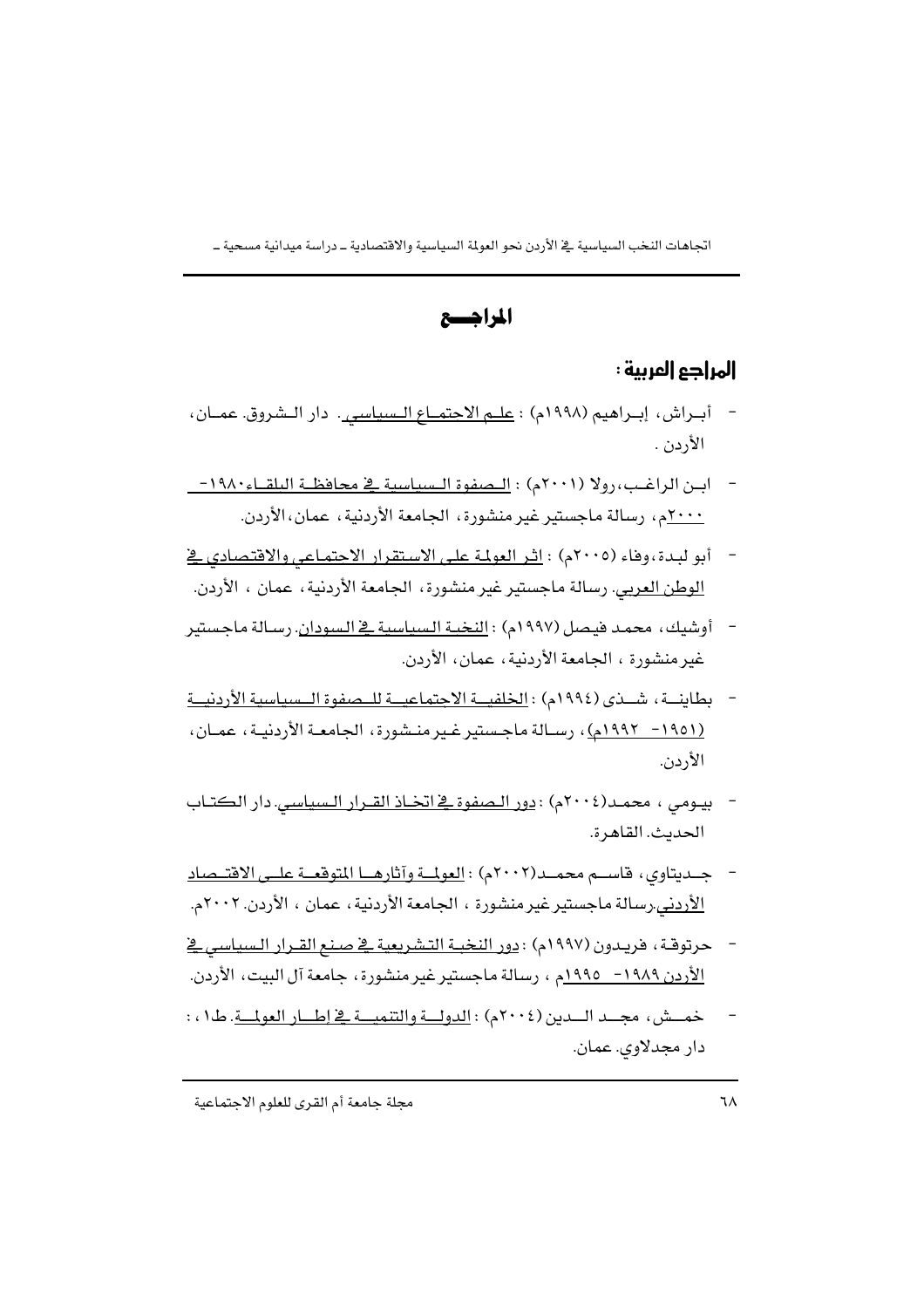- دولارن، ديفيد وارت كراي، ليول (٢٠٠١م) : التحيارة والنعبو والفقير والتعوييل والتنمية، .صندوق النقد الدولي. نيويورك .
- سعدون، احمد حمد (٢٠٠١م) : <u>فوضوية النظام العالمي الجديد وآثاره على النظام</u> الاقليمي العربي. دار الطليعة للنشر والتوزيع. دمشق..
- طه، رنا (١٩٩٨م) : الإندماج بين أعضاء الدائرة الداخلية للصفوة الاقتصادية ، دراسة حالة المجتمع الأردني، رسـالة ماجستير غير منشورة، الجامعـة الأردنيـة، عمان، الأردن.
- العبـدالات،مروان (١٩٩٢م) : <u>خريطــة الأحــزاب الــسياسية الأردنيــة</u>،ج١،دار العبر، عمان .
- عبد الله، مصطفى (١٩٩٩م) : <u>العولمة وآثارهـا الاقتصادية على البلدان العربيـ</u>ة، مؤتمر الاقتصاد الخـامس، العولمة وآثارهـا المحتملـة علـى الاقتـصاد الأردنـى والعربي ٢٣ - ٢٤ آيار ، جامعة اليرموك، اربد ، الأردن، ص٥٥.
- عقيل ، وصفى محمد (٢٠٠٣م) : إثر العولمة الاقتصادية على صنع القرار السياسي <u>يخ الصين خلال الفترة بين عامي ١٩٩٧ - ٢٠٠٧م</u>، رسالة ماجستير غير منشورة، جامعة اليرموك اربد ، الأردن.
- عنانزه، حسن (٢٠٠١م) : اثر العولمة على اقتصاديات الدول الاسلامية، رسالة ماجستير غير منشورة، جامعة اليرموك، اربد ، الأردن .
- القلعاوي، أسـامة روبـين (٢٠٠٠م): تَـأَثِير الـصدمات الاقتـصادية التجاريـة علـي <u>الاقتصاد الأردني في ظل العولمة</u>، رسالة ماجستير غير منشورة، جامعة اليرموك ، ارىد ، الأردن .
- الكفري، مصطفى (١٩٩٩م) : العولمة وآثارهـا الاقتصادية على البلدان العربيـة، <u>مؤتمر الاقتصاد الخامس</u>، جامعة اليرموك ، اريد ، الأردن، ص١١.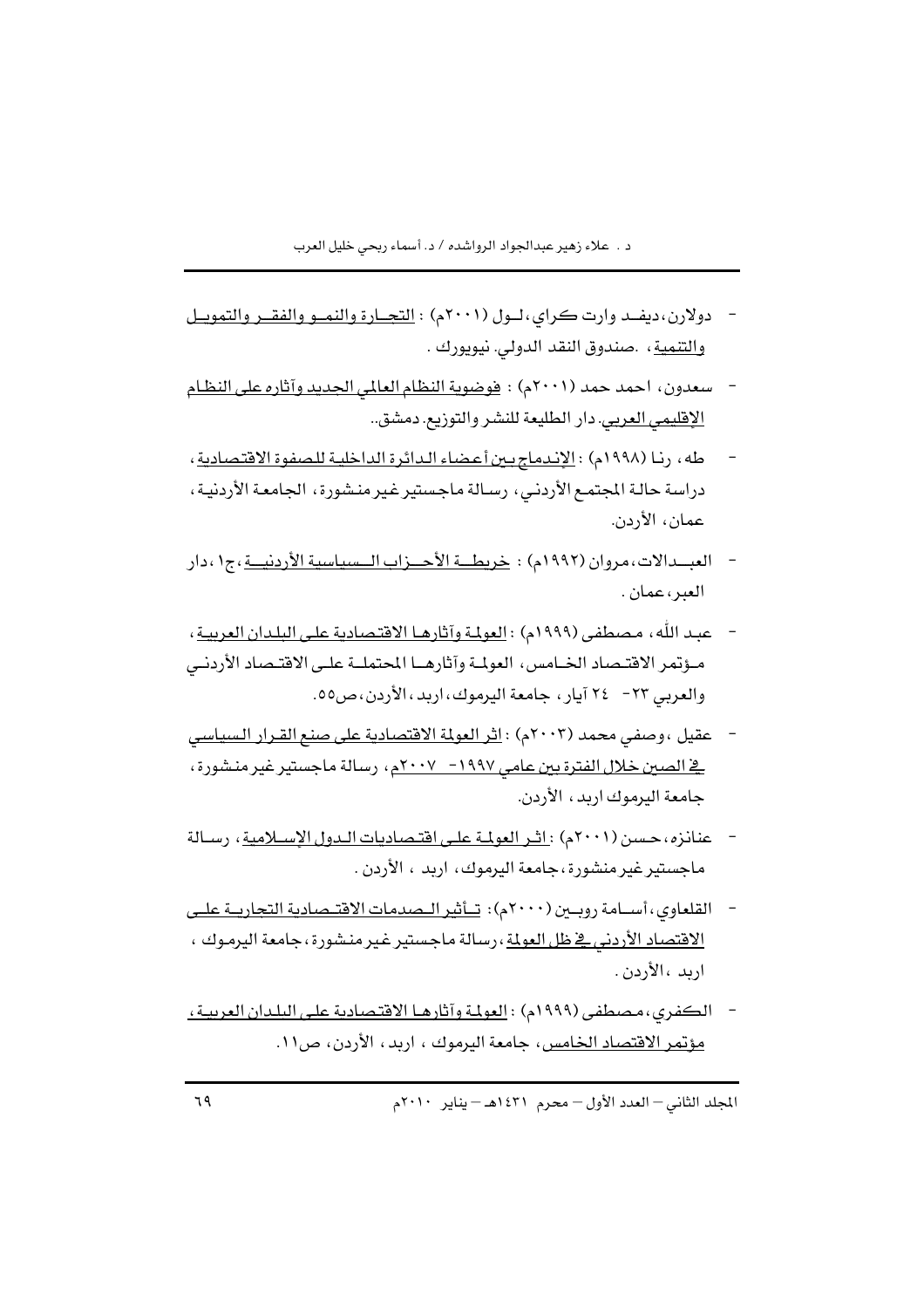- مسعد محيى محمد (٢٠٠٤م) : دور الدولة في ظل العولمة: در اسبة تحليلية. المكتبة الفنية. بيروت .
- المعايطه، ناصر (١٩٩٤م) : <u>نشأة الأحزاب السياسية، دراسة الأحزاب الأردنية</u>. ط ١، مؤسسة البلسم. عمان.

## المراجع الأجنبية :

- Afshar, F. (2001) preparing planners for a Globalizing world: The Planning school At the University of Guelph. Journal of Education and Research 20: PP. 339 -352.
- Anderson, J. (1995) The Exaggerated Death if the Nation States. In James Anderson and Allan Cochrane, A global World.
- Callan, H. (2000) Internationalization in Europe, In: Scott P. (2000). The Globalization of Higher Education, Buckingham. PP.44-57.
- Carnoy, M. (2000) Globalization and Education Reform, In Stromquist. N& Monkinan. K. (2000). Globalization Education Integration and Contestation Across Cultures, New York, PP.  $43-62.$
- Elliot, D. (2000) Internationalizing British Higher Education: Policy Perspectives. In:Scott.(2000)The Globalization of Higher Education, Buckingham, Open University Press. PP.70-87.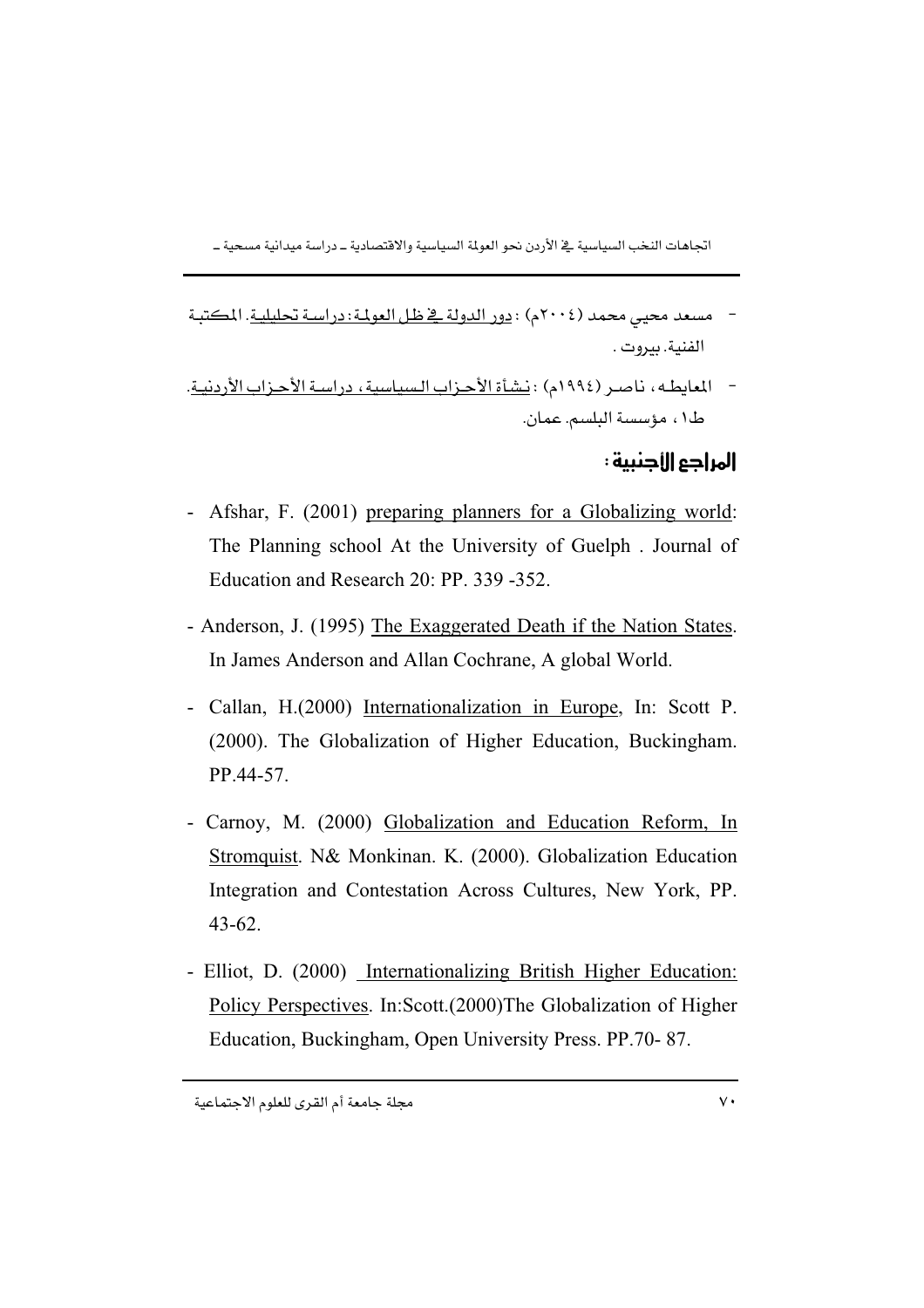- Fery, F.W. (1965) The Turkish Political Elite, The M.I.T Press Cambridge, Mass.
- Hacker, A.. The Elected And The Anointed: Two American Elites, The American Political Science Review. 1961.
- Kishun, R, (2000) Internationalization in South Africa. In: Scott. P. (2000). The Globalization of Higher Education, Buckingham, open University Press PP.58-69.
- McInren, P. & Farahmandpur, R. (2001) Teaching Against Globalization and The New Imperialism : Toward A Revolutionary Pedagogy, Journal of Teacher Education, Vol. 52, No.2, PP. 136 -150.
- Pareto, V. (1935) The Mind Of Society, New York, Harcourt Brace.
- Parry, Geraint (1970) " Political Elites", Pager Publisher New York. . pp23.
- Parameter .L. (2000) Internationalization in Japanese Education : Current Issues and Future Prospects . in: Stromquist .N & Monkman .K.(2000). Globalization and Education integration and Contestation A Cross Culture, New York, Rowman, and Littlefield Publishers, INC. pp237-254.